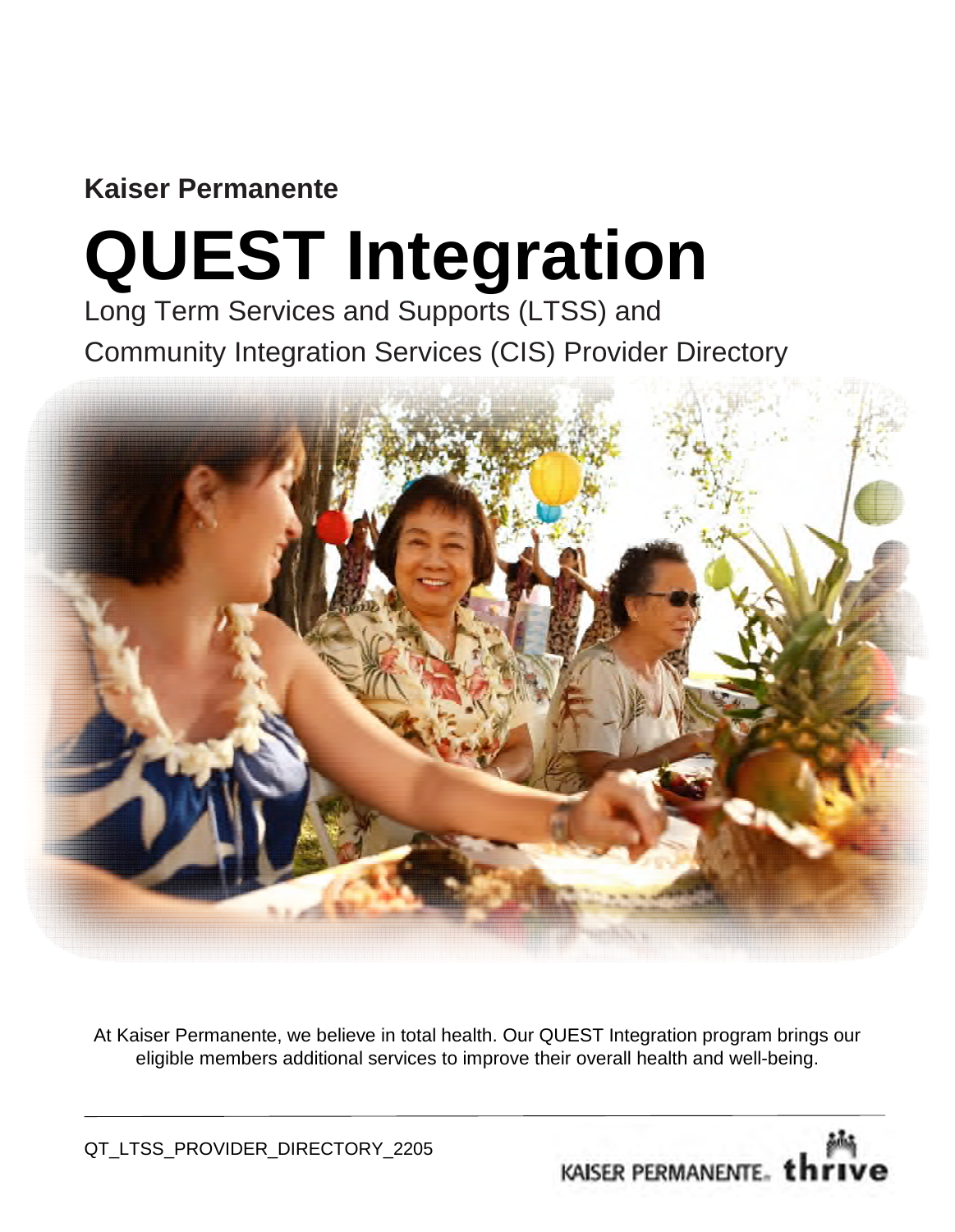## **INTRODUCTION**

Through the QUEST Integration program. Kaiser Permanente offers a range of Long Term Services and Supports (LTSS) for low-income seniors and people with disabilities.

This directory provides a list of our LTSS providers. This includes in-home and community-based services for members who need help in maintaining their independence, and nursing facility care for members who require a higher level of support. Members who do not meet nursing facility level of care but are at risk of getting worse may also qualify for some LTSS services.

You can receive LTSS services from these providers if you qualify. To qualify, you'll need a health and functional assessment completed by one of our service coordinators. The service coordinator will work with you to identify the services needed and the provider who will provide the service. A Service Plan will be developed based on your medical and social needs. The Service Plan will describe the type of service(s) needed as well as the frequency, intensity, and quantity.

Kaiser Permanente works together with participating providers to ensure all cultural competence obligations are met. We are dedicated to ensuring that services are provided in a culturally competent manner to all members, including those with limited English proficiency and reading skills; as well as those with diverse cultural and ethnic backgrounds.

Accommodations for Individuals with Disabilities

Kaiser Permanente is committed to providing accessible facilities, services, and programs for all members, visitors and individuals with disabilities. In compliance with federal and state laws that prohibit discrimination based on disability, Kaiser Permanente provides:

- 1. accessible exam rooms and medical equipment;
- 2. free auxiliary aids and services to ensure effective communication with individuals with hearing, vision, cognitive, and/or communication-related disabilities, including qualified sign language interpreter services and informational materials in alternative formats (large print, audio tape/CDs, accessible PDFs or Microsoft Word documents, electronic texts/disks/CD-ROMS, and Braille); and
- 3. access to service animals, except where the animal poses a significant health or safety risk(s) to others.

For more information about access to a specific facility or provider, or if you believe that Kaiser Permanente has failed to provide appropriate access or services or otherwise discriminated on the basis of a disability, please contact Member Services toll-free 1-800-966-5955 or TTY 711, Monday through Friday, 8 a.m. - 5 p.m. or Saturday, 8 a.m. - noon. You may also contact or file a grievance with the Kaiser Permanente Civil Rights Coordinator in person, by mail, fax or email at: 711 Kapiolani Blvd, Honolulu, Hawaii 96813, civil-rights-coordinator@kp.org, toll-free 1-800-966- 5955, TTY 711.

The availability and use of the Kaiser Permanente grievance procedure does not prevent a person from filing a complaint of discrimination on the basis of disability with the U.S. Department of Health and Human Services, Office for Civil Rights or the Hawaii Civil Rights Commission.

#### **Disclaimer**

This listing is current as of May 31, 2022. Providers may be added or deleted from the QUEST Integration provider network without notice to you. For more information on the provider network, what your plan does and does not cover, or about prior authorization, please see your QUEST Integration Member Handbook. Or you can call our QUEST Integration call center at **808**-**432-5330** or toll free at **1**-**800**-**651-2237** (or TTY **711**).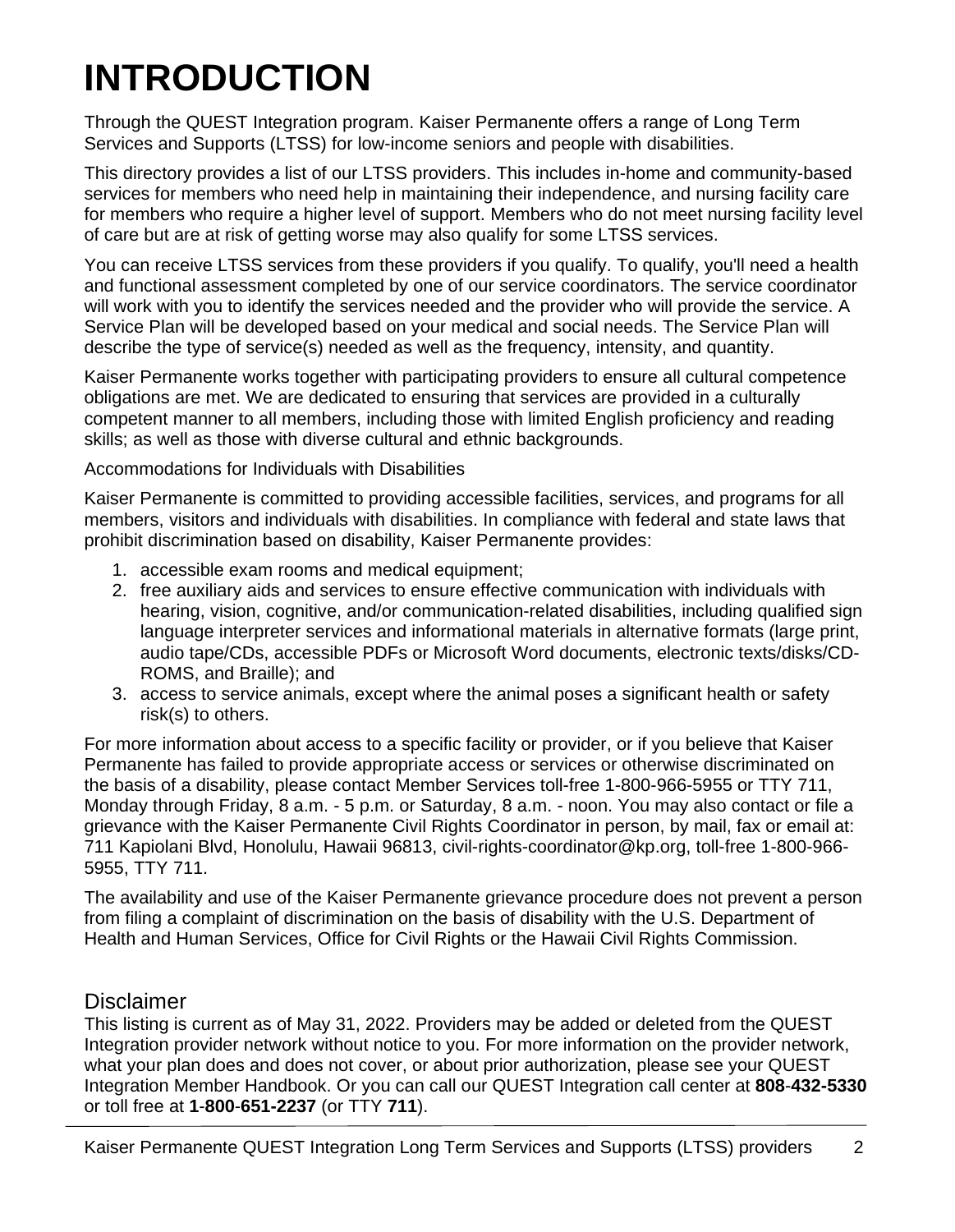### **ADULT DAY CARE CENTER (ADC)**

ALOHA ADULT CARE 1193 ALA NAPUNANI ST HONOLULU,96818 (808)341-3886

ELIM SENIOR DAY CARE 1500 KAPIOLANI BLVD., SUITE 101A HONOLULU,96814 (808) 762-9135 (808) 762-9137

EVERGREEN ADULT DAY CARE HAWAII, INC. 1500 KAPIOLANI BLVD., SUITE 101E HONOLULU,96814 (808) 946-7505 (808) 946-7571 LANGUAGE(S) SPOKEN: KOREAN

FRANCISCAN ADULT DAY CENTER MANOA (ST. FRANCIS) 2715 PAMOA ROAD HONOLULU,96822 (808) 988-5678

MALAMA ADULT DAY CARE 1208 ARTESIAN ST. HONOLULU, HI 96826 (808) 946-9672 (808) 955-4181 LANGUAGE(S) SPOKEN: ENGLISH,TAGALOG,ILOCANO

SEAGULL SCHOOLS, INC. 95-531 FARRINGTON HWY. KAPOLEI, HI 96707 (808) 674-1160 LANGUAGE(S) SPOKEN: FILIPINO, **SPANISH** 

ST. FRANCIS INTERGENERATIONAL CENTER- EWA VILLAGES 91-1758 OOAHO ROAD

EWA BEACH,96706 (808) 681-0100

WYATT, KATHLEEN DBA HALE HAUOLI HAWAII 98-1247 KAAHUMANU ST., SUITE 207 AIEA, HI 96701 (808) 798-8706 (808) 691-9027 WWW.HHADULTDAYCARE.COM

### **COMMUNITY CARE FOSTER FAMILY HOMES (CCFFH)**

ABELLANOSA, ALMA 1808-B BECKLEY ST. HONOLULU, HI 96818 (808) 744-2465 / (808) 699-1534

ABENDANIO, ALICIA M. 94-606 PALAI ST. WAIPAHU, HI 96797 (808) 397-9747 LANGUAGE(S) SPOKEN: ENGLISH, TAGALOG, ILOCANO

ABRIGO, TRINA RAMOS 94-1128 KAHUAHALE ST. WAIPAHU, HI 96797 (808) 381-2053 LANGUAGE(S) SPOKEN: TAGALOG, ILOCANO

ACOBA, JULIET 94-1028 PULOKU ST. WAIPAHU, HI 96797 (808) 671-7173

ACOSTA, LYMA ROSE DBA ACOSTA SENIOR CARE, LLC.

Visit us at kpquest.org 3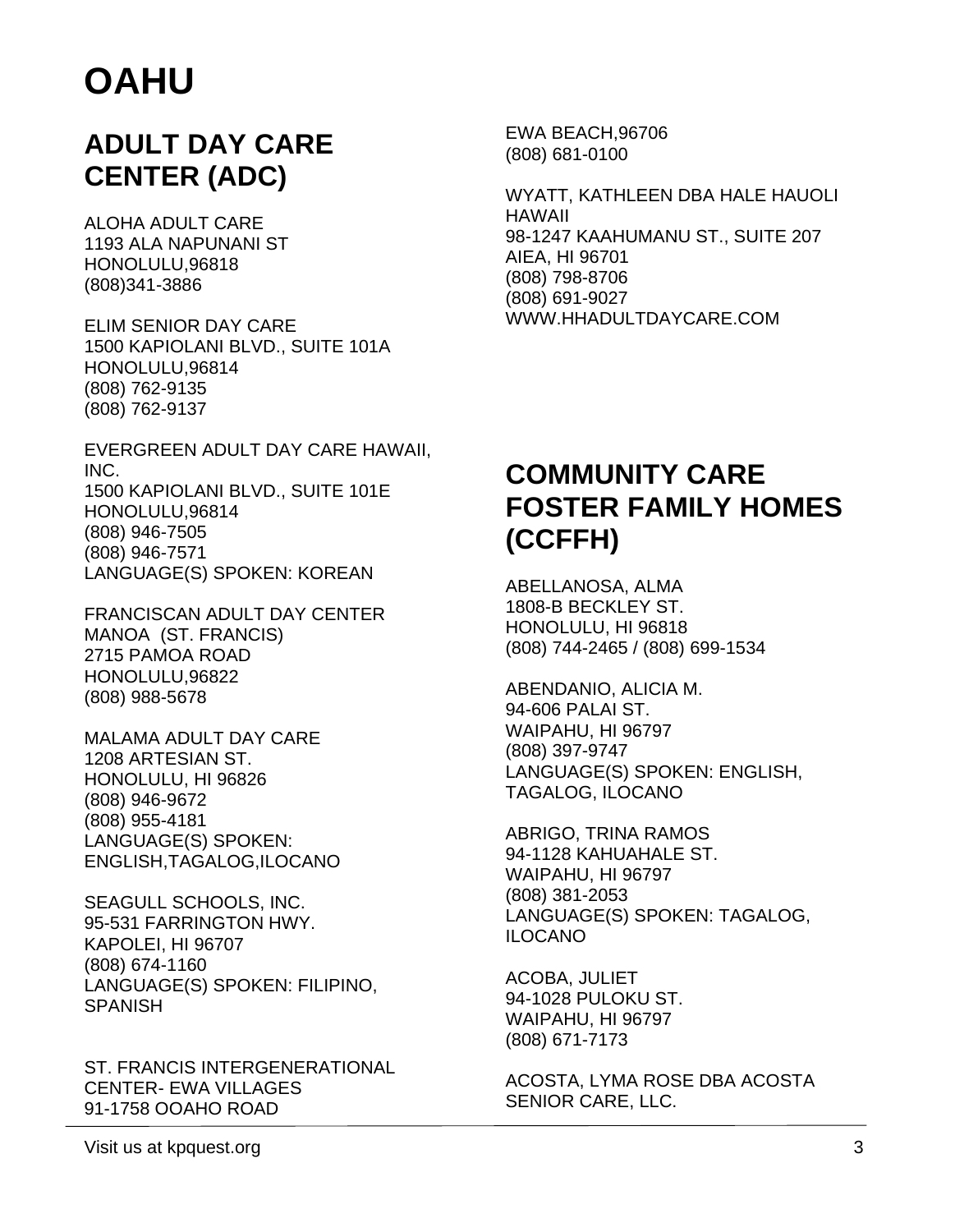94-293 HIWAHIWA PL WAIPAHU, HI 96797 (808) 691-9598 LANGUAGE(S) SPOKEN: TAGALOG, ILOCANO

ACOSTA, VICENTA 94-1037 MAHOE PLACE WAIPAHU, HI 96797 (808) 671-4208; (808) 636-5370

ACUPIDO, EDITHA 94-728 KALAE ST. WAIPAHU, HI 96797 (808) 677-9303

ACZON, ERICSON 1618 OHU ST. HONOLULU, HI 96819 (808) 848-2407 / (808) 391-4209

ADVIENTO, FEBY 1452 ALANI ST. HONOLULU, HI 96817 (808) 841-1527 / (808) 428-1503 LANGUAGE(S) SPOKEN: TAGALOG

AGANOS, ESTELA 94-414 KUAHUI ST. WAIPAHU, HI 96797 (808) 680-0398 / (808) 222-8784 LANGUAGE(S) SPOKEN: TAGALOG, ILOCANO

AGARPAO, CORAZON 94-1099 WAIPAHU ST. WAIPAHU, HI 96797 (808) 341-8507

AGARPAO, JOSEPHINE 94-1076 AWALUA ST. WAIPAHU, HI 96797 (808) 391-7336 LANGUAGE(S) SPOKEN: ILOCANO, TAGALOG

AGATON, KRYSTLE LIANNE G. 94-334 PUPUKAHI PL.

WAIPAHU, HI 96797 (808) 729-6034 LANGUAGE(S) SPOKEN: ENGLISH, TAGALOG, ILOCANO

AGBISIT, PACITA 94-1072 LUMIAINA STREET WAIPAHU,96797 (808) 676-1516 (808) 6761516 LANGUAGE(S) SPOKEN: ILOCANO,TAGALOG

AGBULOS, HEDIDIA 99-322 AHEAHE ST. AIEA, HI 96701 (808) 486-2702 / (808) 218-8891

AGCAOILI, SHAINA LEI DBA SHAINA'S ADULT FOSTER CARE HOME 94-860 LUMIIKI ST WAIPAHU, HI 96797 (808) 445-5472

AGLANAO, LEONOR 94-475 HAMAU ST. WAIPAHU, HI 96797 (808) 676-8823 / (808) 722-0814

AGLIAM, MARGIE R. 94-1496 KAHUALOA ST. WAIPAHU, HI 96797 (808) 677-2201/(808) 381-3629 LANGUAGE(S) SPOKEN: FILIPINO, TAGALOG, ILOCANO, ENGLISH

AGLIAM, RHODA 94-396 HAAA ST. WAIPAHU, HI 96797 (808) 671-6487 / (808) 384-0674

AGONIAS, EVANGELINE G. 94-1135 AWALAI ST. WAIPAHU, HI 96797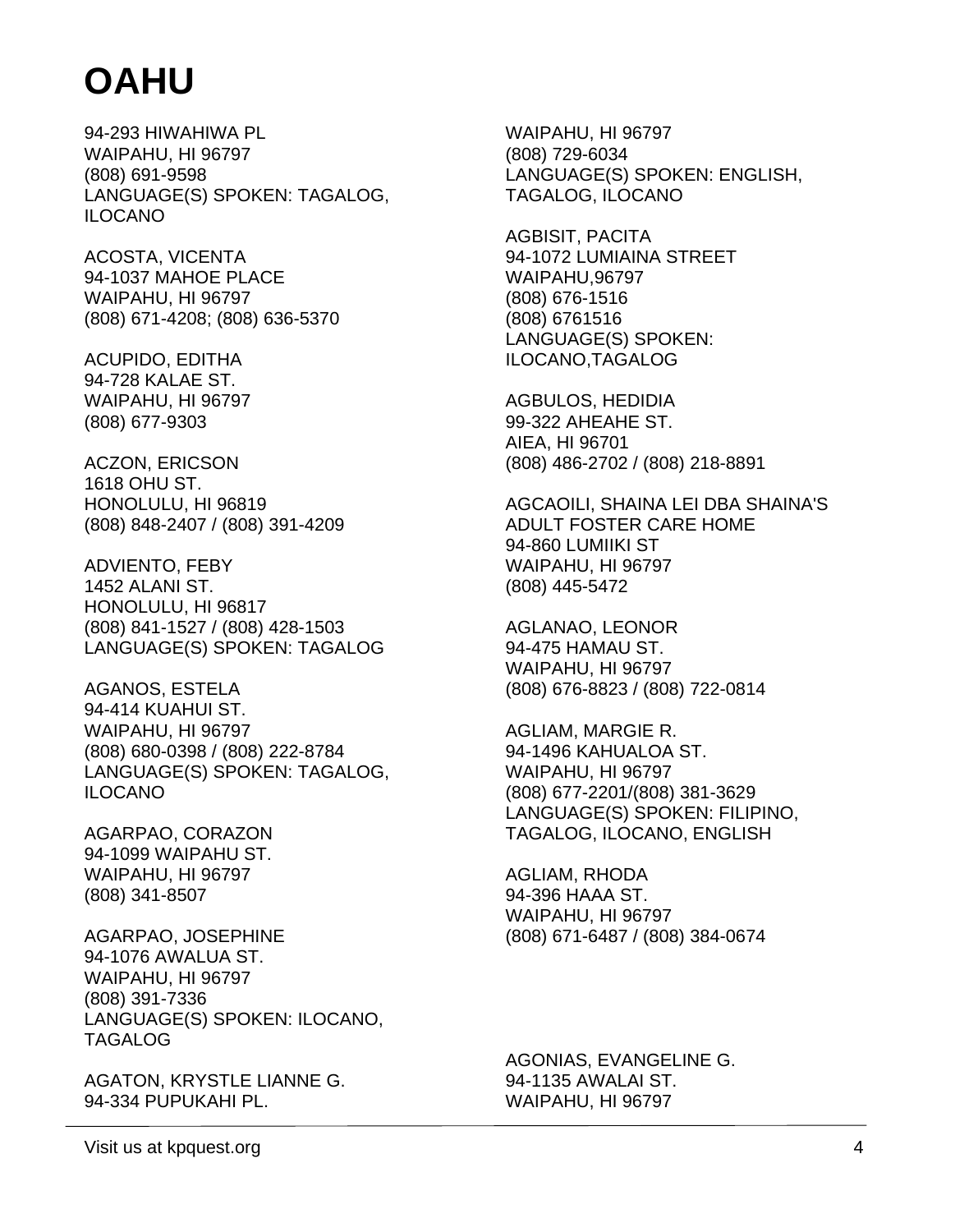(808) 367-1413 LANGUAGE(S) SPOKEN: ENGLISH, TAGALOG, ILOCANO

AGONIAS, FLORIEFE 94-312 PAIWA WAIPAHU, HI 96797 (808) 391-7898

AGONOY, VLADIMIR FRANCIS C. DBA VLADIMIR FRANCIS AGONOY FOSTER HOME 94-241 HAAA ST WAIPAHU, HI 96797 (808) 226-5021 LANGUAGE(S) SPOKEN: ENGLISH, ILOCANO, TAGALOG

AGONOY, ZENY C. 94-447 KAHUALENA ST. WAIPAHU, HI 96797 (808) 492-9010 LANGUAGE(S) SPOKEN: TAGALOG, ILOCANO

AGPALZA, ARLENE 1740 PIIKEA ST. HONOLULU, HI 96818 (808) 554-1384 LANGUAGE(S) SPOKEN: FILIPINO, TAGALOG

AGPAOA, MELITA 94-458 OPEHA ST. WAIPAHU, HI 96797 (808) 681-6079 /(808) 630-1872 LANGUAGE(S) SPOKEN: TAGALOG, ILOCANO

AGPOON, ALMA D. 94-536 HIAPAIOLE LP. WAIPAHU, HI 96797 (808) 258-4940 / (808) 784-0195 LANGUAGE(S) SPOKEN: ENGLISH, ILOCANO, TAGALOG AGTANG, GLORIA 1043 PUOLO DRIVE HONOLULU, HI 96818

(808) 674-2508 / (808) 292-6142

AGTARAP, LUCRESIA 94-1286 HUAKAI ST. WAIPAHU, HI 96797 (808) 680-9490

AGUSTIN, DARYLLE DAVE R. 87-129 PALAKAMANA ST. WAIANAE, HI 96792 (808) 304-9365 / (808) 724-1338 LANGUAGE(S) SPOKEN: TAGALOG, ILOCANO, ENGLISH

AGUSTIN, JOYCE I DBA R & J AGUSTIN'S CCFFH 99-150 HOLO PL AIEA, HI 96701 (808) 284-2496 LANGUAGE(S) SPOKEN: ENGLISH, FILIPINO

AGUSTIN, ROWENA R. 99-1164 HALAWA HEIGHTS RD. AIEA, HI 96701 (808) 230-5465 /(808) 200-7834 LANGUAGE(S) SPOKEN: TAGALOG, **ENGLISH** 

AGUSTIN, ROWENA S. 94-363 HONOWAI ST WAIPAHU, HI 96797 (808) 680-0436 / (808) 392-0318

AGUSTIN, VICTORINA 94-149 MOKUKAUA ST WAIPAHU, HI 96797 (808) 676-3024 LANGUAGE(S) SPOKEN: ILOCANO, TAGALOG

AKEE, HILDEGARD 94-137 HULAHE ST. WAIPAHU, HI 96797 (808) 677-9378 / (808) 351-3741 LANGUAGE(S) SPOKEN: GERMAN

ALBANO, OFELIA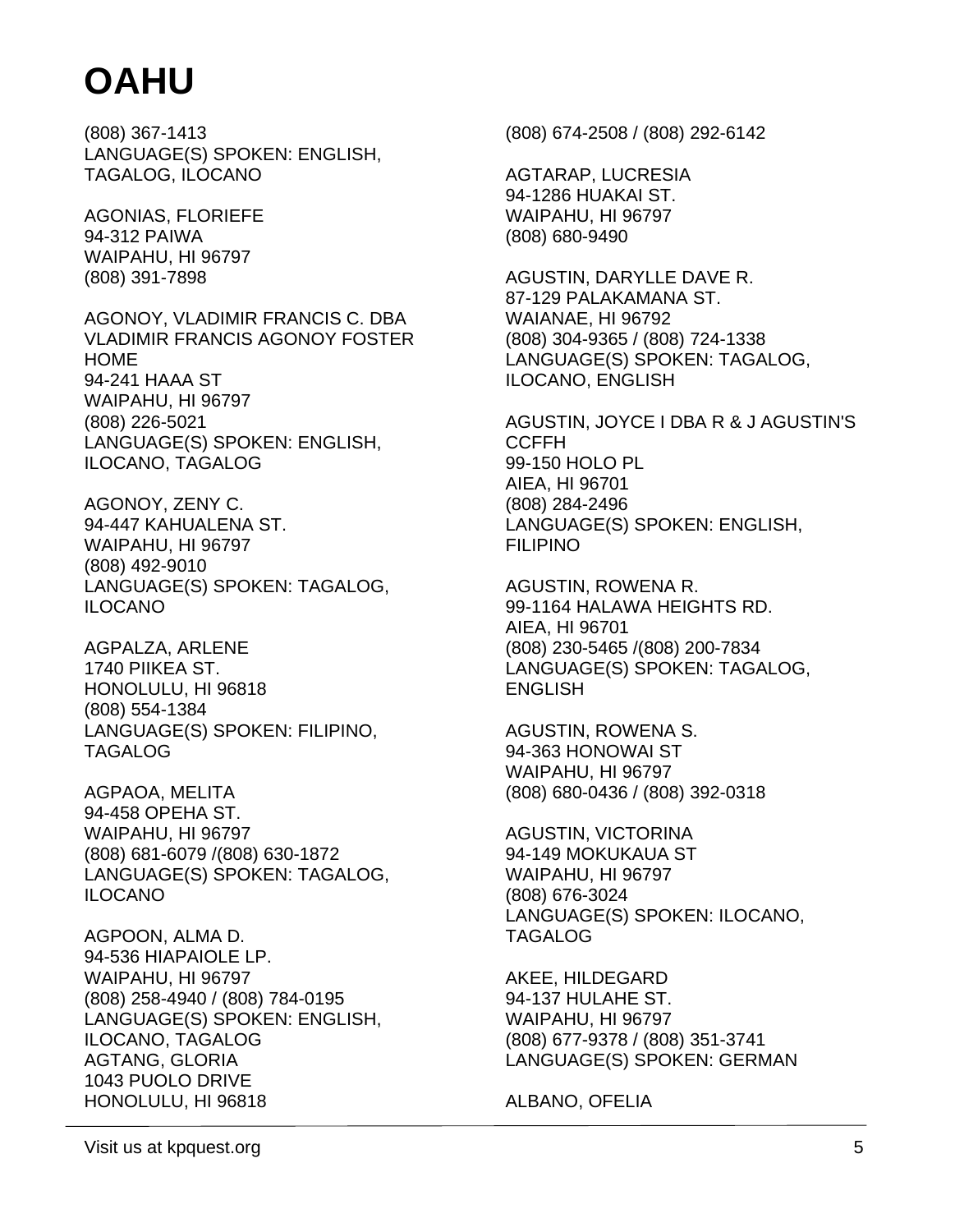94-789 WAIPAHU ST. WAIPAHU, HI 96797 (808) 230-3273 / (808) 677-8878 LANGUAGE(S) SPOKEN: ILOCANO, TAGALOG, ENGLISH

ALCANTARA, JESUSA G. 98-391 PUAALII ST. AIEA, HI 96701 (808) 488-4527 LANGUAGE(S) SPOKEN: TAGALOG, ILOCANO

ALCARAZ, JOCELYN 91-1124 KAUIKI ST. EWA BEACH, HI 96706 (808) 744-0877 / (808) 392-6357

ALLERA, LENIE 203 PLUM ST. WAHIAWA, HI 96786 (808) 621-9136

ALMAZAN, EDSA 94-295 LOAA ST. WAIPAHU, HI 96797 (808) 728-0129 LANGUAGE(S) SPOKEN: TAGALOG, ILOCANO

ALVIA, GEMMA 94-915 KUMUAO ST. WAIPAHU, HI 96797 (808) 680-0147

AMISTAD, PERLA 94-1067 HAALAU ST. WAIPAHU, HI 96797 (808) 677-7968 / (808) 840-9490 LANGUAGE(S) SPOKEN: TAGALOG, ILOCANO ANCHETA, CHERRY ANN 91-1052 ANAUNAU ST EWA BEACH, HI 96706 (808) 371-1444

ANDRES, MELECIA 1182 MANUWA DR.

HONOLULU, HI 96818 (808) 422-1707 / (808) 224-8592 LANGUAGE(S) SPOKEN: ILOCANO, TAGALOG

ANDRES, MYRNA 91-1054 KAUIKI ST. EWA BEACH, HI 96706 (808) 689-8700 LANGUAGE(S) SPOKEN: ILOCANO, TAGALOG

ANTONIO, KAREN GAY 91-952 HANAKAHI ST EWA BEACH, HI 96706 (808) 478-2166 LANGUAGE(S) SPOKEN: ILOCANO, TAGALOG

AQUINO, BERNADETTE 92-790 PAAKAI ST. KAPOLEI, HI 96707 (808) 744-4906 / (808) 256-4178 LANGUAGE(S) SPOKEN: TAGALOG, ILOCANO

AQUINO, MARGARITA 91-1733 ORICK STREET EWA BEACH, HI 96706 (808) 523-8182 / (808) 679-1701

ARELLANO, ANTONIA 1339 NAULU PL. HONOLULU, HI 96818 (808) 422-1608 / (808) 398-9832

ARELLANO, MADELYN T 91-1418 MALIKO ST. EWA BEACH, HI 96706 (808) 744-9680 / (808) 224-6117 LANGUAGE(S) SPOKEN: TAGALOG

ARGEL, EVELYN 94-443 HAMAU ST. WAIPAHU, HI 96797 (808) 671-0441 / (808) 457-0487 LANGUAGE(S) SPOKEN: TAGALOG, ILOCANO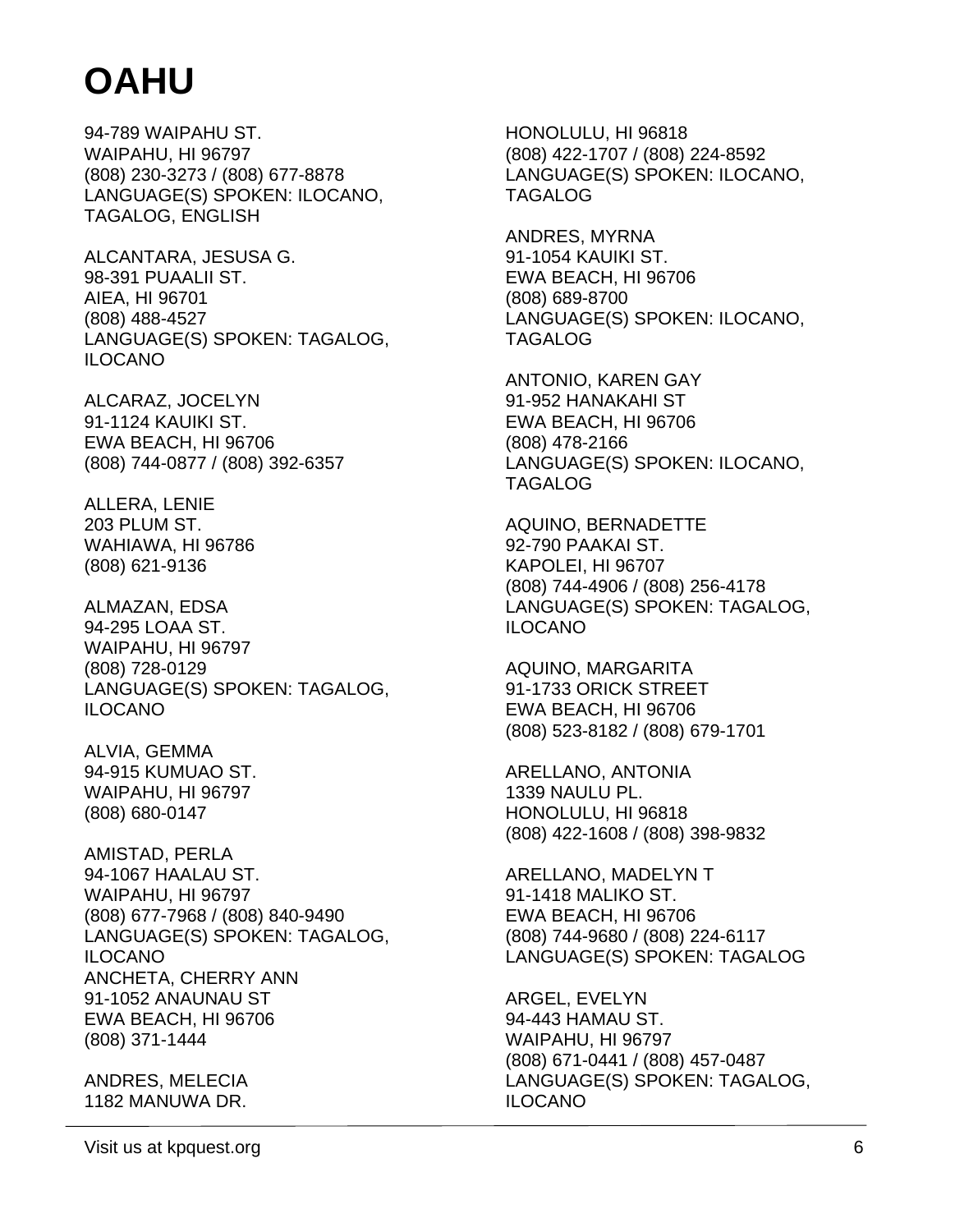ARREZA, EMMANUEL 94-1385 HIAAI PL. WAIPAHU, HI 96797 (808) 671-7242 / (808) 393-0924 LANGUAGE(S) SPOKEN: TAGALOG, ILOCANO

ARRUDA, JUDILYN D. 45-182 KEANA RD. KANEOHE, HI 96744 (808) 247-5186 / (808) 295-4331 LANGUAGE(S) SPOKEN: TAGALOG, ILOCANO

ASERET, RENALYN 94-205 HAAA ST. WAIPAHU, HI 96797 (808) 678-9668 / (808) 492-3354 (808) 351-9390/ (808) 351-8683

ASUNCION, CARMENCITA 94-1169 KAHUANUI ST. WAIPAHU, HI 96797 (808) 676-8440 / (808) 384-7572

ASUNCION, KAREN R. 1815 AKINA STREET HONOLULU, HI 96819 (808) 745-5389

ASUNCION, MA. LOURNALEE T. DBA MA. LOURNALEE T. ASUNCION ADULT FOSTER HOME 98-544 KAAMILO ST AIEA, HI 96701 (808) 664-4937 LANGUAGE(S) SPOKEN: ILOCANO, TAGALOG

AYALA, ROSALINA I. 91-1298 HOOPIO ST. EWA BEACH, HI 96706 (808) 681-4037 / (808) 781-5273 LANGUAGE(S) SPOKEN: FILIPINO

BACERRA, NOLY 94-921 KUAKAHI ST. WAIPAHU, HI 96797 (808) 671-6994 / (808) 729-3582 LANGUAGE(S) SPOKEN: TAGALOG, ILOCANO, PANGASINENSE

BADUA, LILIBETH 4318 LAAKEA ST. HONOLULU, HI 96818 (808) 393-9398 LANGUAGE(S) SPOKEN: ILOCANO, TAGALOG, ENGLISH

BAGAY, RHEGENA 94-1003 KUAKOLU PL. WAIPAHU, HI 96797 (808) 389-1973 LANGUAGE(S) SPOKEN: ILOCANO, ENGLISH, TAGALOG

BAHOU, MYRNA DBA MYRNA BAHOU FOSTER HOME 94-564 KUPUNA LOOP WAIPAHU, HI 96797 (808) 852-1647 / (808) 689-0484 LANGUAGE(S) SPOKEN: GREEK, ILOCANO, TAGALOG, ENGLISH

BALANTAC, GEMMA 1417C MIDDLE ST. HONOLULU, HI 96819 (808) 585-1098 / (808) 744-9423 LANGUAGE(S) SPOKEN: ILOCANO, TAGALOG, ENGLISH

BALINBIN, VENUS D. DBA VENUS D. BALINBIN FOSTER HOME 94-1034 PAIWA PL. WAIPAHU, HI 96797 (808) 366-5965 LANGUAGE(S) SPOKEN: FILIPINO, **ENGLISH** 

BALISACAN, MICHELLE 1301 NOELANI PL. PEARL CITY, HI 96782 (808) 387-9316 LANGUAGE(S) SPOKEN: ILOCANO, TAGALOG, ENGLISH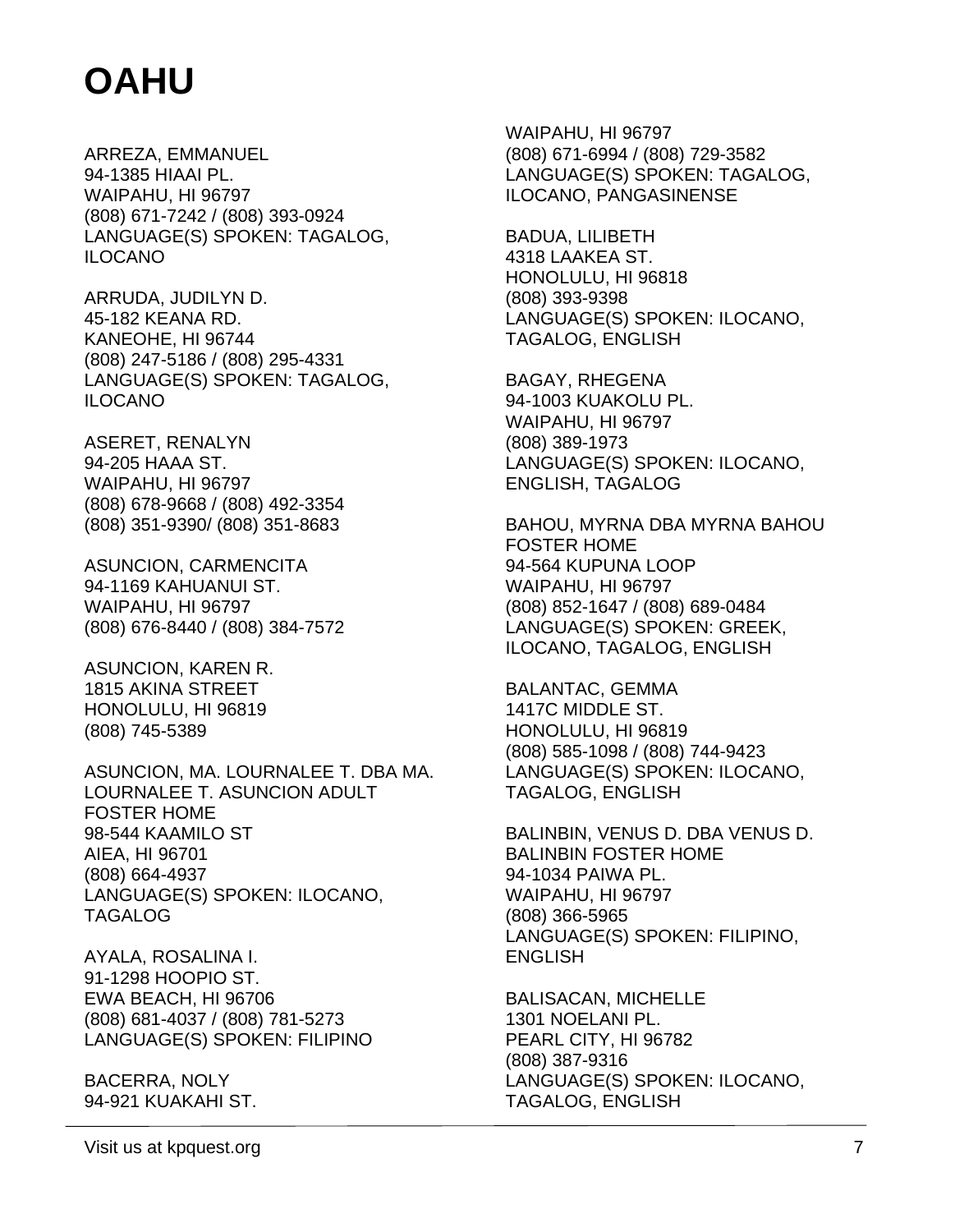BALLARES, ARNIE O. 94-852 KUHAULUA ST WAIPAHU, HI 96797 (808) 393-7236 LANGUAGE(S) SPOKEN: TAGALOG

BALLARES, DIANA ROSE P. 94-881 KUHAULUA ST WAIPAHU, HI 96797 (808) 429-3403 LANGUAGE(S) SPOKEN: TAGALOG, ILOCANO, ENGLISH

BALLARES, MARICEL 94-1065 LUMIAUAU ST. WAIPAHU, HI 96797 (808) 729-3216

BALLESTEROS, LESLIE ANN P. 98-131 KALUAMOI PL. PEARL CITY, HI 96782 (808) 485-2464 / (808) 226-1949 BALMILERO, ROSALINA S. 94-817 HOHUI PLACE WAIPAHU, HI 96797 (808) 676-8514 / (808) 381-2865

BALON, JULIA 94-363 HONOWAI ST. WAIPAHU, HI 96797 (808) 671-4615

BAMBA, MAYROSE 739 HOOPAI ST. PEARL CITY, HI 96782 (808) 456-7798 LANGUAGE(S) SPOKEN: ENGLISH, TAGALOG, ILOCANO

BANEZ, ANNABELLE B. 98-183 PAHEMO ST. AIEA, HI 96701 (808) 664-9237 / (808) 203-3661 BARAYUGA, FELY M. 1808 BECKLEY ST. HONOLULU, HI 96819 (808) 845-5170 / (808) 277-8789

LANGUAGE(S) SPOKEN: TAGALOG, ILOCANO

BARIT, MARITES 94-1168 LIMAHANA ST WAIPAHU, HI 96797 (808) 888-0916

BARNES, NINAN DBA ISLAND OHANA CARE, LLC 3846 NOEAU ST. HONOLULU, HI 96816 (808) 737-5102 / (808) 861-0131 LANGUAGE(S) SPOKEN: FILIPINO, TAGALOG

BARRIENTOS, MARYANN 94-795 NOLUPE ST. WAIPAHU, HI 96797 (808) 312-3413 LANGUAGE(S) SPOKEN: TAGALOG, ILOCANO, ENGLISH

BARRIENTOS, ORLINA 1765 KALAEPAA DR. HONOLULU, HI 96819 (808) 206-5489 LANGUAGE(S) SPOKEN: ILOCANO, TAGALOG, ENGLISH

BARTOLOME, PATRICK 94-733 KUHAULUA PL. WAIPAHU, HI 96797 (808) 779-1108 LANGUAGE(S) SPOKEN: ILOCANO, TAGALOG

BASA, PETTY 94-249 PAIWA ST. WAIPAHU, HI 96797 (808) 678-8331 / (808) 382-5861 BASILIO, CRISTINA M. 976 HANAU ST. WAHIAWA, HI 96786 (808) 888-2819 / (808) 383-5951

BASUEL, MARILYN 94-1001 WAIOLINA ST.

Visit us at kpquest.org 8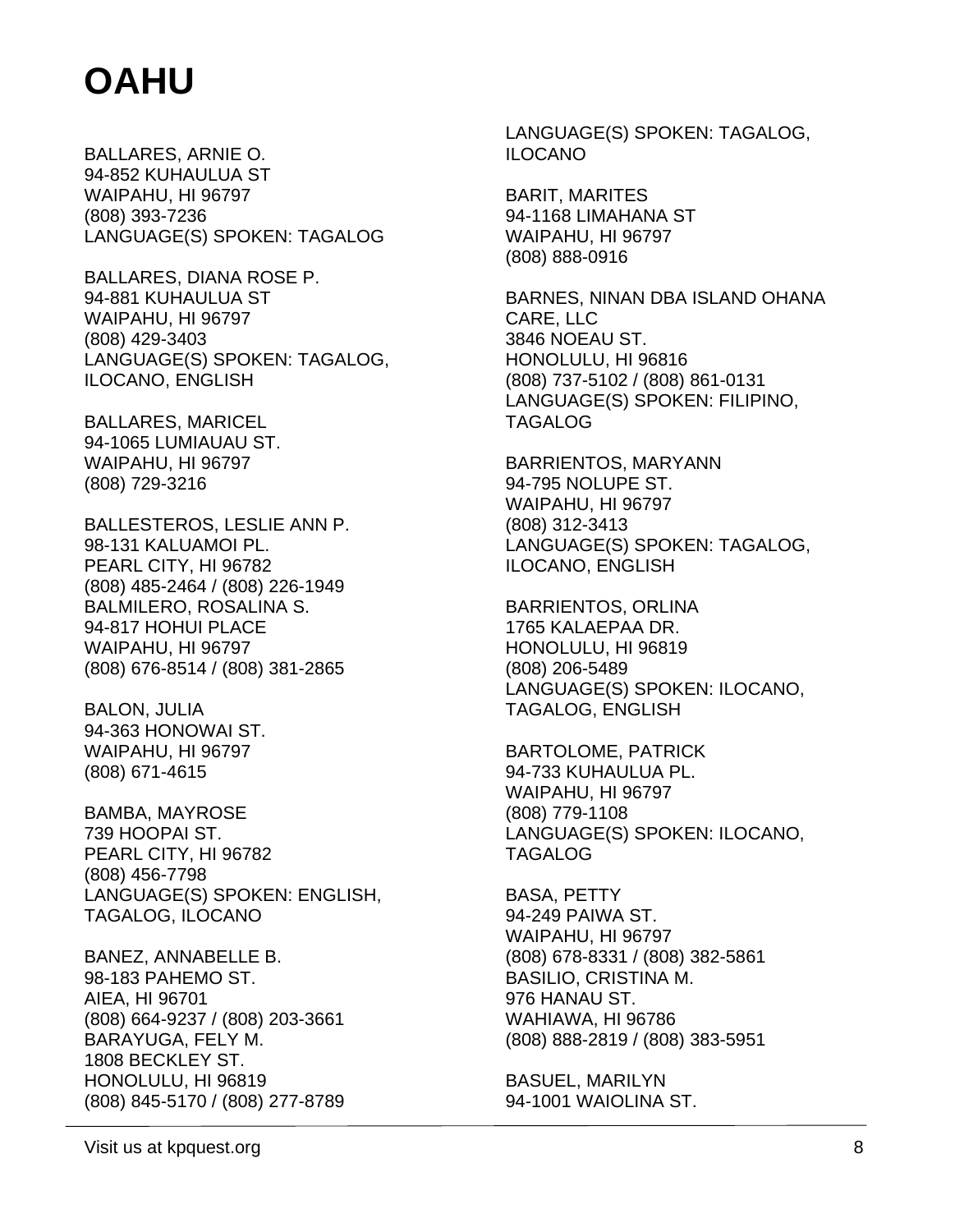WAIPAHU, HI 96797 (808) 671-4040 LANGUAGE(S) SPOKEN: TAGALOG, ILOCANO

BATACAN, CAROLINE 94-365 KAHUALENA ST. WAIPAHU, HI 96797 (808) 349-0571 / (808) 600-5885 LANGUAGE(S) SPOKEN: ENGLISH, TAGALOG

BAUTISTA, GEMMA 94-428 KUAHUI STREET WAIPAHU, HI 96797 (808) 744-8729 / (808) 636-0091

BAUTISTA, JANET 91-853 OAMA ST. EWA BEACH, HI 96706 (808) 388-7135 LANGUAGE(S) SPOKEN: TAGALOG, ILOCANO

BAUTISTA, LEILANI 91-866 HAHANUI STREET EWA BEACH,96706 (808) 773-0124 (808) 200-3406

BAYSA, JOANNE 94-1123 HALELEHUA ST. WAIPAHU, HI 96797 (808) 384-1175

BELIZON, EILYN DBA EILYN BELIZON FOSTER HOME 91-835 KEHUE ST. EWA BEACH, HI 96706 (808) 385-3757

BELTRAN, EVELYN 94-375 MOKUOLA ST. WAIPAHU, HI 96797 (808) 678-0249 / (808) 421-8265 LANGUAGE(S) SPOKEN: TAGALOG, ILOCANO

BELTRAN, JONATHAN DBA JJJB FOSTER **HOME** 94-1028 HOHOLA ST. WAIPAHU, HI 96797 (808) 677-1076 / (808) 256-1341 LANGUAGE(S) SPOKEN: TAGALOG, FILIPINO

BENEDICTO, MELINDA 92-839 OPALIPALI PLACE WAIPAHU,96797 (808) 285-5860 (808) 672-6208 LANGUAGE(S) SPOKEN: ILOCANO,TAGALOG

BERMEJO, CLEMENCIA 94-930 HIAPO ST. WAIPAHU, HI 96797 (808) 676-1090 LANGUAGE(S) SPOKEN: TAGALOG

BERNARDO, LOUIE 3423 LIKINI ST. HONOLULU, HI 96818 (808) 422-5754 / (808)218-2543

BIEN, MARILYN DBA MJG FOSTER HOME 92-743 PAAKAI STREET KAPOLEI,96707 (808) 690-3460 (808) 367-1674 LANGUAGE SPOKEN: ENGLISH

BIGORNIA, GIRLIE 94-442 ALAPINE ST. WAIPAHU, HI 96797 (808) 676-1049 / (808) 226-5212 LANGUAGE(S) SPOKEN: FILIPINO, LITTLE **CHINESE** 

BILLENA, EVANGELINE 94-404 KUAHUI ST. WAIPAHU, HI 96797 (808) 677-7240 / (808) 428-1044

BILLETE, MARIVEL DBA BILLETE FOSTER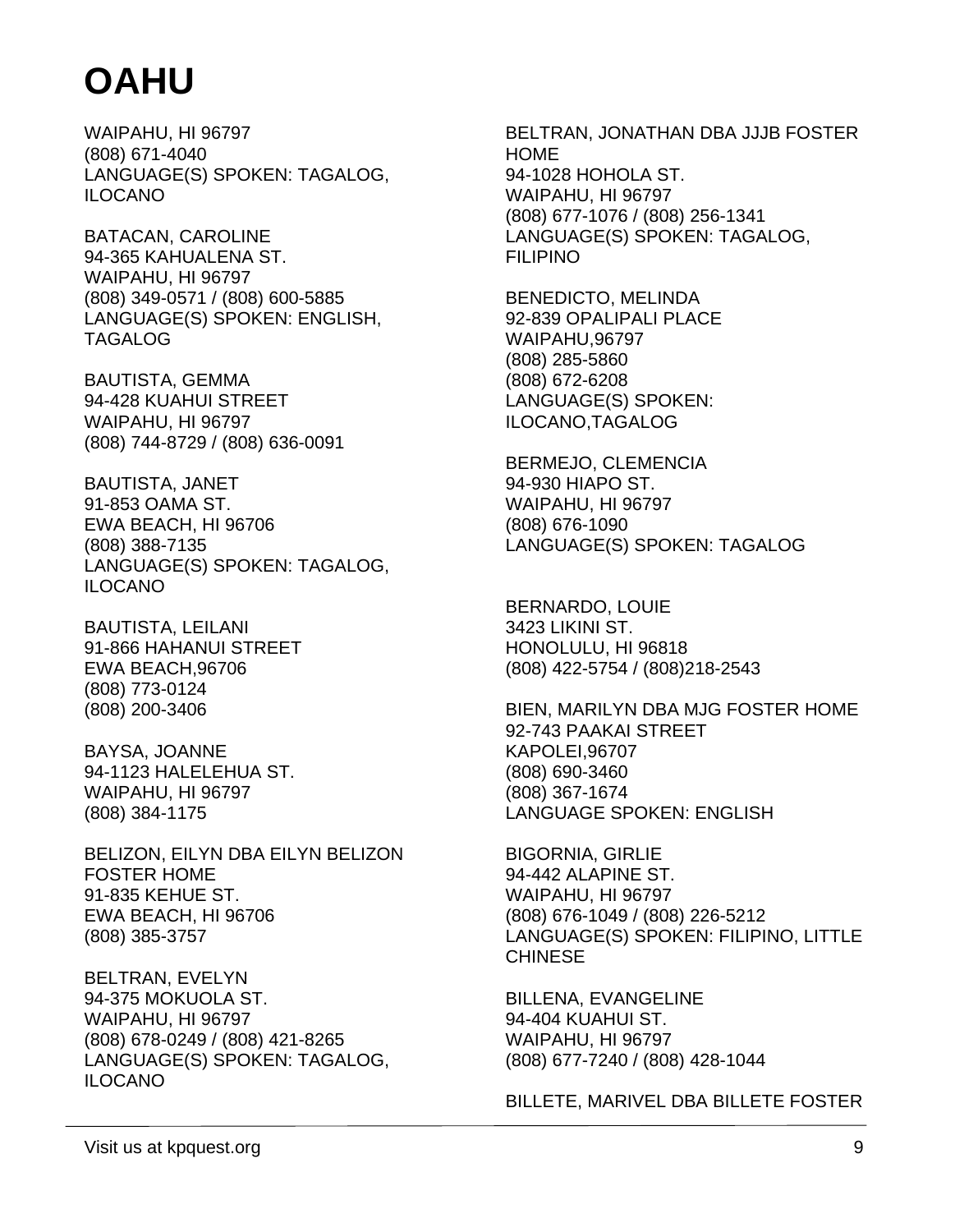HOME CARE, LLC 91-1031 MAKAIKE ST. EWA BEACH, HI 96706 (808) 685-3322 / (808) 226-2327 LANGUAGE(S) SPOKEN: ILOCANO, TAGALOG

BIO, JOSEPHINE 91-1104 HANAKAHI ST. EWA BEACH, HI 96706 (808) 689-3624 / (808) 589-3351 LANGUAGE(S) SPOKEN: TAGALOG, ILOCANO

BONDOC, GRETCHEN DBA G&E BONDOC FOSTER HOME 94-322 HAAA ST WAIPAHU, HI 96797 (808) 218-1601 LANGUAGE(S) SPOKEN: ILOCANO, TAGALOG

BONILLA, ELIZA 95-676 LAUAWA ST. MILILANI, HI 96789 (808) 627-9710 / (808) 840-9095

BONILLA, IMELDA 94-1091 HAPALIMA PL. WAIPAHU, HI 96797 (808) 671-0803 (808) 221-6685 LANGUAGE(S) SPOKEN: FILIPINO

BONILLA, MARISSA DBA THE BONILLA'S FOSTER HOME 92-787 KA'AO'AO PL. KAPOLEI, HI 96707 (808) 690-8027 LANGUAGE(S) SPOKEN: ENGLISH, ILOCANO, TAGALOG

BRAGA, FLORDELIZA M. 94-904 KUAKAHI ST. WAIPAHU, HI 96797 (808) 783-9095 / (808) 892-1596 LANGUAGE(S) SPOKEN: ILOCANO, ENGLISH, TAGALOG

BRIONES, MARCELA 3835 LIKINI ST. HONOLULU, HI 96818 (808) 200-2532 / (858) 888-2964 LANGUAGE(S) SPOKEN: ENGLISH, ILOCANO, FILIPINO

BRUNN, PRISCILLA C. 99-243 AIEA HTS DR. AIEA, HI 96701 (808) 469-0173 / (808) 484-9165 LANGUAGE(S) SPOKEN: TAGALOG, ILOCANO, VISAYAN, ENGLISH

BUAN, RESURRECION DBA QUALITY CAREGIVING 91-1044 UOUOA STREE EWA BEACH,96706 (808) 223-6497 (808) 671-1726 LANGUAGE(S) SPOKEN: ILOCANO,TAGALOG BUCCAT, NORA A 91-231 KAUKOLU PLACE EWA BEACH,96706 (808) 685-0011/(808) 4285465 (808) 685-0011 LANGUAGE(S) SPOKEN: ILOCANO,TAGALOG

BUGARIN, EUFRACIO M. DBA BF INTEGRITY CARE, LLC 47-506 HAANOPU WAY KANEOHE, HI 96744 (808) 358-0289 / (808) 239-4796 / (808) 391- 8018

BUMANGLAG, D.M. KARLA O. DBA THE GUARDIANS PLACE, LLC 94-440 KAHUALENA ST. WAIPAHU, HI 96797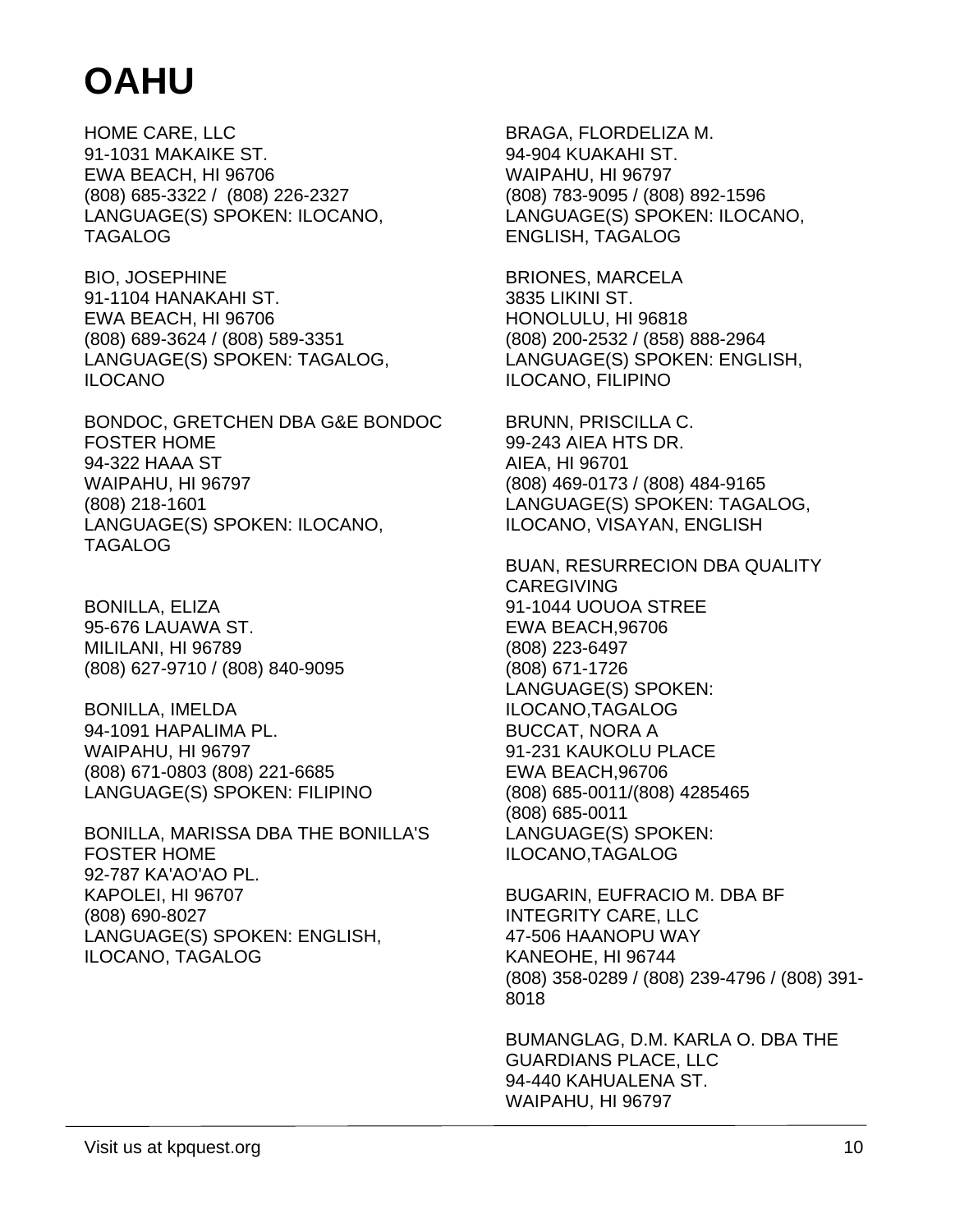(808) 256-3117 LANGUAGE(S) SPOKEN: TAGALOG, ILOCANO

BUMANGLAG, MELENDRINA 94-1014 HOHOLA ST WAIPAHU, HI 96797 (808) 680-7890 / (808) 398-0343

CABALO, JOSEPHINE "LEILA" 1467 HALOA DR. HONOLULU, HI 96818 (808) 422-0686 / (808) 782-3271 LANGUAGE(S) SPOKEN: TAGALOG, ILOCANO

CABANATUAN, ELIZABETH 634 KULIA ST. WAHIAWA, HI 96786 (808) 621-0308 / (808) 271-5456 LANGUAGE(S) SPOKEN: ILOCANO

CABANTANGAN, CORAZON 911 WINANT ST. HONOLULU, HI 96817 (808) 216-8105 LANGUAGE(S) SPOKEN: ILOCANO, TAGALOG, ENGLISH

CABANTOG, CLARIBEL 94-058 AWAMOKU ST. WAIPAHU, HI 96797 (808) 664-4140 / (808) 469-5607

CABATO, PAMELA 94-858 LUMIHOAHU ST. WAIPAHU, HI 96797 (808) 342-4052

CABOTE, EMMA DBA KLARE FOSTER HOME 1067 ALA LILIKOI ST. HONOLULU, HI 96818 (808) 840-9497 LANGUAGE(S) SPOKEN: FILIPINO

CABRADILLA, MERL P. DBA MERLYNDA ADULT FOSTER CARE

92-330 AKAULA ST. KAPOLEI, HI 96707 (808) 478-7676 LANGUAGE(S) SPOKEN: ENGLISH, ILOCANO, TAGALOG

CABUS, NORMA 98-1674 LAAUHUAHUA PL. PEARL CITY, HI 96782 (808) 294-3277 / (808) 456-1300 LANGUAGE(S) SPOKEN: ILOCANO, TAGALOG, ENGLISH

CACAYORIN, REGIE 94-109 PALAI PL. WAIPAHU, HI 96797 (808) 744-2529 LANGUAGE(S) SPOKEN: ENGLISH

CACHOLA, MARY 94-745 KIME ST., WAIPAHU, HI 96797 (808) 781-4554 LANGUAGE(S) SPOKEN: FILIPINO, JAPANESE

CACPAL, MARY ANN F. 1927 KUAPAPA PL. HONOLULU, HI 96819 (808) 842-9652 LANGUAGE(S) SPOKEN: ENGLISH

CADDALI, ANN MARGARETH 1525-A ADELAIDE ST. HONOLULU, HI 96819 (808) 927-4370 / (808) 888-4445 LANGUAGE(S) SPOKEN: ILOCANO, ENGLISH, TAGALOG

CADDALI, APPLE JOY DBA APPLE'S FOSTER HOME 94-1104 HIAPO ST WAIPHAU, HI 96797 (808) 450-1381 LANGUAGE(S) SPOKEN: FILIPINO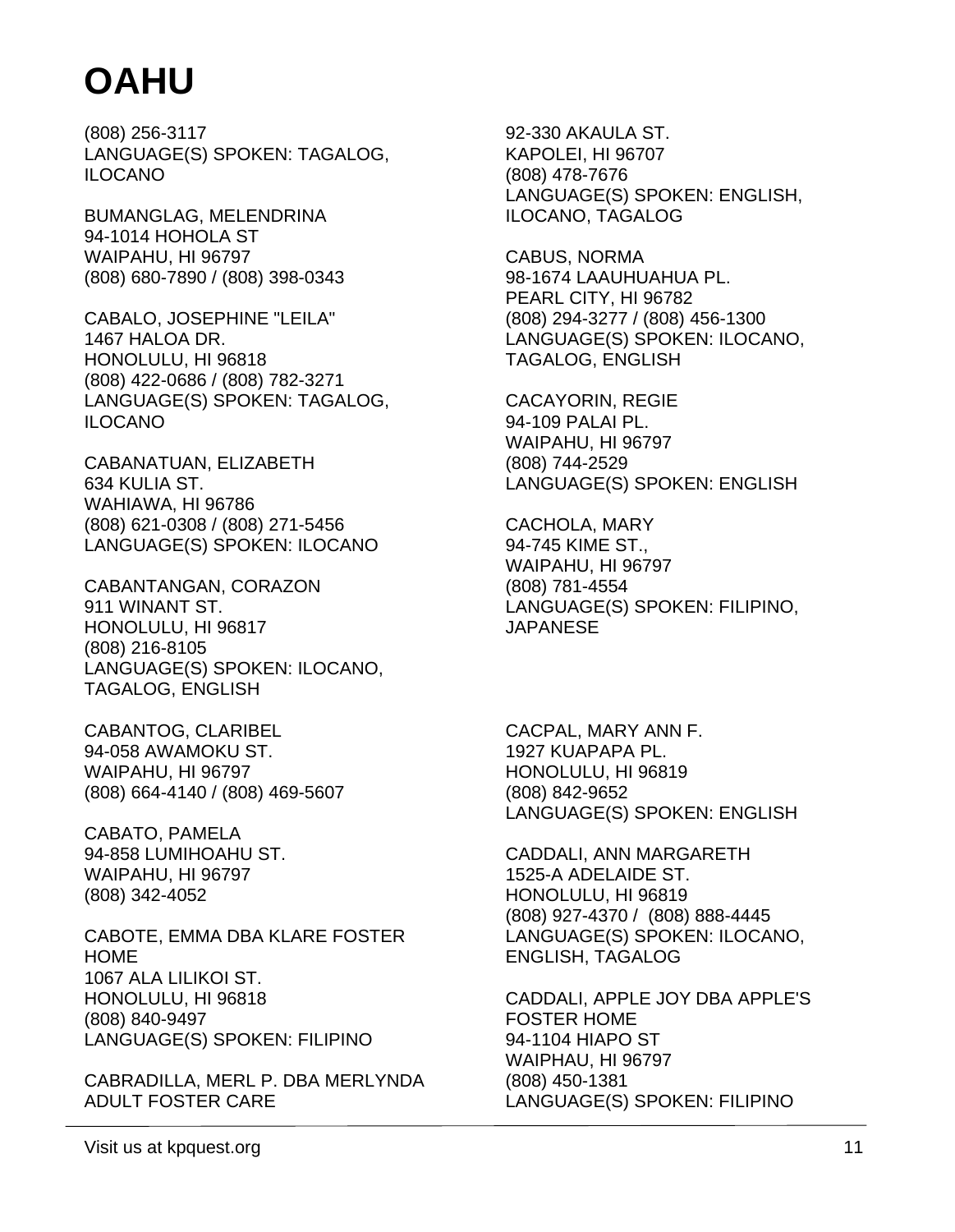CALAPINI, MARITES 94-108 HULA ST. WAIPAHU, HI 96797 (808) 676-4913

CALMA, JOY R. 94-734 KAIAO ST. WAIPAHU, HI 96797 (808) 492-6263 / (808) 260-4006 LANGUAGE(S) SPOKEN: ILOCANO, PANGASINAN, TAGALOG

CAMACHO, GRACE B. 94-401 LOAA ST. WAIPAHU, HI 96797 (808) 671-2183 / (808) 469-0222

CAMBE, JULIETA 94-482 ALAPINE ST. WAIPAHU, HI 96797 (808) 398-4766

CANSANA, NORALYNE 94-051 NAWAAKOA PL. WAIPAHU, HI 96797 (808) 683-1328

CARAANG, ADELINE F. 91-976 FORT WEAVER RD. EWA BEACH, HI 96706 (808) 689-4524 / (808) 218-4441 LANGUAGE(S) SPOKEN: ENGLISH, ILOCANO, TAGALOG

CARAMANCION, ESTRELITA 94-727 KUHAULUA PLACE WAIPAHU, HI 96797 (808) 676-1950 / (808) 636-4633 LANGUAGE(S) SPOKEN: ILOCANO, ENGLISH, TAGALOG

CARINO, NORMA 91-116 HAILIPO ST. EWA BEACH, HI 96706 (808) 689-5124 / (808) 295-2673 LANGUAGE(S) SPOKEN: TAGALOG, ILOCANO, ENGLISH

CASEM, MARLENE 98-1443 HOOHIKI ST. PEARL CITY, HI 96782 (808) 664-4036 / 265-4233 LANGUAGE(S) SPOKEN: ILOCANO, TAGALOG, ENGLISH

CASINO, MARIVYN 91-1035 OPAEHUNA ST. EWA BEACH, HI 96706 (808) 366-8064 / (808) 677-5805 LANGUAGE(S) SPOKEN: ILOCANO, TAGALOG, ENGLISH

CASLIB, JUVY L. 2837 NUMANA RD. HONOLULU, HI 96819 (808) 744-3578 LANGUAGE(S) SPOKEN: ILOCANO, TAGALOG

CASTILLO, ADORACION 94-665 LOAA ST. WAIPAHU, HI 96797 (808) 676-9704 / (808) 224-2606 LANGUAGE(S) SPOKEN: TAGALOG, ILOCANO

CASTILLO, MARIA EDITHA R 94-264 HANAWAI CIR. WAIPAHU, HI 96797 (808) 676-9522 LANGUAGE(S) SPOKEN: TAGALOG, ILOCANO

CASTRO, MILAGROS L. 1631-A OWAWA ST. HONOLULU, HI 96819 (808) 888-4848 / (808) 226-6119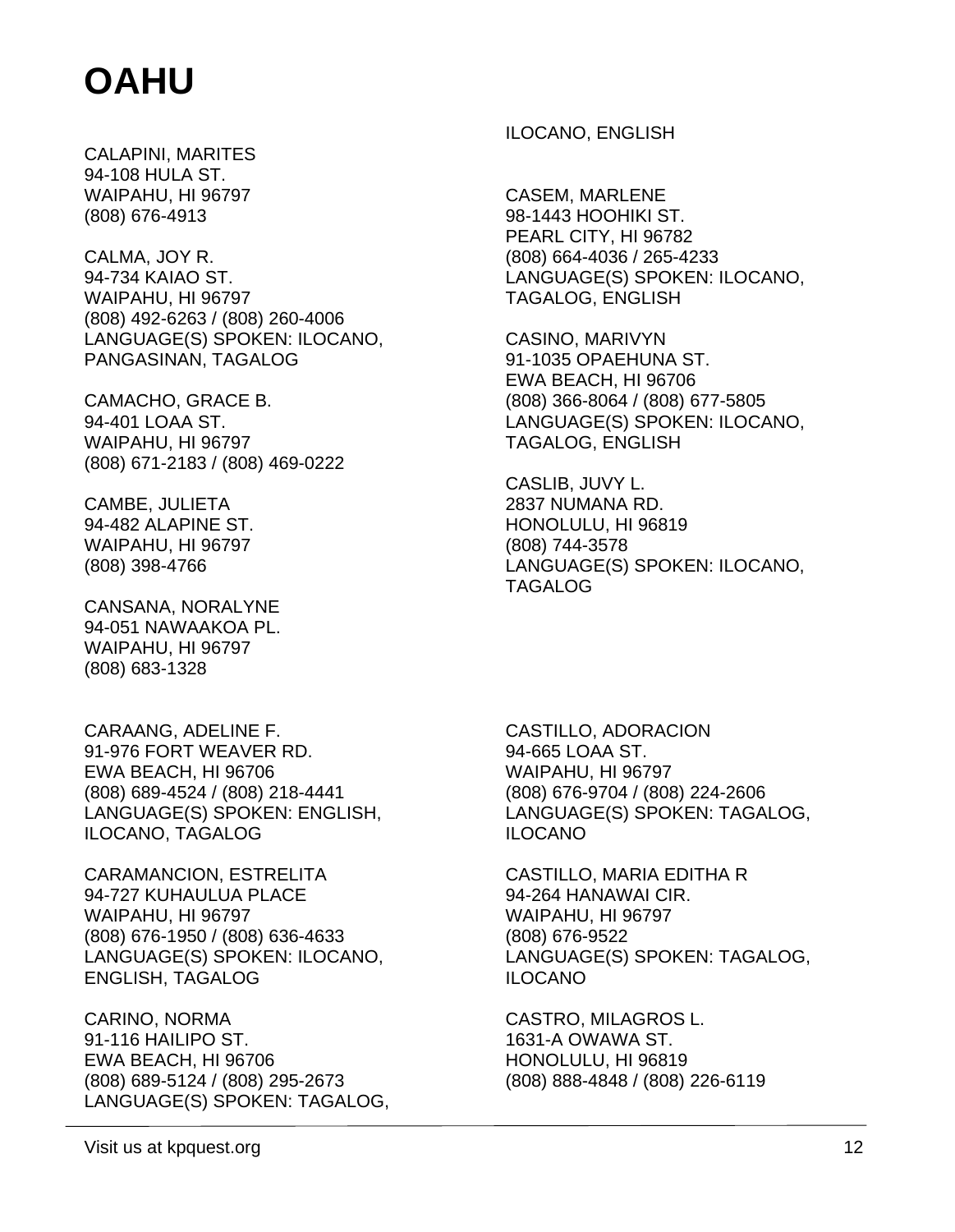CASTRO, NANETTE S. 1685-A KINO STREET HONOLULU, HI 96819 (808) 436-7066 LANGUAGE(S) SPOKEN: ILOCANO, TAGALOG, ENGLISH

CATAMPING, ROSELLE (FORMALLY MANGUNAY) 94-1041 KAAHOLO ST. WAIPAHU, HI 96797 (808) 840-0089 / (808) 499-7985

CAUTON, WILMA 94-295 KAHUANANI ST. WAIPAHU, HI 96797 (808) 391-2618 / (808) 677-1104 LANGUAGE(S) SPOKEN: ILOCANO, TAGALOG, ENGLISH

CAYETANO, VENELEEN DBA ADAPON & CAYETANO, LLP (DBA: ADAPON & CAYETANO CAREGIVERS, LLP) 1444 ALA MAHAMOE ST. HONOLULU, HI 96819 (808) 762-0554 LANGUAGE(S) SPOKEN: TAGALOG, THAI, **TAIWANESE** CENENCE, ROWENA DBA ROWENA FAMILY FOSTER HOME 1123 WAIMANO HOME RD. PEARL CITY, HI 96782 (808) 664-4830 LANGUAGE(S) SPOKEN: ILOCANO, TAGALOG

CEREUS FOSTER CARE HOME 1929 WILDER AVE. A HONOLULU, HI 96822 (808) 454-3778 CERVANIA, WILMA 92-715 NOHONA ST. KAPOLEI, HI 96707 (808) 744-5440 / (808) 227-0105 LANGUAGE(S) SPOKEN: ILOCANO, ENGLISH, TAGALOG

CLAVERIA, HELEN 94-1261 HUAKAI ST. WAIPAHU, HI 96797 (808) 393-4580 / (808) 744-4679 LANGUAGE(S) SPOKEN: ILOCANO, TAGALOG, ENGLISH

COMISO, CESAR 91-951 PUHIKANI ST. EWA BEACH, HI 96706 (808) 683-6616

CONSTANTINO-REYES, GRACE 94-586 PALAI ST. WAIPAHU, HI 96797 (808) 676-8447 LANGUAGE(S) SPOKEN: TAGALOG, ILOCANO

CORPUZ, ADELA CATHLYN R. 94-252 KIPOU STREET WAIPAHU, HI 96797 (808) 744-6988 (808) 354-5152 CORPUZ, ESTHER A. 94-972 LUMILOKE ST. WAIPAHU, HI 96797 (808) 677-5230 / (808) 389-9883

CORPUZ, GLORIA C. 91-1088 MAKAALOA ST. EWA BEACH, HI 96706 (808) 681-3155 / (808) 728-7689

CORPUZ, MARLENE 94-350 KIPOU PL WAIPAHU, HI 96797 (808) 638-3361 / (808) 222-9206 LANGUAGE(S) SPOKEN: FILIPINO

CRISOSTOMO, ERIK 94-1129 HINA ST. WAIPAHU, HI 96797 (808) 783-4477 / (808) 783-6499/ (808) 744- 6017 LANGUAGE(S) SPOKEN: ENGLISH, ILOCANO, TAGALOG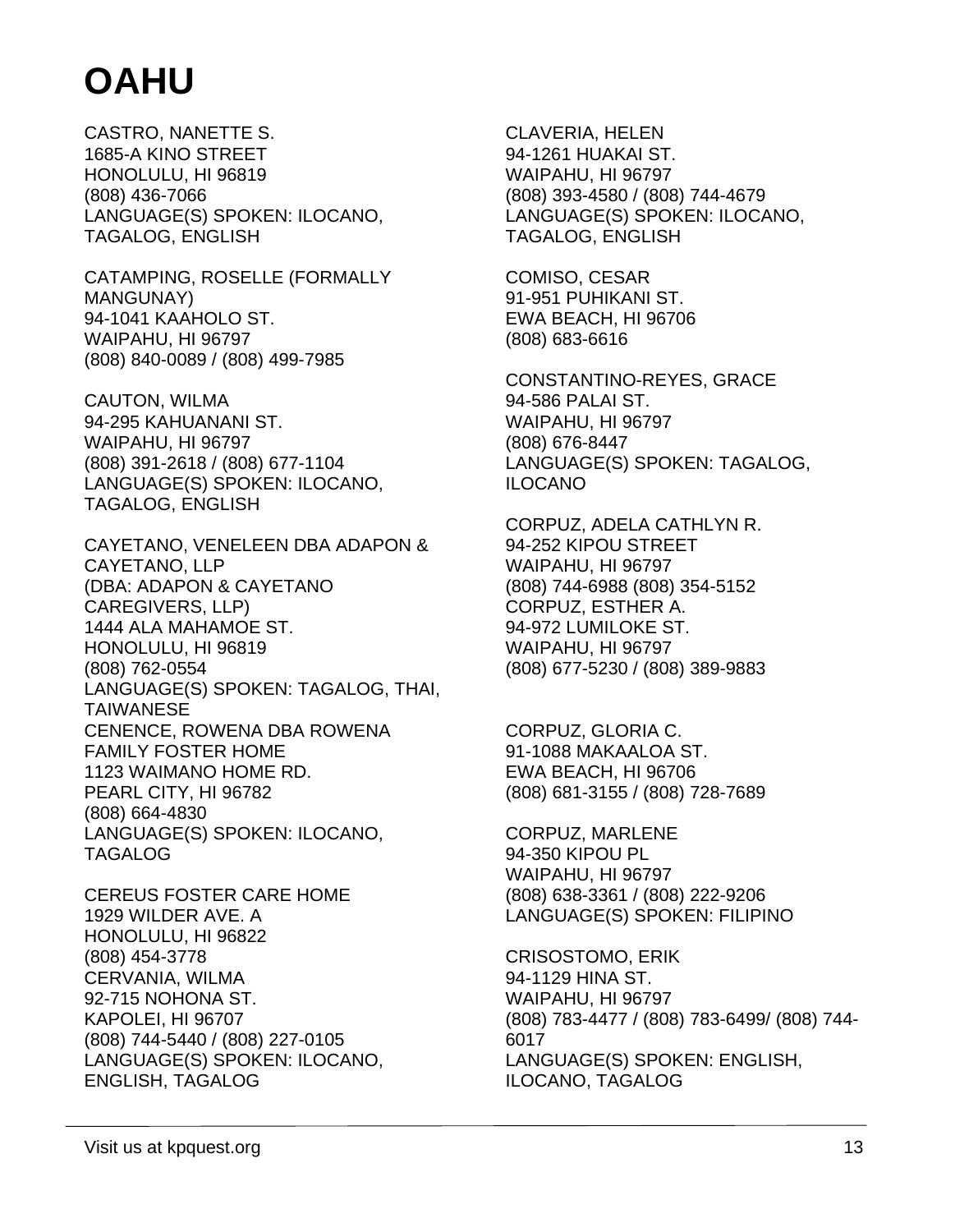CUECO, GLORIA 94-571 KUPUNA LOOP WAIPAHU, HI 96797 (808) 392-8587 / (808) 677-8457

CUTARAN, JANE 94-344 LEHOPULU ST. WAIPAHU, HI 96797 (808) 638-3693 LANGUAGE(S) SPOKEN: FILIPINO

DAGULO, LETICIA C. 95-528 WAILOA LOOP MILILANI, HI 96789 (808) 625-3551 / (808) 383-9106

DAGURO, LEA 98-111 LANIA WAY AIEA, HI 96701 (808) 392-7244 LANGUAGE(S) SPOKEN: FILIPINO, ILOCANO

DALIGCON, ROWENA 94-1134 HOOMAKOA ST. WAIPAHU, HI 96797 (808) 888-4415 LANGUAGE(S) SPOKEN: FILIPINO (TAGALOG), ILOCANO DAPROZA, NANCY 1326 HOOLI CIRCLE PEARL CITY, HI 96782 (808) 256-3675 LANGUAGE(S) SPOKEN: ILOCANO, TAGALOG, ENGLISH

DE GUZMAN, ANA LIZA 757 HOOPAI ST. PEARL CITY, HI 96782 (808) 456-7492 / (808) 203-0377 LANGUAGE(S) SPOKEN: ILOCANO, TAGALOG

DE VERA, JOSEPHINE A. 91-154 HAILIPO ST. EWA BEACH, HI 96706 (808) 465-7635

DECASTRO, CAMILO 1563 MOLINA ST. HONOLULU, HI 96818 (808) 741-9946 LANGUAGE(S) SPOKEN: TAGALOG, **ENGLISH** 

DEGRACIA, LEWELYN B. 1050 A WONG LANE HONOLULU, HI 96817 (808) 232-8442 / (808) 744-9458

DELA CRUZ, CASTORA P. 56-415 PAHELEHALA LP. KAHUKU, HI 96731 (808) 293-0377 / (808) 225-1486

DELA CRUZ, ESTERLYN 1254 KAPALAMA AVENUE HONOLULU,96817 (808) 629-9779 (808) 629-9779

DELA CRUZ, MARILYN R. 91-1038 PU'U'AINAKO PL EWA BEACH, HI 96706 (808) 685-0194

DELA CRUZ, NERISSA 94-403 KIPOU ST. WAIPAHU, HI 96797 (808) 542-4158 LANGUAGE(S) SPOKEN: ILOCANO, TAGALOG

DELA PENA, MARY JANE V. 94-1336 HUAKAI ST. WAIPAHU, HI 96797 (808) 676-4551 / (808) 277-8544 LANGUAGE(S) SPOKEN: TAGALOG, ILOCANO

DELONG, MARIQUIT G. 94-402 OPEHA ST. WAIPAHU, HI 96797 (808) 671-6008 / (808) 291-0879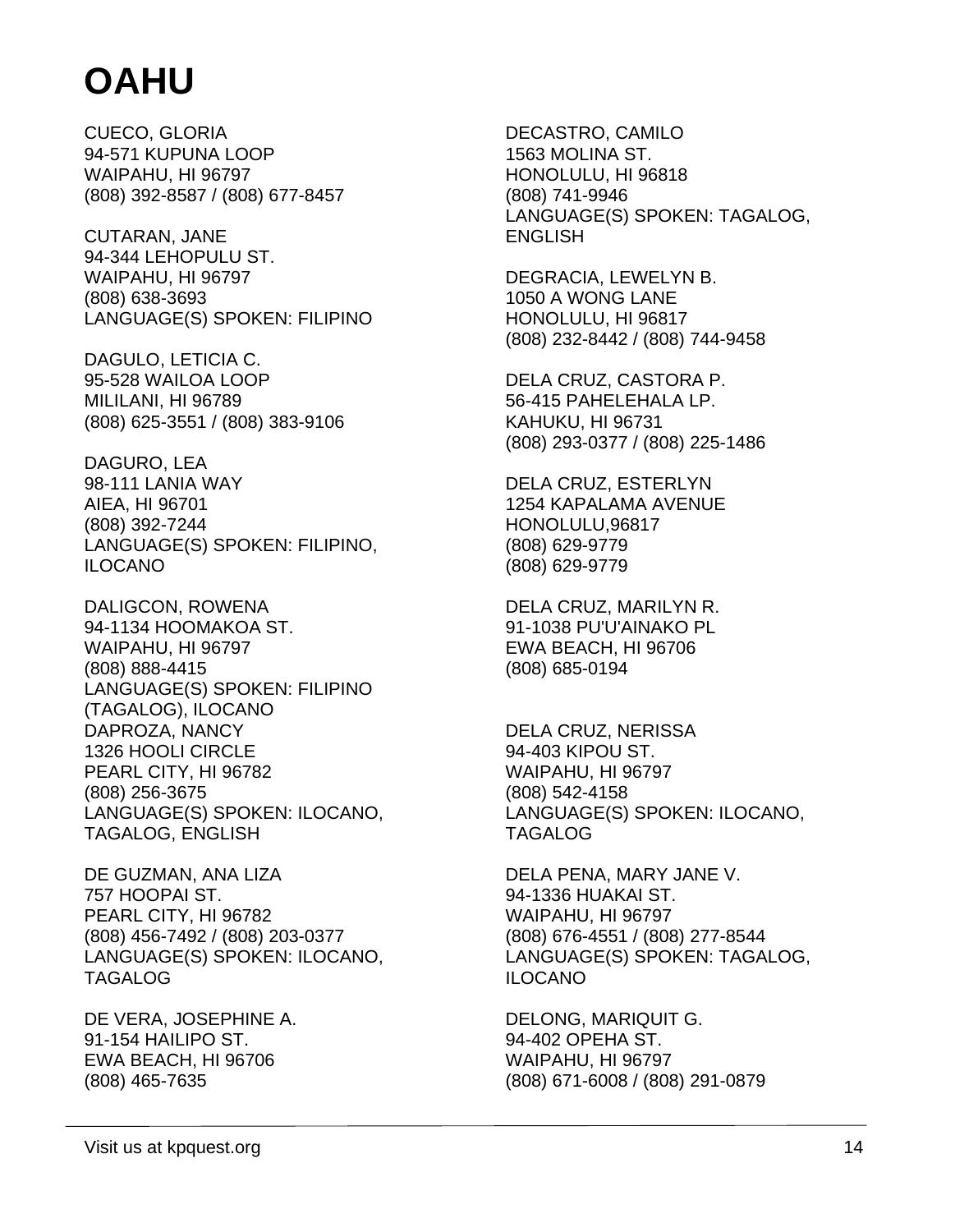DELOS SANTOS, MARK 94-589 APII PLACE WAIPAHU, HI 96797 (808) 218-5716

DIEGO, MARLENE 94-1237 HALELEHUA ST. WAIPAHU, HI 96797 (808) 744-3181 / (808) 277-1700 LANGUAGE(S) SPOKEN: ILOCANO, TAGALOG

DIMAYA, BENILDA 98-1410A HOOHONUA ST. PEARL CITY, HI 96782 (808) 676-5535 LANGUAGE(S) SPOKEN: TAGALOG, ILOCANO

DOMINGO, CELESTE F. 91-147 FORT WEAVER RD. EWA BEACH, HI 96706 (808) 689-5950 / (808) 348-5387 LANGUAGE(S) SPOKEN: TAGALOG, ILOCANO

DOMINGO, KRIS MARIE DBA KRIS DOMINGO CARE HOME LLC 94-1157 AWAIKI PL WAIPAHU, HI 96797 (808) 725-8918 LANGUAGE(S) SPOKEN: TAGALOG, ILOCANO

DOMINGO, LEILANI B. 94-458 ALAPINE ST. WAIPAHU, HI 96797 (808) 744-3002 / (808) 687-0132 DOMINGO, MARISSA 91-708 AIKANAKA RD. EWA BEACH, HI 96706 (808) 689-7055 / (808) 354-4436

DOMINGO, ROCHELLE 94-1036 KUHAULUA ST. WAIPAHU, HI 96797 (808) 348-8407 / (808) 678-3710 LANGUAGE(S) SPOKEN: ILOCANO, TAGALOG, ENGLISH

DOMINGO, ILUMINADA P. 94-1177 HOOMAKOA ST. WAIPAHU, HI 96797 (808) 676-5188 / (808) 722-0754 LANGUAGE(S) SPOKEN: ILOCANO, TAGALOG, ENGLISH

DOMINGO, JOSEPHINE 91-823 MONEHA PL. EWA BEACH, HI 96706 (808) 367-8114 / (808) 689-5028 LANGUAGE(S) SPOKEN: ILOCANO, TAGALOG, ENGLISH

DOMINGO, JULIANA 94-231 KAHUAMO PLACE WAIPAHU, HI 96797 (808) 676-1053 / (808) 450-5351

DOMINGO, RUBY 94-429 ALAPINE ST. WAIPAHU, HI 96797 (808) 382-2654 / (808) 888-5296 LANGUAGE(S) SPOKEN: TAGALOG, ILOCANO, BICOL

DOMINGO, VICKY (VICENTA) 94-1120 LUMIKULA ST WAIPAHU, HI 96797 (808) 671-6464

DOMONDON, MARISSA L. 639 PUUHALE RD. HONOLULU, HI 96819 (808) 841-7918 / (808) 365-7502

DORO, NOBLEZA T. DBA NOBLEZA T. DORO FOSTER HOME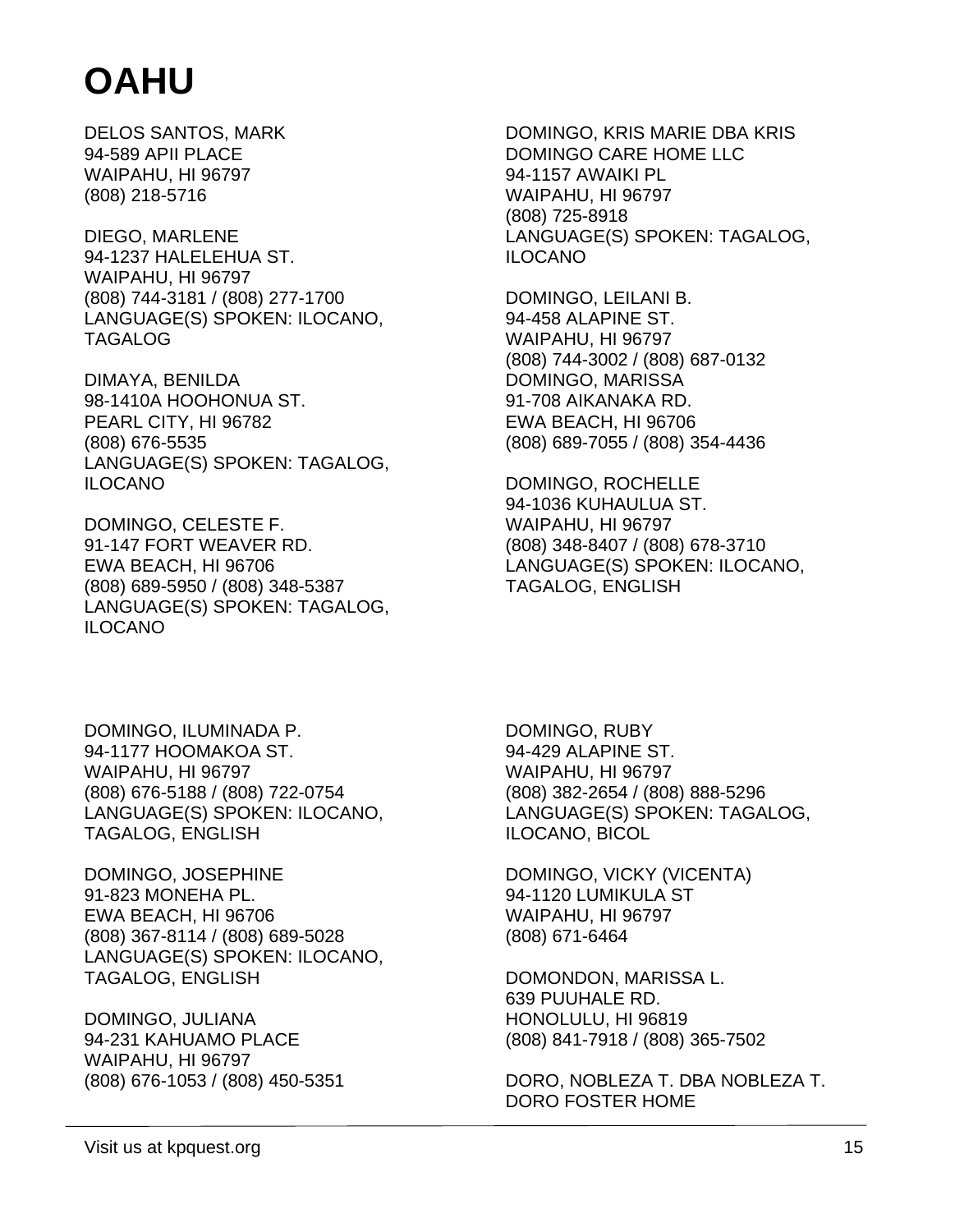257 THOMAS ST. WAHIAWA, HI 96786 (808) 450-2216 LANGUAGE(S) SPOKEN: TAGALOG

DRIG, DAVID 96-239 WAIAWA RD. #B PEARL CITY, HI 96782 (808) 748-9413 / (808) 671-7108 LANGUAGE(S) SPOKEN: TAGALOG, ILOCANO

DUGAY, LIGAYA M. DBA LIGAYA DUGAY FOSTER HOME 92-541 PILIPONO ST. KAPOLEI, HI 96707 (808) 672-7265 / (808) 312-2042 LANGUAGE(S) SPOKEN: ENGLISH, ILOCANO, TAGALOG

DULDULAO, MAGDALENA 91-1750 A ALA LOA ST. EWA BEACH, HI 96706 (808) 681-4080 LANGUAGE(S) SPOKEN: TAGALOG

DUMOT, CHARLITA DBA CHARLITA DUMOT ARCH AND EXPANDED ARCH 610 ONEAWA ST. KAILUA, HI 96734 (808) 262-6678 LANGUAGE(S) SPOKEN: ILOCANO, TAGALOG, ITALIAN

DUPRA, GILIANE 91-869 HALALII ST EWA BEACH, HI 96797 (808) 476-4169 LANGUAGE(S) SPOKEN: TAGALOG, ILOCANO

DUPRA, SHIELA MARIE 94-314 HILIHUA WAY WAIPAHU, HI 96797 (808) 352-5860

LANGUAGE(S) SPOKEN: TAGALOG

DUQUEZ, EDUARDO 91-1035 KAIAKUA ST. EWA BEACH, HI 96706 (808) 689-0042 LANGUAGE(S) SPOKEN: FILIPINO

EDADES, JUVELYN 1596 PERRY ST. HONOLULU, HI 96819 (808) 554-0579 LANGUAGE(S) SPOKEN: TAGALOG

EDADES, MARITES 91-1008 MAKAHAIAKU ST. KAPOLEI, HI 96707 (808) 674-6077

ENRIQUEZ, EDISON V. DBA BETTERCARE SERVICES 94-814 HOHIU PLACE WAIPAHU,96797 (808) 392-3445 (808)744-8566 LANGUAGE(S) SPOKEN: ENGLISH,ILOCANO

ESTALILLA, ELSIE 45-582 PALEKA ROAD KANEOHE, HI 96744 (808) 773-7067/(808) 258-8537 LANGUAGE(S) SPOKEN: ILOCANO, TAGALOG

ESTEBAN, MERCY P. 4341 KEAKA DR. HONOLULU, HI 96818 (808) 422-6193 / (808) 754-7296 LANGUAGE(S) SPOKEN: TAGALOG, ILOCANO

ETRATA, ELENA C. 1698 KINO STREET HONOLULU, HI 96819 (808) 847-3826 / (808) 343-9838 LANGUAGE(S) SPOKEN: FILIPINO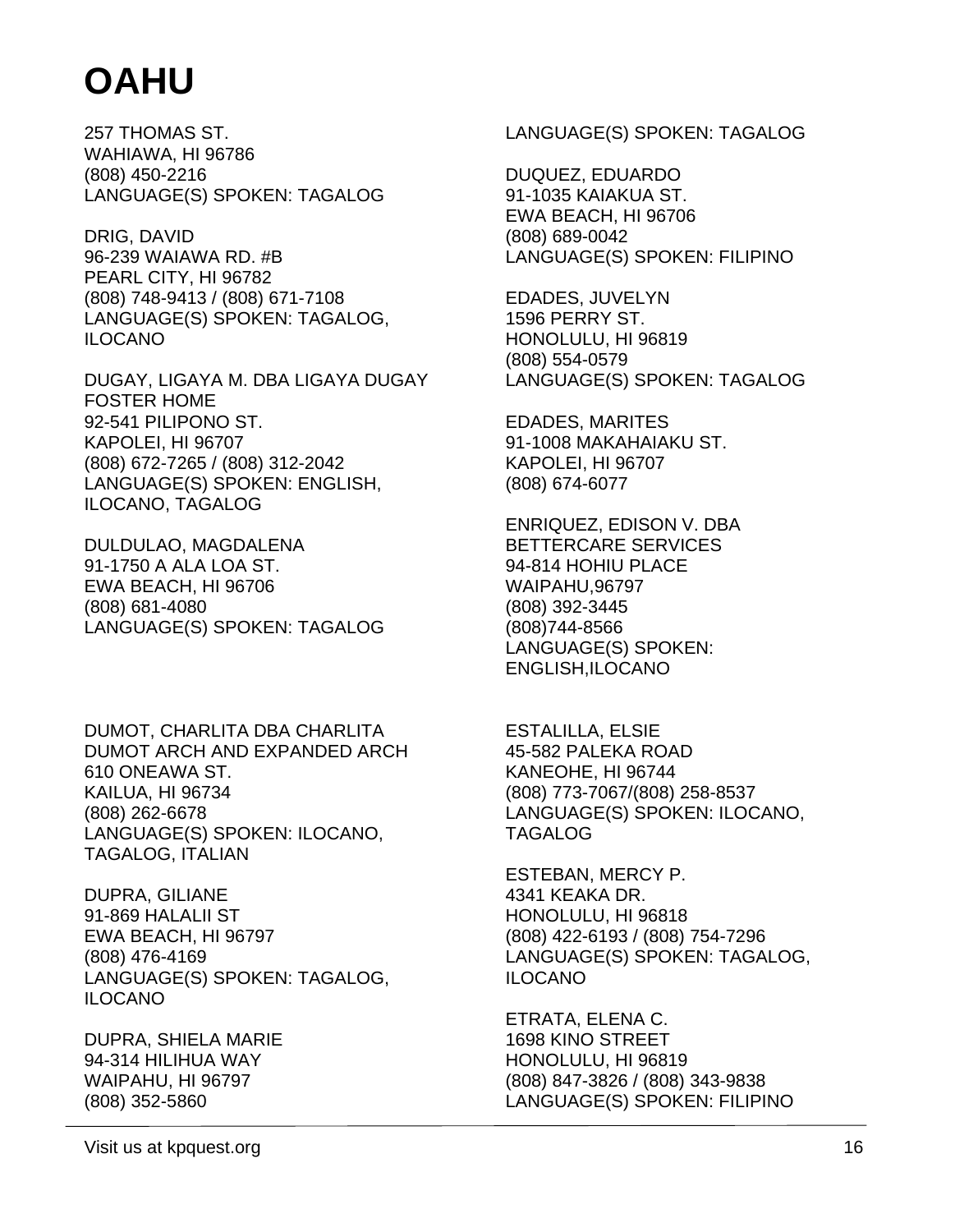ETRATA, ELIZABETH 94-706 KAAOKI PL. WAIPAHU, HI 96797 (808) 206-3847

EVANGELISTA, LIBERTY S. 662 KANIAHE ST. WAHIAWA, HI 96786 (808) 744-8299 / (808) 255-5076 LANGUAGE(S) SPOKEN: TAGALOG, ILOCANO

FARINAS, MARYLO N. DBA CMC KAFAMILYA ADULT FOSTER HOME 91-1057 AEAE ST. EWA BEACH, HI 96706 (808) 687-3656 LANGUAGE(S) SPOKEN: TAGALOG, ILOCANO

FAUSTORILLA, MARIETTA 94-921 KUHAULUA ST. WAIPAHU, HI 96797 (808) 671-4490 / (808) 722-6683 LANGUAGE(S) SPOKEN: FILIPINO, TAGALOG, ILOCANO, VISAYAN

FELICELDA, MARIBEL 1726 ELUA ST. HONOLULU, HI 96819 (808) 842-7431 LANGUAGE(S) SPOKEN: ILOCANO, ENGLISH, TAGALOG

FELIX, JEDELIAH 2730 KALIHI ST. HONOLULU, HI 96819 (808) 848-8138 LANGUAGE(S) SPOKEN: TAGALOG, ILOCANO, PANGASINENSE

FERNANDEZ, ELVIRA 2358 HAUMANA PL HONOLULU, HI 96819 (808) 853-2039 LANGUAGE(S) SPOKEN: TAGALOG

FIESTA, CHERRY 94-412 OPEHA ST. WAIPAHU, HI 96797 (808) 421-7855 / (808) 762-7986 LANGUAGE(S) SPOKEN: ENGLISH, ILOCANO, TAGALOG

FIESTA, MARITES M. 94-1260 PEKE PL. WAIPAHU, HI 96797 (808) 689-8457 LANGUAGE(S) SPOKEN: ENGLISH, ILOCANO, TAGALOG, SIMPLE SPANISH

FIESTA, RUBYLYN P. 94-1344 HIAPO PL. WAIPAHU, HI 96797 (808) 782-2535 / (808) 425-4507

FLORES, JEAN MARGARET 1622 KALAUIPO ST. PEARL CITY, HI 96797 (808) 741-6771 LANGUAGE(S) SPOKEN: ILOCANO, ENGLISH, TAGALOG

FRANCISCO, EVA D. DBA ALOHA FOSTER CAREHOME HAWAII 92-1028 LUAWAINUI ST. KAPOLEI, HI 96707 (808) 852-9417 / (808) 393-0667 LANGUAGE(S) SPOKEN: KAPANGPANG, TAGALOG, ILOCANO

FRANCISCO, MARICAR M. 94-728 KUMAU PL. WAIPAHU, HI 96797 (808) 678-8730 / (808) 391-9177 LANGUAGE(S) SPOKEN: ILOCANO

FRAZEE, LEILANIE A. 94-480 PALAI ST. WAIPAHU, HI 96797 (808) 726-9048 LANGUAGE(S) SPOKEN: ILOCANO,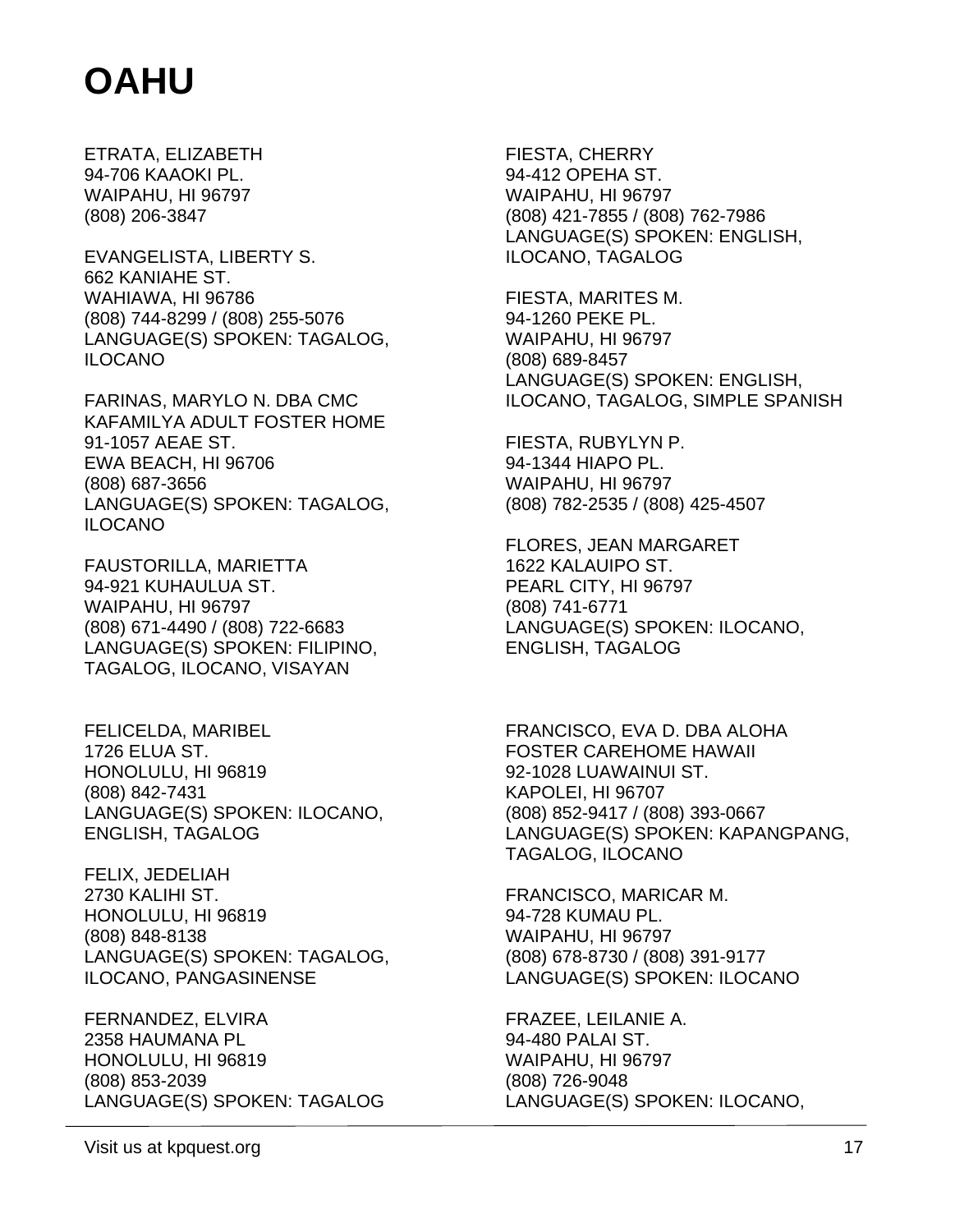TAGALOG

FUJI JAPAN CARE HOME LLC\_CHIEKO RICCIO 134 HOOPIHA PLACE WAHIAWA, HI 96786 (808) 261-9061 / (808) 622-5015 / (808) 393- 5601

FUNTILA, JANET A. 94-618 HIAHIA PLACE WAIPAHU, HI 96797 (808) 671-7710 / (808) 590-1255 LANGUAGE(S) SPOKEN: ILOCANO

GABRIEL, ARISTOPHER 94-1117 HAPAWALU PL. WAIPAHU, HI 96797 (808) 391-5152 / (808) 203-4422 (GRACE-WIFE) LANGUAGE(S) SPOKEN: TAGALOG, ILOCANO GALANO, LUCITA 86-182 MOELUA ST. WAIANAE, HI 96792 (808) 696-8141

GALINATO, BELINDA 94-653 KUPUNA LP WAIPAHU, HI 96797 (808) 671-8824

GALLARDO, IMEE DBA SILVER ROSE FOSTER HOME 94-443 KAHUALENA ST. WAIPAHU, HI 96797 (808) 385-1055 / (808) 888-8511 LANGUAGE(S) SPOKEN: VISAYAN, TAGALOG

GALLARDO, MARIVIC S. DBA GALLARDO'S FOSTER CARE, LLC 860 HOOMANA WAY PEARL CITY, HI 96782 (314) 703-1511 / (808) 744-0479 LANGUAGE(S) SPOKEN: TAGALOG

GALUTIRA, LILIA O. 94-780 KONIAKA PL. WAIPAHU, HI 96797 (808) 671-9468 / (808) 551-6820

GALVAN, MAGDA DBA LUISITO & MAGDA GALVAN FOSTER HOME 94-1125 KAAHOLO ST. WAIPAHU, HI 96797 (808) 677-4841 / (808) 589-7867 LANGUAGE(S) SPOKEN: TAGALOG, ILOCANO, ENGLISH

GAMIAO, JOSETH 92-324 KIOWAO PL. KAPOLEI, HI 96707 (808) 232-9804 LANGUAGE(S) SPOKEN: TAGALOG, VISAYAN

GAMIAO, VIVIAN 91-1092 KAUNOLU ST. EWA BEACH, HI 96706 (808) 689-0673 LANGUAGE(S) SPOKEN: TAGALOG, ILOCANO

GAMPONIA, CARMENCITA A. 1208 NEAL AVE. WAHIAWA, HI 96786 (808) 622-5717 / (808) 429-1210 LANGUAGE(S) SPOKEN: ILOCANO, TAGALOG, ENGLISH

GANANCIAL, DAISY A. 92-366 WAIOMEA ST. KAPOLEI, HI 96707 (808) 682-2855 / (808) 232-8189

GANIR, NADINE DBA GANIR FOSTER HOME SERVICES 94-1257 KAHUAINA ST. WAIPAHU, HI 96797 (808) 200-7110 LANGUAGE(S) SPOKEN: ILOCANO, TAGALOG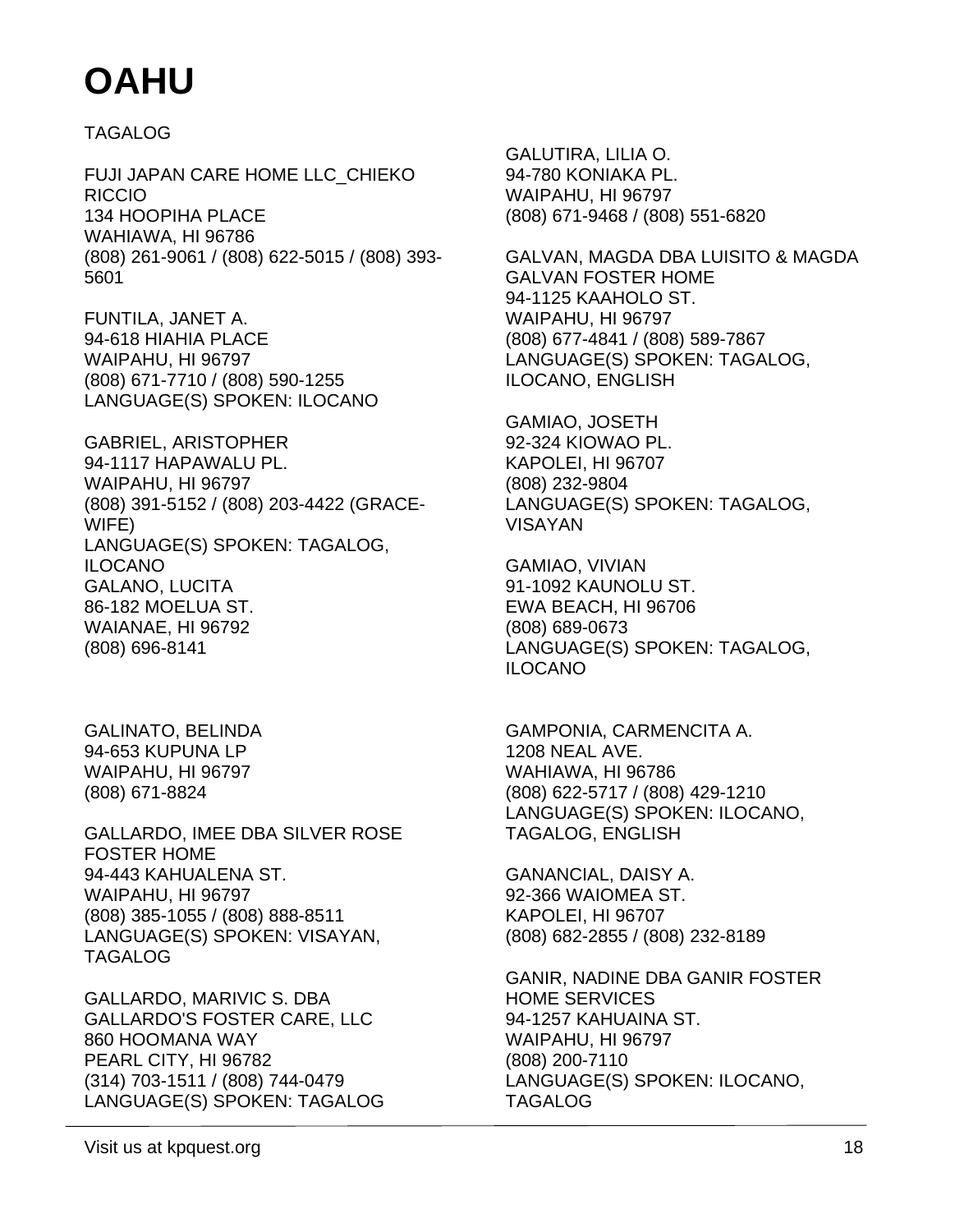GANTON, MAY 94-638 LOAA ST. WAIPAHU, HI 96797 (808) 671-7333

GAPUZ, SHIRLEY A. 91-1178 KUANO'O ST. EWA BEACH, HI 96706 (808) 744-8280 LANGUAGE(S) SPOKEN: ENGLISH

GARCES, JOVELYN 2256 AKEUKEU ST. PEARL CITY, HI 96782 (808) 861-1951 LANGUAGE(S) SPOKEN: ILOCANO

GARCIA, MARISSA 1058 ULUWALE ST. WAHIAWA, HI 96786 (808) 628-9272 LANGUAGE(S) SPOKEN: TAGALOG GENETIANO, FELIPA 1305 NAKUINA ST HONOLULU, HI 96819 (808) 436-5460

GIMA, CYNTHIA A. 1320 ANAPA ST. HONOLULU, HI 96818 (808) 744-1236 / (808) 271-0557 LANGUAGE(S) SPOKEN: ILOCANO

GOLOYUGO, DANTES DBA DANTES GOLOYUGO FOSTER HOME 94-233 PUPUKUI ST WAIPAHU, HI 96797 (808) 312-3428 LANGUAGE(S) SPOKEN: ENGLISH, TAGALOG

GOUVEIA, NENITA L. 94-573 KAHUANANI ST. WAIPAHU, HI 96797 (808) 676-7484 / (808) 295-4920

GARINGO, MARIEDEL DBA GARINGO FOSTERCAREHOME 1334 NOELANI ST PEARL CITY, HI 96782 (808) 321-5147 LANGUAGE(S) SPOKEN: ILOCANO, ENGLISH, TAGALOG

GARO, VIRGIE M. 37 CYPRESS AVE. #A WAHIAWA, HI 96731 (808) 294-4481 LANGUAGE(S) SPOKEN: ILOCANO, ENGLISH, TAGALOG

GAY-YA, FRANCES 1940 KALIHI STREET HONOLULU, HI 96819 (808) 744-0859

GUIEB, MARILOU 215 THOMAS STREET WAHIAWA, HI 96786 (808) 621-4913 LANGUAGE(S) SPOKEN: ENGLISH, ILOCANO, TAGALOG

HAN, ROWENA DBA R&R QUALITY FOSTER HOME CARE, LLC 99-608 HONOHINA ST. AIEA, HI 96701 (808) 738-7907 / (808) 352-4543

HANKS, ARLENE G. 44-124 MIKIOLA DR. KANEOHE, HI 96744 (808) 754-9422 / (808) 247-8426

HIGA, MANELYN S.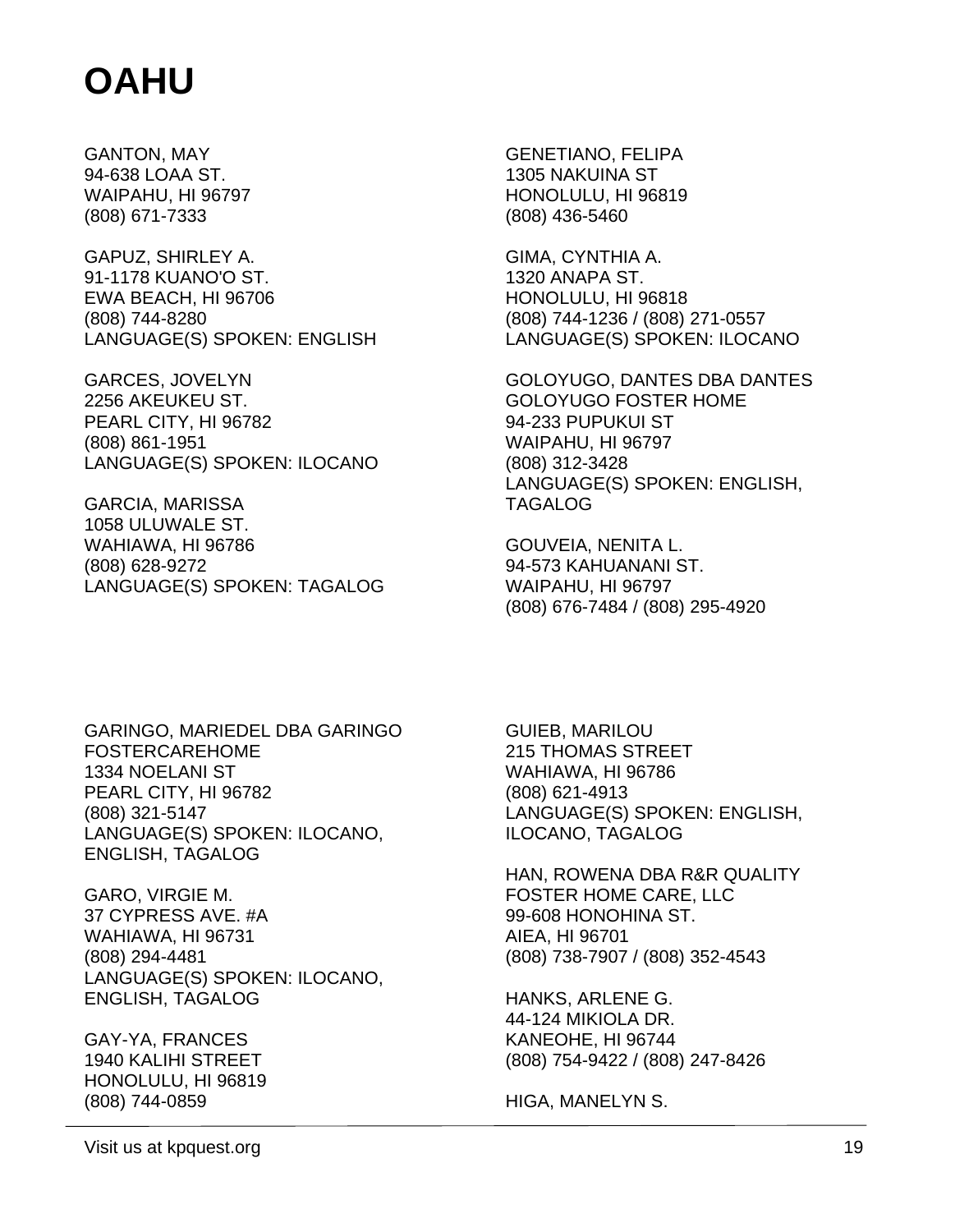2516 ROSE ST. HONOLULU, HI 96819 (808) 728-2634

HINOJOSA, JESICA V. 1705 MALIU STREET HONOLULU, HI 96819 (808) 798-6723 LANGUAGE(S) SPOKEN: FILIPINO

HIRUKO, MYUNGSUK DBA SORA HOME CARE 94-1002B KIKEPA ST. WAIKELE,96797 (808) 676-2626 / (808) 676-2067 (808) 676-2067 LANGUAGE SPOKEN: FILIPINO

IBARRA, ERLINDA P. 3145 D. KALIHI ST. HONOLULU, HI 96819 (808) 744-0257 / (808) 497-2375

IBE, LOURDES 1621 KAUMOLI STREET PEARL CITY, HI 96782 (808)724-2129 LANGUAGE(S) SPOKEN: ILOCANO

IGNACIO, MINERVA D. 1927 KAUMUALII STREET HONOLULU, HI 96819 (808) 367-9798 LANGUAGE(S) SPOKEN: ILOCANO, TAGALOG

JARA, MARK LOUIE 94-1087 KUHAULUA ST. WAIPAHU, HI 96797 (808) 367-8853 / (808) 888-6522 LANGUAGE(S) SPOKEN: ILOCANO, TAGALOG

JAVIER, ESPERANZA 94-493 HIWAHIWA WAY WAIPAHU, HI 96797 (808) 680-9484 LANGUAGE(S) SPOKEN: ILOCANO,

#### TAGALOG

JORNACION, EVELYN B. 94-760 KAAHOLO ST. WAIPAHU, HI 96797 (808) 677-0095 / (808) 779-6602

JOSE,FREDERICK 94-398 KAHUANANI STREET WAIPAHU, HI 96797 (808) 756-2028/(808) 678-2034

JOSUE, ANTONIA S. 94-835 KAAHOLO ST. WAIPAHU, HI 96797 (808) 678-0783 / (808) 636-7767

JOSUE, ODETTE A. 1719-A OWAWA ST. HONOLULU, HI 96819 (808) 664-1896

JUAN BARRIOS, JANET M. 94-408 IKEPONO ST. WAIPAHU, HI 96797 (808) 744-5971 / (808) 224-3454 LANGUAGE(S) SPOKEN: ENGLISH, TAGALOG, ILOCANO

JULIAN, GILBERT JR. DBA HALE LOKAHI 92-526 PALAILAI ST. KAPOLEI, HI 96707 (808) 200-5981

KAGIMOTO, ANALYN 3737 WAIALAE AVE. HONOLULU, HI 96816 (808) 517-4379

KELIIHOLOKAI, MARIA BELINDA 86-240 LEIHUA ST. WAIANAE, HI 96792 (808) 721-2078 / (808) 354-0803 LANGUAGE(S) SPOKEN: FILIPINO, ILOCANOENGLISH

LAGMAY, MAE DAWN B. 957 PEACH ST.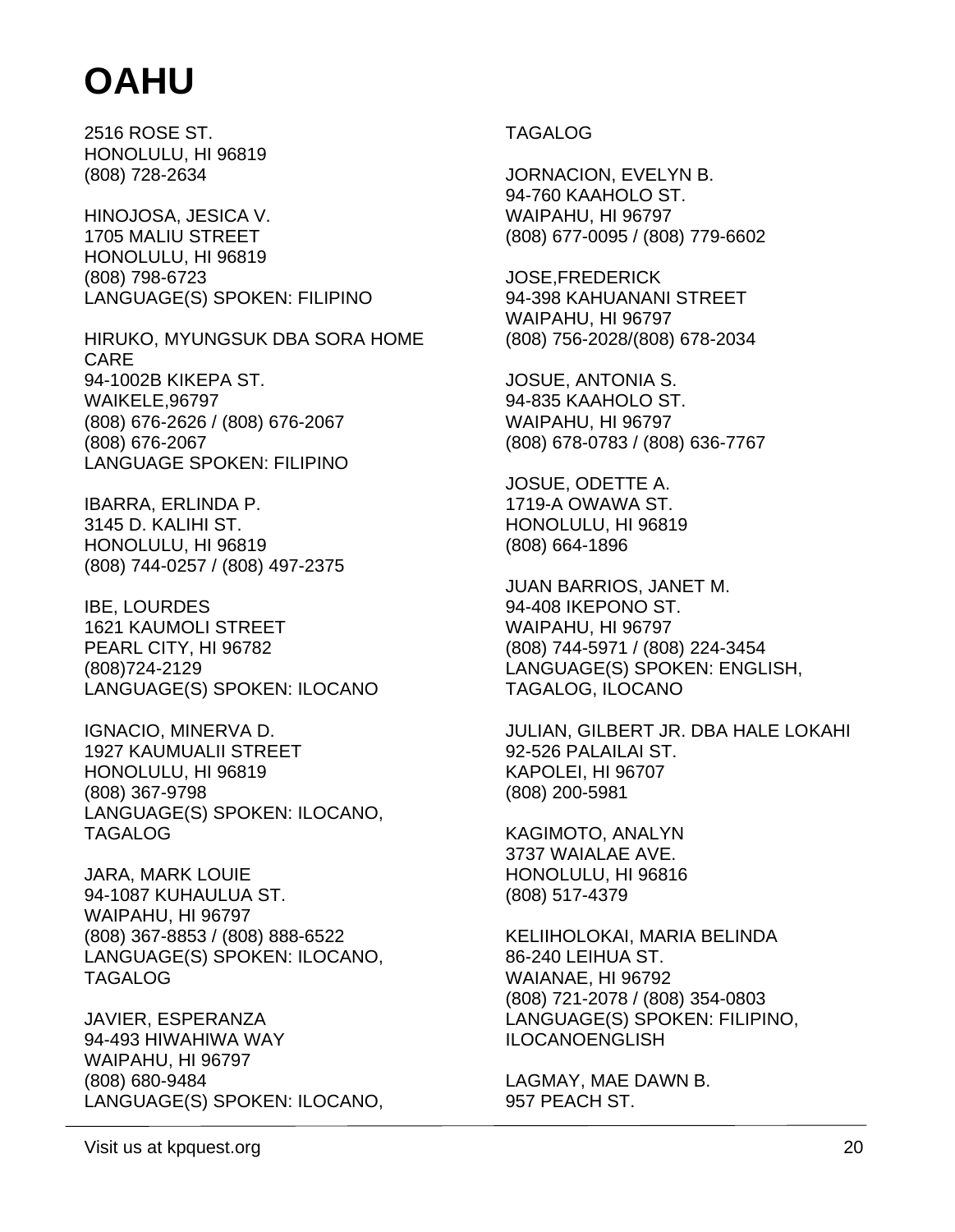WAHIAWA, HI 96786 (808) 622-6114 / (808) 352-7671 LANGUAGE(S) SPOKEN: TAGALOG, ILOCANO

LAMEG, TRINIDAD DBA TRINIDAD LAMEG, AFH 1740 ROYAL PALM DR. WAHIAWA, HI 96786 (808) 551-0601 / (808) 622-7155 LANGUAGE(S) SPOKEN: ILOCANO, TAGALOG

LATO, NORMA S. 2308A OWENE LANE HONOLULU, HI 96819 (808) 315-1552 / (808) 744-3527

LAU, LYNN ANN 6012 KANIELA PL. HONOLULU, HI 96821 (808) 394-2300 LANGUAGE(S) SPOKEN: TAGALOG, ILOCANO

LAURENTE, EMELITA 1703 KAMEHAMEHA IV ROAD HONOLULU, HI 96819 (808) 398-0686 LAYA, GEOVANEE S. DBA FREEDOM CARE HOME SERVICES, LLC 91-1191 KAMOAVA ST. EWA BEACH, HI 96706 (808) 312-4189 / (808) 722-1039 LANGUAGE(S) SPOKEN: TAGALOG, VISAYAN

LAZO, JOCELYN 2389 AHAIKI ST. PEARL CITY, HI 96782 (808) 386-5090 / (808) 455-6111

LEDDA, EUFROCINA A. 1026 KUPAU ST. KAILUA, HI 96734 (808) 263-4154 / (808) 783-6450

LEE, SUNNY

3229-A FRANCIS ST. HONOLULU, HI 96815 (808) 732-7147 LANGUAGE(S) SPOKEN: ILOCANO, TAGALOG

LEJAT, LOLITA 91-1145 HAIAMU PL. EWA BEACH, HI 96706 (808) 387-4219 / (808) 744-7582 LANGUAGE(S) SPOKEN: KOREAN

LESLIE, NIMFA S. 91-733 MAKULE RD. C EWA BEACH, HI 96706 (808) 689-6606 / (808) 220-1869 LANGUAGE(S) SPOKEN: ILOCANO, TAGALOG, ENGLISH

LEWIN, OLIVIA S. 92-1336 PUEONANI ST. KAPOLEI, HI 96707 (808) 223-5052 / (808) 312-1176

LIM, MARIA IMELDA N. 94-470 LINO PL. WAIPAHU, HI 96797 (808) 676-4495 LANGUAGE(S) SPOKEN: TAGALOG, ILOCANO, JAPANESE

LINDENMUTH, AMALIA GARCIA 123 UAKANIKOO PLACE WAHIAWA,96797 (808) 554-1983 (808) 888-8925 LANGUAGE(S) SPOKEN: TAGALOG,VISAYAN

LOBUSTA, LORNA 1265 NOELANI STREET PEARL CITY,96782 (808) 888-3629 (808) 738-7588

LOPEZ, MARY JANE G. 94-905 KUHAULUA ST. WAIPAHU, HI 96797

Visit us at kpquest.org 21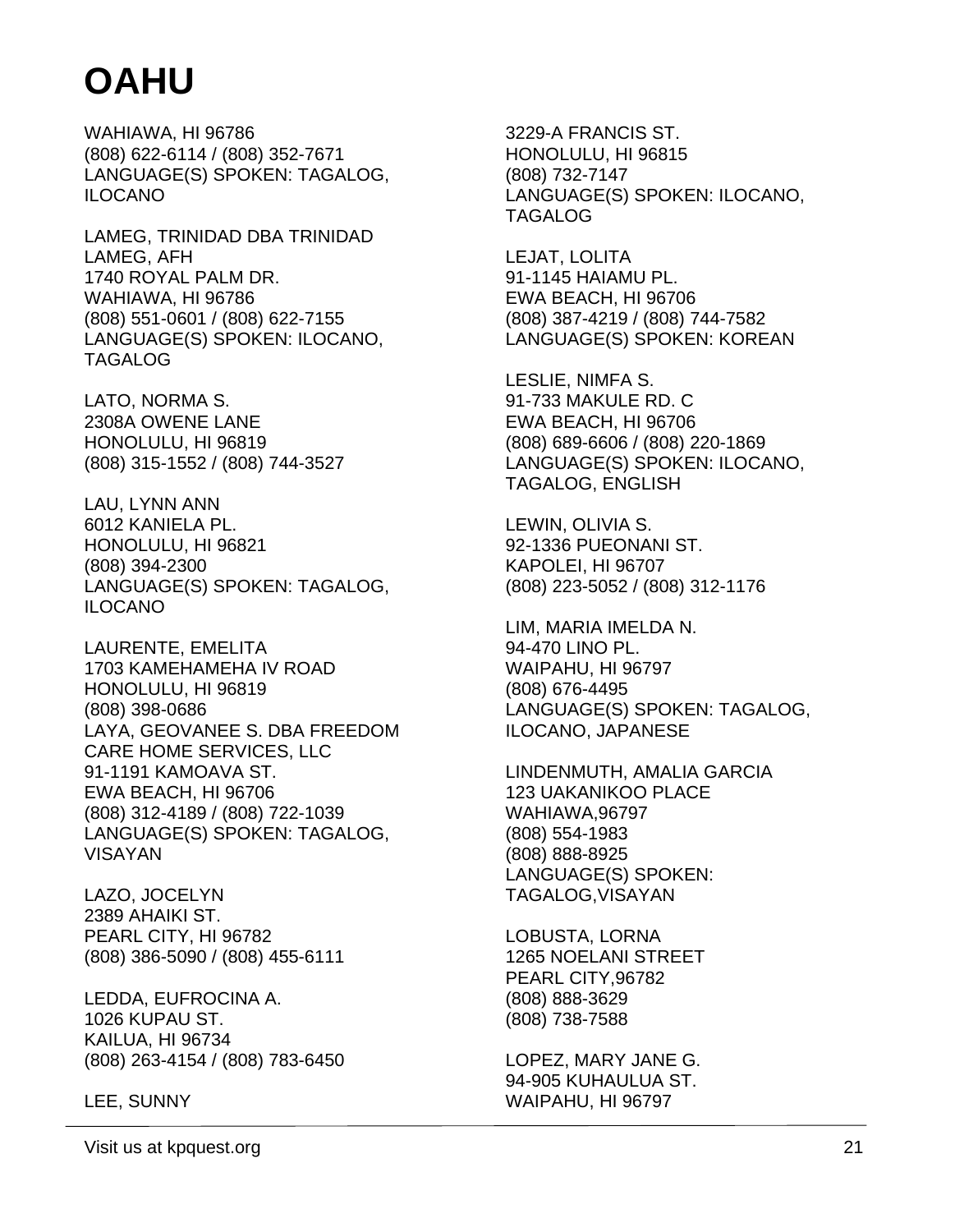(808) 676-6566 / (808) 383-4540 LANGUAGE(S) SPOKEN: TAGALOG

LOPEZ, NANCY A. 91-572 AKUA ST. EWA BEACH, HI 96706 (808) 779-6162 / (808) 689-8419 LANGUAGE(S) SPOKEN: KOREAN

LOPEZ, ROSALINDA S. 92-6001 PUAPAKE ST. KAPOLEI, HI 96707 (808) 672-6619 / (808) 728-9940 LANGUAGE(S) SPOKEN: ENGLISH, ILOCANO, TAGALOG

LOVA, VICTORIA B. 94-554 HIAKU PLACE WAIPAHU, HI 96797 (808) 677-6230 LANGUAGE(S) SPOKEN: TAGALOG, ARABI

LUIZ, AZUCENA MAE D. 91-414 PAPIPI DR. EWA BEACH, HI 96706 (808) 689-1158 LANGUAGE(S) SPOKEN: ENGLISH, ILOCANO, TAGALOG

MABALLO, MYLENE ADULT FOSTER HOME 94-860 LUMIIKI ST WAIPAHU, HI 96797 (808) 454-7573 LANGUAGE(S) SPOKEN: ILOCANO

MABBORANG, MARIA FE 91-1747 KUAPUU ST. EWA BEACH, HI 96706 (808) 741-2257 LANGUAGE(S) SPOKEN: ILOCANO, TAGALOG

MACABURAS, LORNA L. 1459 HOOHAKU STREET

PEARL CITY, HI 96782 (808) 454-1534 / (808) 428-5475 LANGUAGE(S) SPOKEN: TAGALOG

MADAYAG, WILNA AUGUSTA DBA VILLANUEVA FAMILY CARE HOME 94-110 KAUPU PL. WAIPAHU, HI 96797 (808) 680-7674

MADRID, DAISY JANE 87-288 ST. JOHNS RD., APT G WAIANAE, HI 96792 (808) 892-4240 LANGUAGE(S) SPOKEN: TAGALOG, ILOCANO

MAGAOAY, MAE MARGARETTE C. 2344 AUMAKUA ST. PEARL CITY, HI 96782 (808) 455-1131 / (808) 620-8468 LANGUAGE(S) SPOKEN: TAGALOG, ILOCANO

MAGAOAY, RHODORA 94-411 OILILUA PL WAIPAHU, HI 96797 (808) 989-0880

MAGSIPOC, EDITA A 94-430 KAHUALOA PL WAIPAHU, HI 96797 (808) 927-2585 LANGUAGE(S) SPOKEN: ILOCANO, TAGALOG, ENGLISH

MALACAS, NORALYN 94-150 KUPUNA LOOP WAIPAHU, HI 96797 (808) 369-7875 / (808) 494-6777 LANGUAGE(S) SPOKEN: ILOCANO, ENGLISH, TAGALOG

MALUYO-MABUTI, LEMELYN 94-1062 KAHUAMOKU ST. WAIPAHU, HI 96797 (808) 382-0203 LANGUAGE(S) SPOKEN: TAGALOG,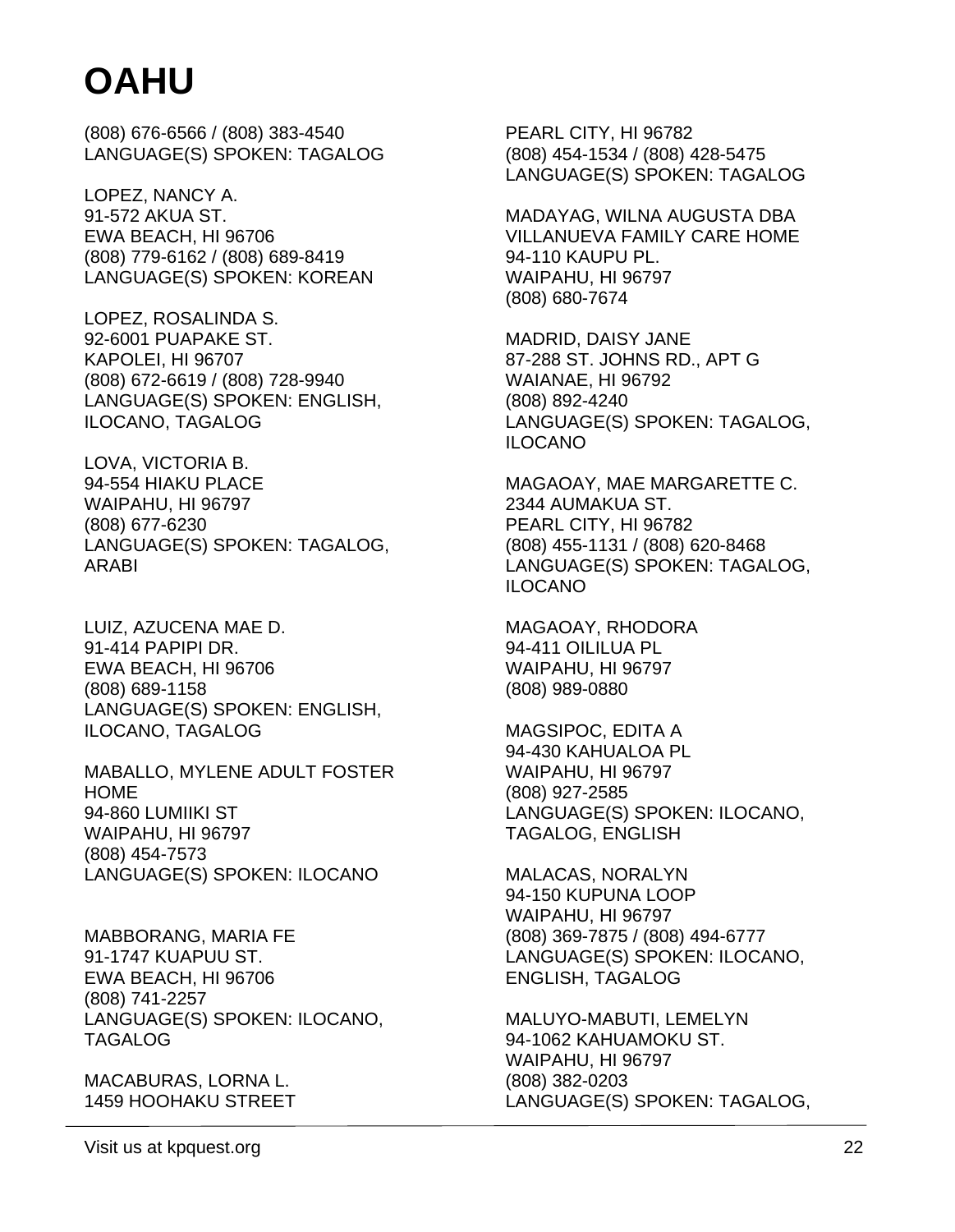ILOCANO, BISAYA

MALVAR, MARGIE 94-1190 LUMIKULA ST WAIPAHU, HI 96797 (808) 381-4630 LANGUAGE(S) SPOKEN: ILOCANO, ENGLISH, TAGALOG

MALVAR, MARICOR 94-527 PALAI ST. WAIPAHU, HI 96797 (808) 744-6594 / (808) 388-2831 C LANGUAGE(S) SPOKEN: FILIPINO

MANAYAN, MARITES 91-1082 KAUIKI ST. EWA BEACH, HI 96706 (808) 689-4946 LANGUAGE(S) SPOKEN: TAGALOG, ILOCANO

MANOG, CONCEPCION D. 1921 ULANA PLACE HONOLULU, HI 96819 (808) 853-1452 / (808) 428-7981 LANGUAGE(S) SPOKEN: TAGALOG, ILOCANO

MANZANA, HELEN 94-691 KA'AOKI PL. WAIPAHU, HI 96797 (808) 391-1164 / (808) 489-9790

MANZANO, EDERLINA U. 1707 KAMEHAMEHA IV ROAD HONOLULU, HI 96819 (808) 842-7182 / (808) 348-5410 LANGUAGE(S) SPOKEN: TAGALOG, **ENGLISH** 

MAR, EVELYN 95-959 LUMIMOE ST WAIPAHU, HI 96797 (808) 677-9562

MARIANO, CECILIA 94-543 KAHUANANI ST. WAIPAHU, HI 96797 (808) 389-4215 / (808) 677-6852

MAURICIO, GINA 1052 LUEHU ST. PEARL CITY, HI 96782 (808) 677-3168 LANGUAGE(S) SPOKEN: TAGALOG, ILOCANO

MAYO, BALTAZAR 91-706 POLOULA PL. EWA BEACH, HI 96706 (808) 683-1242

MCCABE, GLENNA 45-357 LEHUUILA ST. KANEOHE, HI 96744 (808) 295-1017

MEDINA, MARGERIE E. 92-580 PILIPONO ST. KAPOLEI, HI 96707 (808) 677-8929 / (808) 341-3622

MEDRANO, ROXANNE 94-572 PILIMAI PL. WAIPAHU, HI 96797 (808) 218-0150 LANGUAGE(S) SPOKEN: TAGALOG

MENDOZA, EUFROCINIA 1936 WAIKAHE PLACE HONOLULU, HI 96819 (808) 429-7792 / (808) 888-8198 LANGUAGE(S) SPOKEN: FILIPINO

MENDOZA, MAYROSE R. 3379 LIKINI ST. HONOLULU, HI 96818 (808) 888-6619 / (808) 232-9267 LANGUAGE(S) SPOKEN: ILOCANO, TAGALOG, ENGLISH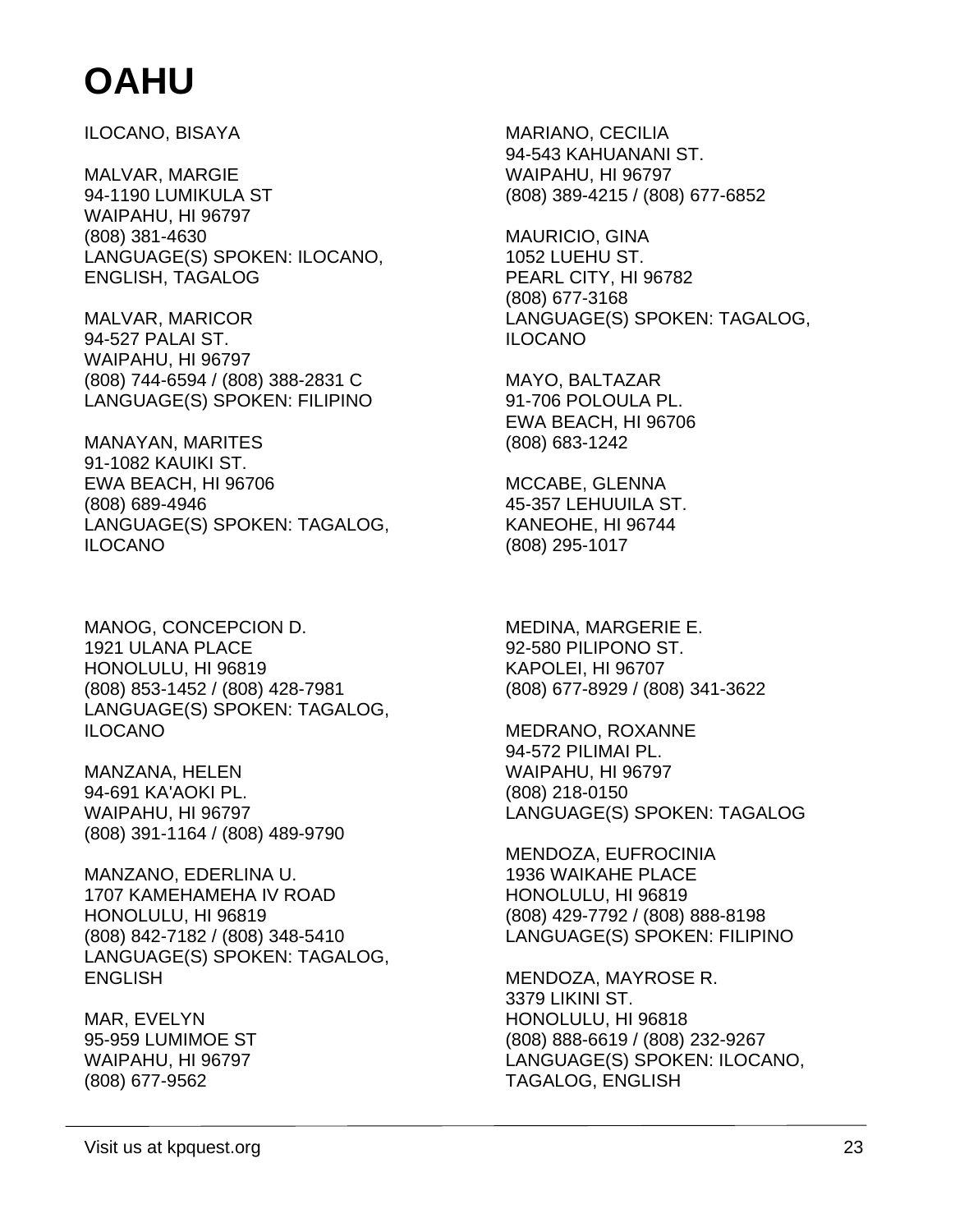MENDOZA, ROSALINA P. 94-144 KAAHOLO PL. WAIPAHU, HI 96797 (808) 347-0611 / (808) 678-6617 LANGUAGE(S) SPOKEN: ILOCANO, ENGLISH, TAGALOG

MERICLE, RICKY 91-802 HAIAMU ST. EWA BEACH, HI 96706 (808) 284-7627

MICUA, CHARLY 94-423 HIAHIA LP. WAIPAHU, HI 96797 (808) 218-3236 / (808) 678-1524

MIGUEL, MARILYN 91-1101 KAUNOLU ST. EWA BEACH, HI 96706 (808) 256-8748 / (808) 888-4857 LANGUAGE(S) SPOKEN: ILOCANO, TAGALOG, ENGLISH

MILLER, ZENAIDA 86-3005 LEIHUA PL. WAIANAE, HI 96792 (808) 285-4865 / (808) 621-4883 LANGUAGE(S) SPOKEN: ILOCANO, TAGALOG, ENGLISH

MODUMO, NANCY 91-1088 KAUNOLU ST. EWA BEACH, HI 96706 (808) 689-4727 LANGUAGE(S) SPOKEN: TAGALOG, VISAYAN, ILOCANO

MOLINA, ROSELYN 2256 AUMAKUA STREET PEARL CITY,96782 (808) 729-6938 (808) 702-3639 LANGUAGE(S) SPOKEN: TAGALOG,ILOCANO

MONGCO, JEANNA P. 87-122A AUYONG HOMESTEAD ROAD WAIANAE, HI 96792 (808) 744-1786 / (808) 469-2568 LANGUAGE(S) SPOKEN: FILIPINO

MONTANO, VIRGINIA 91-1063 KAUIKI ST. EWA BEACH, HI 96706 (808) 725-8825 / (808) 689-7034

MONTIJO, NOREEN DBA NKP HAWAIIAN, LLC 94-833 KALAIAHA PL. WAIPAHU, HI 96797 (808) 600-5204 / APPT - (808) 829-5181 LANGUAGE(S) SPOKEN: TAGALOG, ENGLISH, VISAYAN

NABOA, CECILIA A. DBA CAREHOME **RESPITE** 98-340 PONO ST. AIEA, HI 96701 (808) 486-0557 / (808) 381-0224

NABUA, RHEA JOY D 94-462 KIPOU STREET WAIPAHU, HI 96797 (808) 989-7736 LANGUAGE(S) SPOKEN: ENGLISH

NAGTALON, MANILYN B. 91-1002 FORT WEAVER RD. EWA BEACH, HI 96706 (808) 365-7646 / (808) 683-2348 LANGUAGE(S) SPOKEN: FILIPINO

NAPOLES, MARICEL 94-527 PALAI ST WAIPAHU, HI 0 (808) 797-7988 LANGUAGE(S) SPOKEN: ILOCANO

NAVARRO, ARACELI L. 1122 A AHEAHE AVE. WAHIAWA, HI 96786 (808) 206-2630 LANGUAGE(S) SPOKEN: ILOCANO, TAGALOG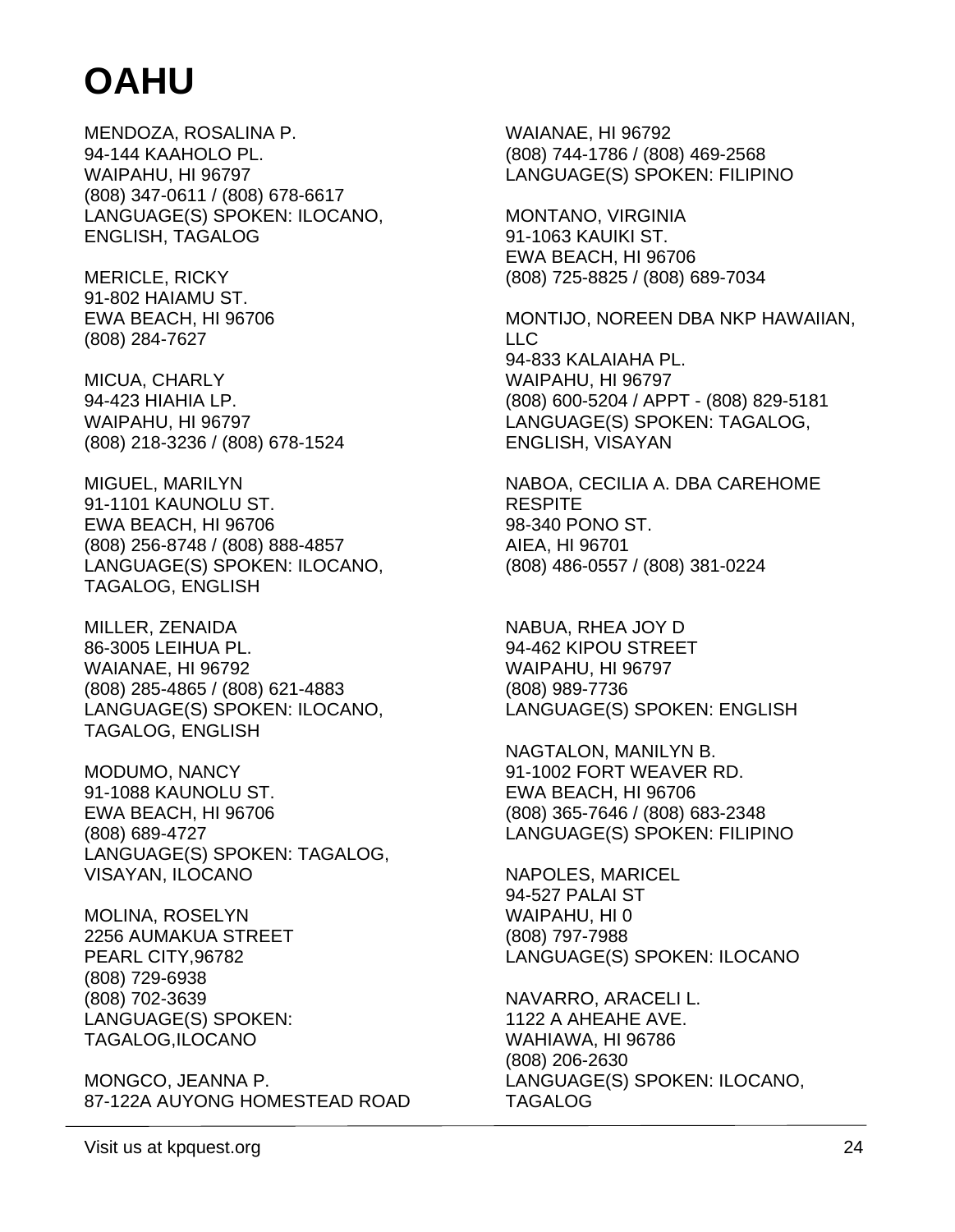NEPOMUCENO, MERCY 98-1488 HOOMAHIE LOOP PEARL CITY, HI 96782 (808) 226-5796

NEWBELL-PASCUA, VANESSA 94-1001A LUMIHOAHU STREET WAIPAHU, HI 96797 (808) 799-2270 LANGUAGE(S) SPOKEN: ILOCANO, TAGALOG

NICOLAS, MONA DBA MONA'S FOSTER **HOME** 94-174 KUPUNA LP. WAIPAHU, HI 96797 (808) 677-1473 / (808) 620-0923 LANGUAGE(S) SPOKEN: ILOCANO, TAGALOG, ENGLISH

ORPIANO, ASUNCION 308 KILANI ST. WAHIAWA, HI 96786 (808) 622-1520 / (808) 389-9269 LANGUAGE(S) SPOKEN: TAGALOG, ILOCANO

ORPILLA, EDEN JAMANDRE 2025 UHU ST. HONOLULU, HI 96819 (808) 457-9985 / (808) 200-1198 LANGUAGE(S) SPOKEN: FILIPINO

ORTAL, ERLINDA D. 91-1060 HAMANA ST. EWA BEACH, HI 96706 (808) 421-8080 / (808) 385-4073 LANGUAGE(S) SPOKEN: ENGLISH

NINO, JANETTE D. 94-1235 KAHUAINA ST. WAIPAHU, HI 96797 (808) 680-7432 / (808) 391-5010

NUNEZ, FLORENTINA 98-022 KULEANA PL. PEARL CITY, HI 96782 (808) 485-4948 / (808) 428-8552 LANGUAGE(S) SPOKEN: TAGALOG, ILOCANO

ONIGAMA, REMEDIOS R. 92-691 WELO ST. KAPOLEI, HI 96707 (808) 689-7767 / (808) 230-1048 LANGUAGE(S) SPOKEN: ILOCANO

ORDINADO, ROSALIE 91-824 KEHUE ST EWA BEACH, HI 96706 (808) 725-8720 LANGUAGE(S) SPOKEN: TAGALOG, ILOCANO

ORTAL, THELMA DULIG DBA RITCHEL'S FOSTER HOME 94-1079 KAAHOLO ST. WAIPAHU, HI 96797 (808) 671-4280 / (808) 389-1847

PAGTAMA, TERESITA 94-468 ALAPINE ST. WAIPAHU, HI 96797 (808) 677-3938

PAGTAMA, THELMA 94-446 ALAPINE ST. WAIPAHU, HI 96797 (808) 888-3964 LANGUAGE(S) SPOKEN: TAGALOG, ILOCANO

PAGUYO, RONNIE J. DBA RON PAGUYO'S ADULT RESIDENTIAL CARE HOME 1348 GULICK AVENUE HONOLULU, HI 96819 (808) 845-8227 / (808) 227-3250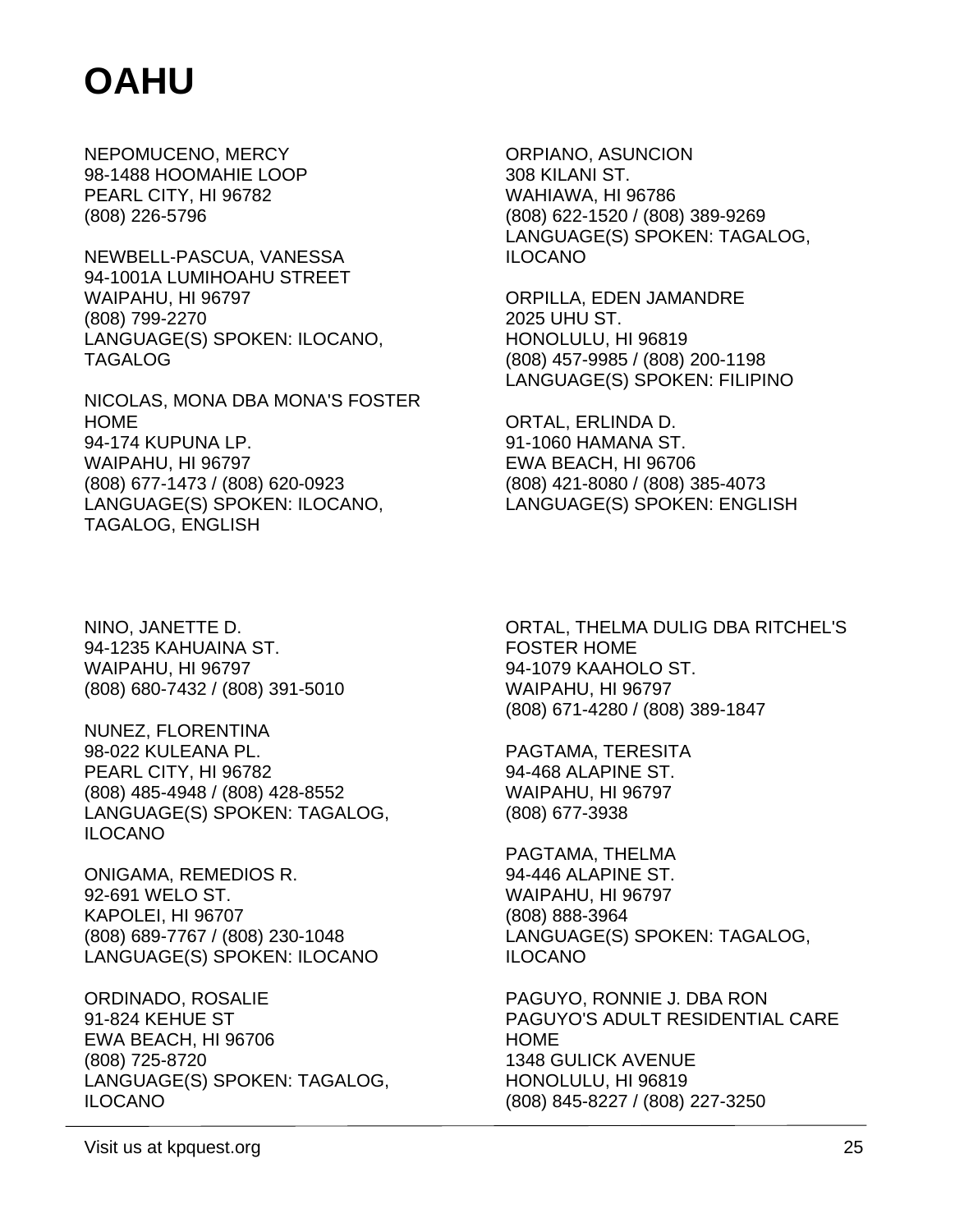PAMBID, ROSE M. 724 IHI IHI AVENUE WAHIAWA, HI 96786 (808) 621-8642 / (808) 753-4056

PANTOCA, MARY JULIE U. 91-111 HAIEA PL. EWA BEACH, HI 96706 (808) 681-0426 / (808) 286-0487 LANGUAGE(S) SPOKEN: TAGALOG, ILOCANO

PARADO, RACHELE ANN 94-595 KIPOU STREET WAIPAHU,96797 (808) 724-8240 (808) 200-5519 LANGUAGE(S) SPOKEN: ENGLISH,ILOCANO

PARK, YEUNSIL DBA ANUENUE FOSTER HOME 98-356 PUAALII ST. AIEA, HI 96701 (808) 284-5902 LANGUAGE(S) SPOKEN: TAGALOG, ILOCANO

PASAMONTE, MILA ROSE 630 KANIAHE ST. WAHIAWA, HI 96786 (808) 744-7142 / (808) 371-9057 LANGUAGE(S) SPOKEN: KOREAN

PASCUA, MINERIZA 1588 PIIKEA ST HONOLULU, HI 96818 (808) 298-2260 LANGUAGE(S) SPOKEN: ILOCANO

PASCUAL, FELICITAS G. 94-234 PUPUKUI ST. WAIPAHU, HI 96797 (808) 671-4642 / (808) 780-4918

LANGUAGE(S) SPOKEN: ILOCANO, TAGALOG, ENGLISH

PERETZ, MARIA ELISA 91-1124 KAIMALIE ST. EWA BEACH, HI 96706 (808) 689-4856 / (808) 381-0279 LANGUAGE(S) SPOKEN: TAGALOG, ILOCANO

PEREZ, ELMER 94-284 A LOAA ST. WAIPAHU, HI 96797 (808) 744-0715 LANGUAGE(S) SPOKEN: ENGLISH, TAGALOG

PEROCHE, MARJORIE 94-442 HAMAU ST. WAIPAHU, HI 96797 (808) 953-4363 / (808) 744-2554

PHILLIPS, SOO YEON 1033 ALA LILIKOI ST. HONOLULU, HI 96818 (808) 839-1033 / (808) 223-2425 LANGUAGE(S) SPOKEN: ENGLISH, TAGALOG

POMOY, EMIE JOY C. 1676 CALIFORNIA AVE. WAHIAWA, HI 96786 (808) 621-9580 / (808) 383-3351

PONCE, EDITHA 706 HOOLUU ST PEARL CITY, HI 96782 (808) 983-9084 LANGUAGE(S) SPOKEN: TAGALOG, ILOCANO

PONCIANO, JENNY 94-1132 LUMIAUAU STREET WAIPAHU, HI 96797 (808) 636-1274 LANGUAGE(S) SPOKEN: ILOCANO,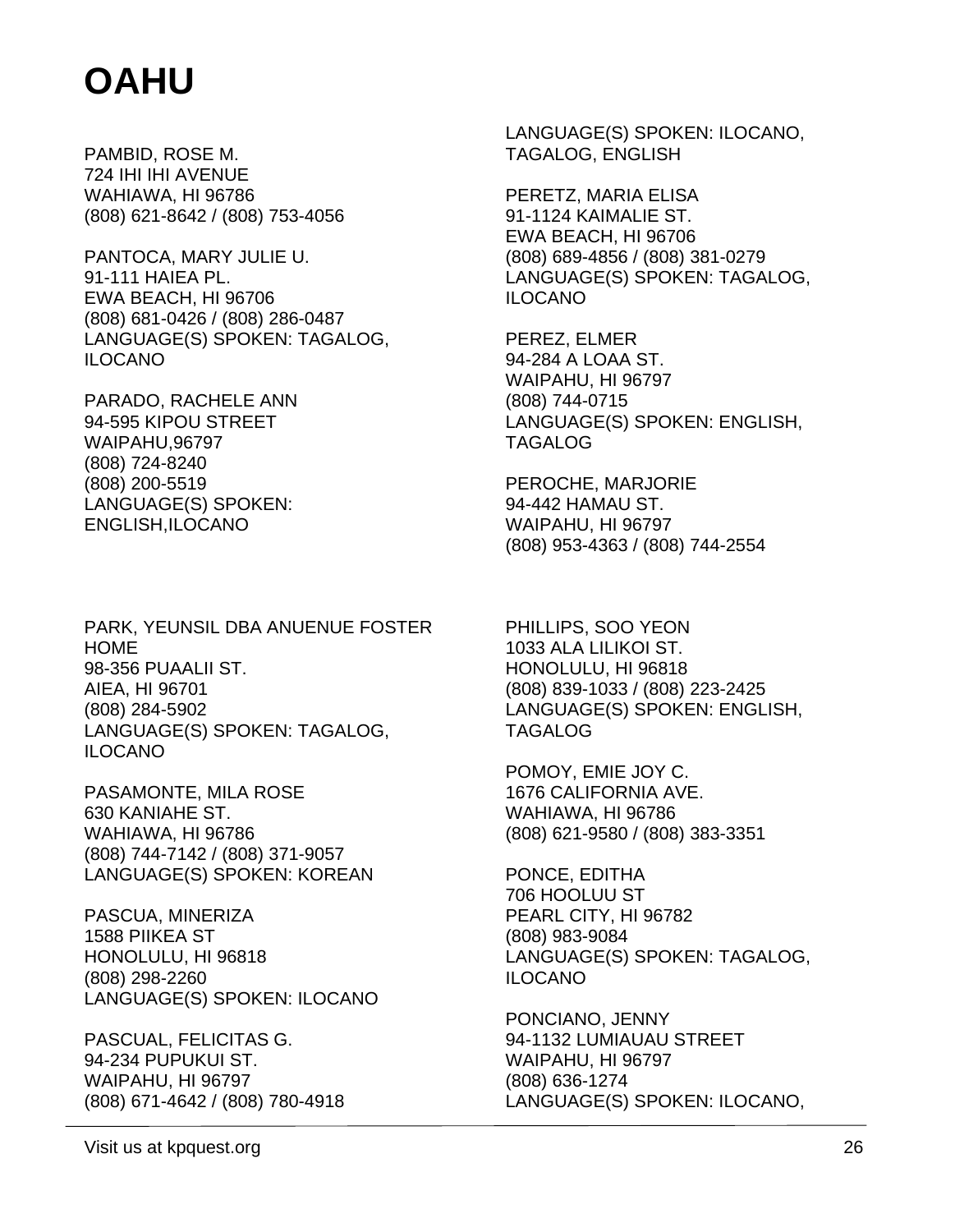TAGALOG, ENGLISH

PRIETO, JEAN C. 91-102 AKEKEE PL. EWA BEACH, HI 96706 (808) 681-4061 / (808) 520-0954 LANGUAGE(S) SPOKEN: ENGLISH, TAGALOG

QUIAMBAO, ANNA JOYCE 87-135 A KAUKAMANA RD WAIANAE, HI 96792 (808) 312-2370 LANGUAGE(S) SPOKEN: FILIPINO

QUIAMBAO, JULIE ANN 92-611 AOLOKO ST KAPOLEI, HI 96707 (808) 498-2362 LANGUAGE(S) SPOKEN: TAGALOG

QUITEVIS, MARIA CHARLOTTE DBA CHARLOTTE QUITEVIS FOSTER HOME, LLC 94-524 LOAA ST. WAIPAHU, HI 96797 (808) 888-6729 / (808) 627-5510 LANGUAGE(S) SPOKEN: TAGALOG, KAPAMPANGAN

RABAGO, ESTRELLA 1745 AKAHI STREET HONOLULU, HI 96819 (808) 843-2286 / (808) 382-7062 LANGUAGE(S) SPOKEN: ENGLISH, TAGALOG, ILOCANO

RABE, MARY ANN 91-1107 KAUNOLU ST EWA BEACH, HI 96706 (808) 953-4697 LANGUAGE(S) SPOKEN: TAGALOG, ILOCANO RABENA, VILMA (RAMBOYON) 91-933 AHONA ST.

EWA BEACH, HI 96706 (808) 689-4807 LANGUAGE(S) SPOKEN: TAGALOG, ILOCANO

RABUT, NICERITA 44-781 KANEOHE BAY DRIVE KANEOHE, HI 96744 (808) 247-2418

RADER, REGINA 94-291 KAHUANANI ST. WAIPAHU, HI 96797 (808) 744-6856

RAMIREZ, JANETH FORONDA DBA CARING HANDS FOR AGING, INC. 94-264 HIWAHIWA PL. WAIPAHU, HI 96797 (808) 546-0228 / (808) 200-5508

RAMIREZ, MARITESS H. 128 KANIAHE PL. WAHIAWA, HI 96786 (808) 621-1769 / (808) 722-7877 LANGUAGE(S) SPOKEN: ILOCANO, TAGALOG

RAMIRO, MELODY 94-880 LUMIKI ST WAIPAHU, HI 96797 (808) 397-8736 LANGUAGE(S) SPOKEN: ILOCANO, TAGALOG

RAMISCAL, LYDIA 94-185 HULAHE ST. WAIPAHU, HI 96797 (808) 677-3630 / (808) 219-5050

RAMO, GLENDA 94-402 LEHOPULU ST. WAIPAHU, HI 96797 (808) 678-1547 LANGUAGE(S) SPOKEN: ILOCANO,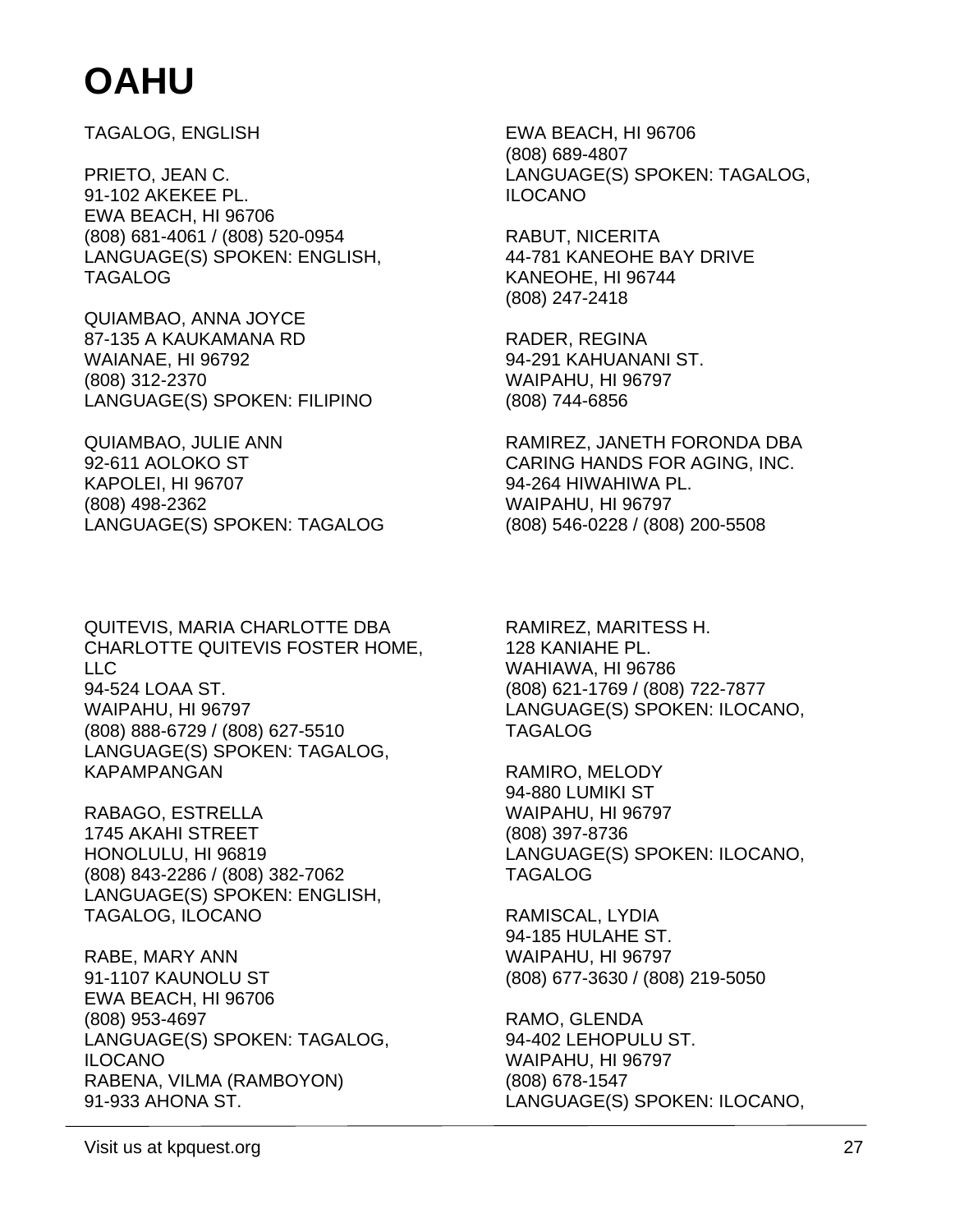TAGALOG, ENGLISH

RAMORAN, LORIDHEL G. 94-414 KAHUANANI ST. WAIPAHU, HI 96797 (808) 476-6540 LANGUAGE(S) SPOKEN: ENGLISH, TAGALOG, ILOCANO

RAMOS, ARISTOTLE G. 2820 KALIHI ST. #B HONOLULU, HI 96819 (808) 847-2820 / (808) 384-7812 LANGUAGE(S) SPOKEN: TAGALOG, ILOCANO

RAMOS, ASELA 94-949 HIAPO ST. WAIPAHU, HI 96797 (808) 636-1355 LANGUAGE(S) SPOKEN: FILIPINO

RAMOS, CHARMAINE CLAUDINE M. 94-1166 LUMIKULA ST. WAIPAHU, HI 96797 (808) 202-6767 LANGUAGE(S) SPOKEN: TAGALOG, ILOCANO

RAMOS, JESUSA L. 94-722 LOAA ST. WAIPAHU, HI 96797 (808) 678-0994 / (808) 393-4793

RAMOS, OGILYN C. 94-1084 LUMIAUAU ST. WAIPAHU, HI 96797 (808) 738-7695 / (808) 676-2134

RAMOS, ZENAIDA 94-409 PUPUKUPA ST. WAIPAHU, HI 96797 (808) 677-6994 LANGUAGE(S) SPOKEN: TAGALOG, ILOCANO

RASAY, NYMPHA 94-459 AWAMOI PLACE WAIPAHU, HI 96797 (808) 260-4566 / (808) 394-7095

RAYO, VINCENT U. 2848 KALIHI ST. HONOLULU, HI 96819 (808) 848-4620 / (808) 782-6880

REMULAR, PAZ 94-1006 KUAKOLU PL. WAIPAHU, HI 96797 (808) 677-7255

REPUYA, JELLY 4483 LUAOLE ST. HONOLULU, HI 96818 (808) 517-4266 / (808) 745-9114

REUTIREZ, JEANNE M. 94-747 MAKOU PL. WAIPAHU, HI 96797 (808) 200-4592 / (808) 358-1033 LANGUAGE(S) SPOKEN: TAGALOG, ILOCANO

REYES, ROSEMELINDA 98-248A AIEA KAI PLACE AIEA, HI 96701 (808) 589-6292 LANGUAGE(S) SPOKEN: ENGLISH, TAGALOG, ILOCANO

REYNON, MARLIN A. 94-829 KIME STREET WAIPAHU, HI 96797 (808) 678-6796 / (808) 779-3792 LANGUAGE(S) SPOKEN: TAGALOG, ILOCANO

RIEL, ANNABELLE 94-125 PAHU ST. #9 WAIPAHU, HI 96797 (808) 888-7906 / (808) 989-6652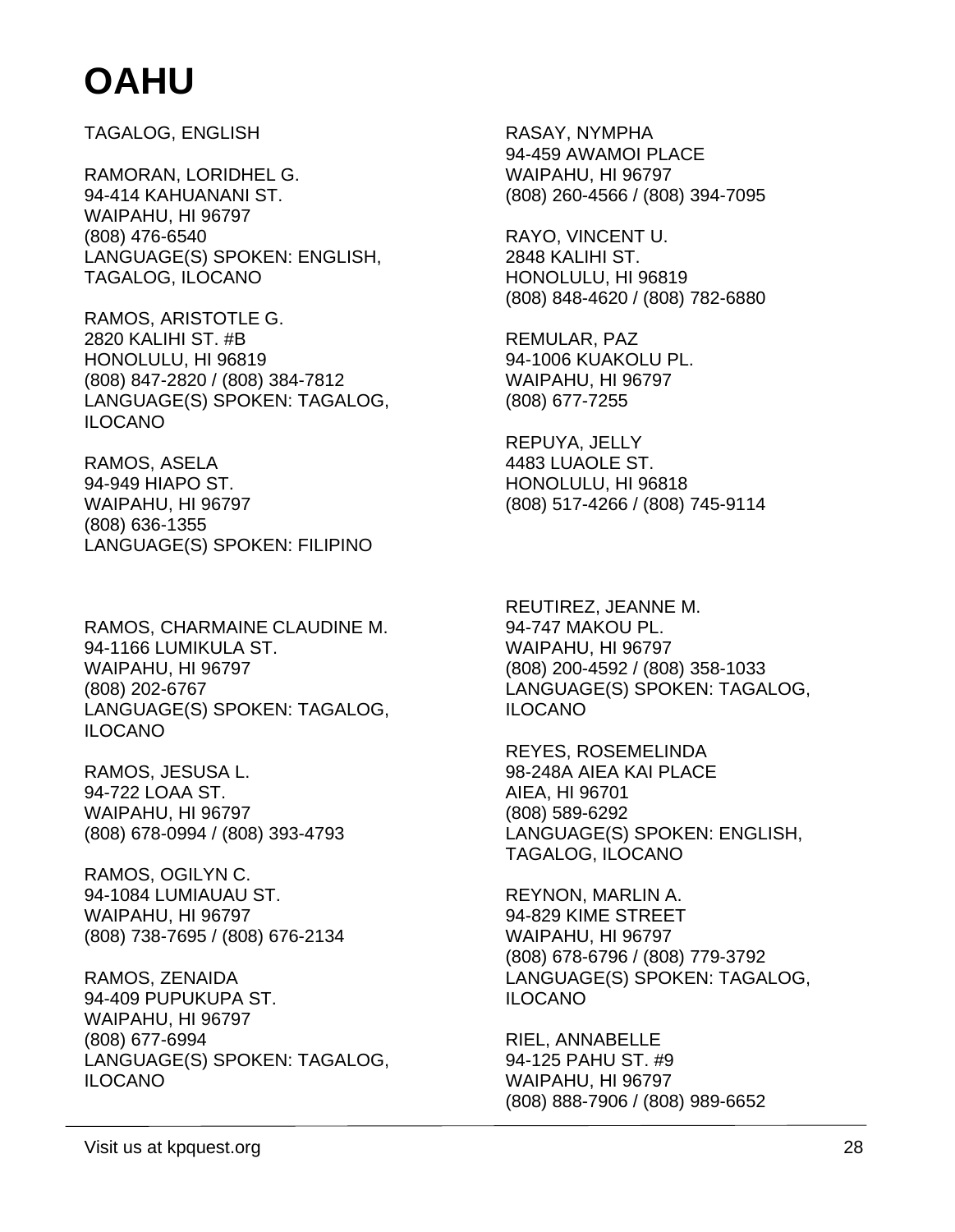LANGUAGE(S) SPOKEN: ILOCANO, TAGALOG

RIPLEY, FA'ATU DBA IMELETA ADULT CARE, LLC 91-588 POHAKUPUNA RD. EWA BEACH, HI 96706 (808) 721-4584 LANGUAGE(S) SPOKEN: VISAYAN, CHARACANE, TAGALOG

RITUMBAN, MARY JANE A. 91-102 PAHAU PL. EWA BEACH, HI 96706 (808) 744-0411 / (808) 209-5870 LANGUAGE(S) SPOKEN: SAMOAN

RIVERA, EMILY 1917 HANU LANE HONOLULU,96819 1917 HANU LANE (808) 425-4653/(808)275-6642 LANGUAGE(S) SPOKEN: ENGLISH,TAGALOG ROMAGOS, SHELLA MARIE S. 94-502 KAHUALENA ST. WAIPHAU, HI 96797 (808) 304-5408 LANGUAGE(S) SPOKEN: ILOCANO, TAGALOG

ROSALES, JOEL M. 91-838 KAUWILI ST. EWA BEACH, HI 96706 (808) 664-0146 / (808) 428-3221

ROSARIO, MARICEL C. 94-1048 AWALAI ST. WAIPAHU, HI 96797 (808) 676-9848 LANGUAGE(S) SPOKEN: TAGALOG, ILOCANO

RUIZ, EVELYN S. 94-1002 KUAKOLU PL WAIPHAU, HI 96797 (808) 497-6407

RUIZ, EVELYN S. 94-1002 KUAKOLU PL WAIPHAU, HI 96797 (808) 497-6407 LANGUAGE(S) SPOKEN: ENGLISH, TAGALOG, LLOCANO

RUIZ, MARISSA D. 94-1487 KAHUALOA ST. WAIPAHU, HI 96797 (808) 627-5436 LANGUAGE(S) SPOKEN: TAGALOG, ILOCANO

SABIO, CARMELITA D. 94-384 KAHUANANI ST. WAIPAHU, HI 96797 (808) 265-3841 / (808) 845-3766 LANGUAGE(S) SPOKEN: ENGLISH, TAGALOG, ILOCANO

SABIO, ROWENA G. 94-815 KAAKA ST. WAIPAHU, HI 96797 (808) 676-0629 / (808) 382-3777 LANGUAGE(S) SPOKEN: TAGALOG, VISAYAN, ENGLISH

SAGABAEN, BENILDA B. DBA BJ'S FOSTER HOME 94-1141 HALELEHUA ST. WAIPHAU, HI 96797 (808) 678-6888 LANGUAGE(S) SPOKEN: ILOCANO, TAGALOG

SAGON, JUANITA 94-429 HIAPAIOLE LP. WAIPAHU, HI 96797 (808) 671-4158 / (808) 721-2239 LANGUAGE(S) SPOKEN: ILOCANO, JAPANESE

SAGUN, MADELINE DBA TENDER LOVING FOSTER HOME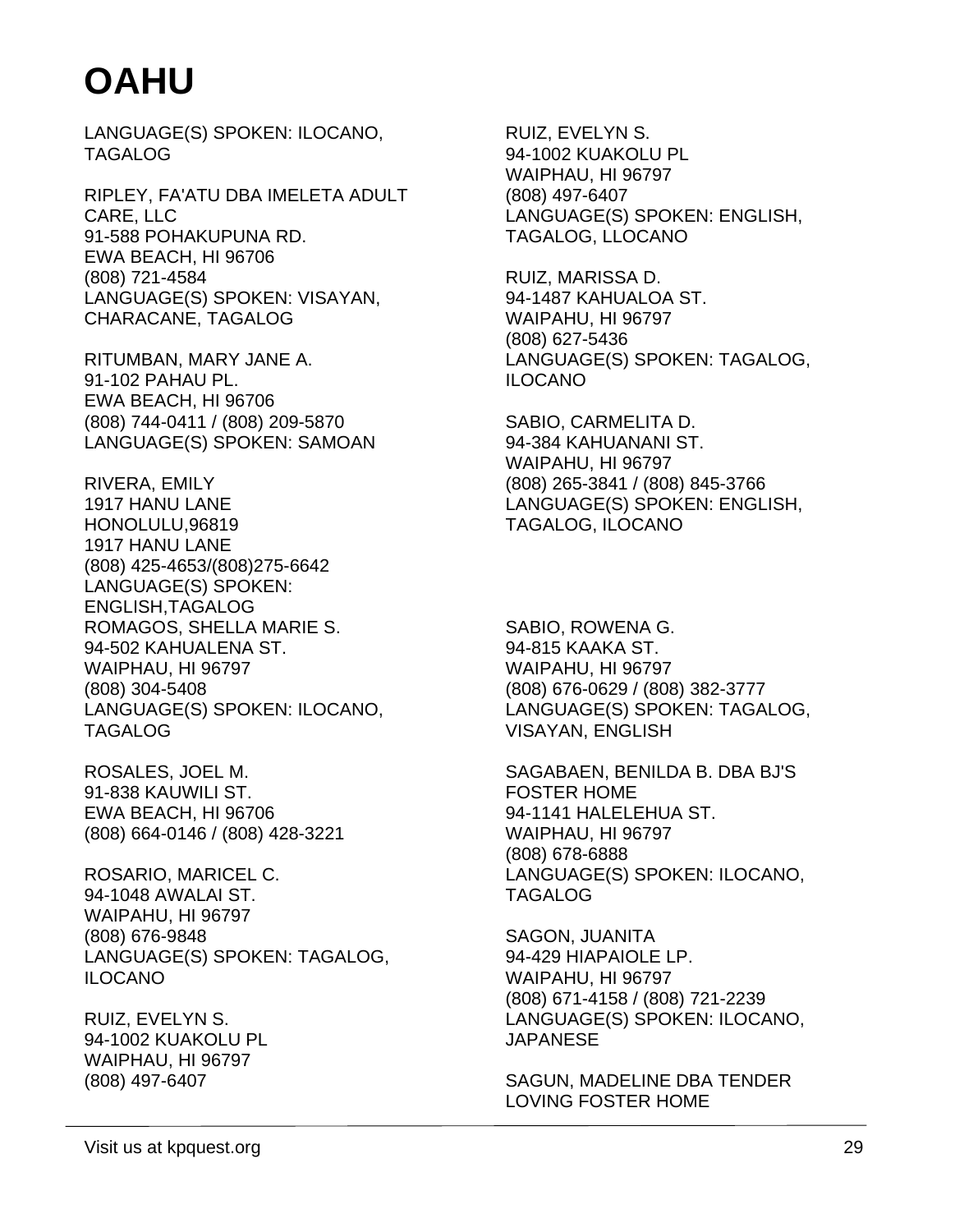91-323 HOALAUNA PL EWA BEACH, HI 96706 (808) 630-1627 LANGUAGE(S) SPOKEN: ILOCANO, TAGALOG, ENGLISH

SAGUN, MARIDEL 91-1060 KAUNOLU ST. EWA BEACH, HI 96706 (808) 393-9261 / (808) 888-3654 LANGUAGE(S) SPOKEN: TAGALOG

SALADINO, ELMA 91-1011 PAILANI ST. EWA BEACH, HI 96706 (808) 689-3536 LANGUAGE(S) SPOKEN: ILOCANO, TAGALOG, ENGLISH

SALADINO, LARRY 91-1011A PAILANI ST. EWA BEACH, HI 96706 (808) 689-3536 LANGUAGE(S) SPOKEN: ILOCANO, TAGALOG

SALVA, RACHEL 91-1009 PAILANI ST. EWA BEACH, HI 96706 (808) 358-4314 / (808) 888-7865 LANGUAGE(S) SPOKEN: TAGALOG, ILOCANO

SANCHEZ, JUDITH 94-231 KIAHA LP. MILILANI, HI 96789 (808) 772-7433 / (808) 623-2446 LANGUAGE(S) SPOKEN: FILIPINO

SANDERS, BRENDA G. 41-532 INOAOLE ST. WAIMANALO, HI 96795 (808) 259-5159

LANGUAGE(S) SPOKEN: FILIPINO, **ENGLISH** 

SANTIAGO, VISING V. 41-565 INOAOLE ST. WAIMANALO, HI 96795 (808) 259-8204 LANGUAGE(S) SPOKEN: ENGLISH, VISAYAN, FILIPINO

SAOIT, MARCELINA DBA LINA'S FOSTER HOME 94-585 PILIMAI ST WAIPHAU, HI 96797 (808) 671-9205 / (808) 445-1191

SARDENA, ANGELITA E. 94-580 KUPUNA LOOP WAIPAHU, HI 96797 (808) 888-7000 / (808) 284-8233 LANGUAGE(S) SPOKEN: ILOCANO, ENGLISH, TAGALOG

SARTE, ELENA M. (FORMALLY BUCO) 94-131 AWAIA ST. WAIPAHU, HI 96797 (808) 677-0700 / (808) 673-9832

SATURNINO, EMILY B. 1214 KAMEHAMEHA IV RD. HONOLULU, HI 96819 (808) 842-9521 LANGUAGE(S) SPOKEN: JAPANESE

SCHIMMEL, LOLITA P. 4496 LUAPELE PL. HONOLULU, HI 96818 (808) 488-9414 / (808) 286-9827

SEVILLA, ELENA 94-409 KIPOU ST. WAIPAHU, HI 96797 (808) 686-9485 LANGUAGE(S) SPOKEN: FILIPINO, SPANISH

SHARSY, JOYCE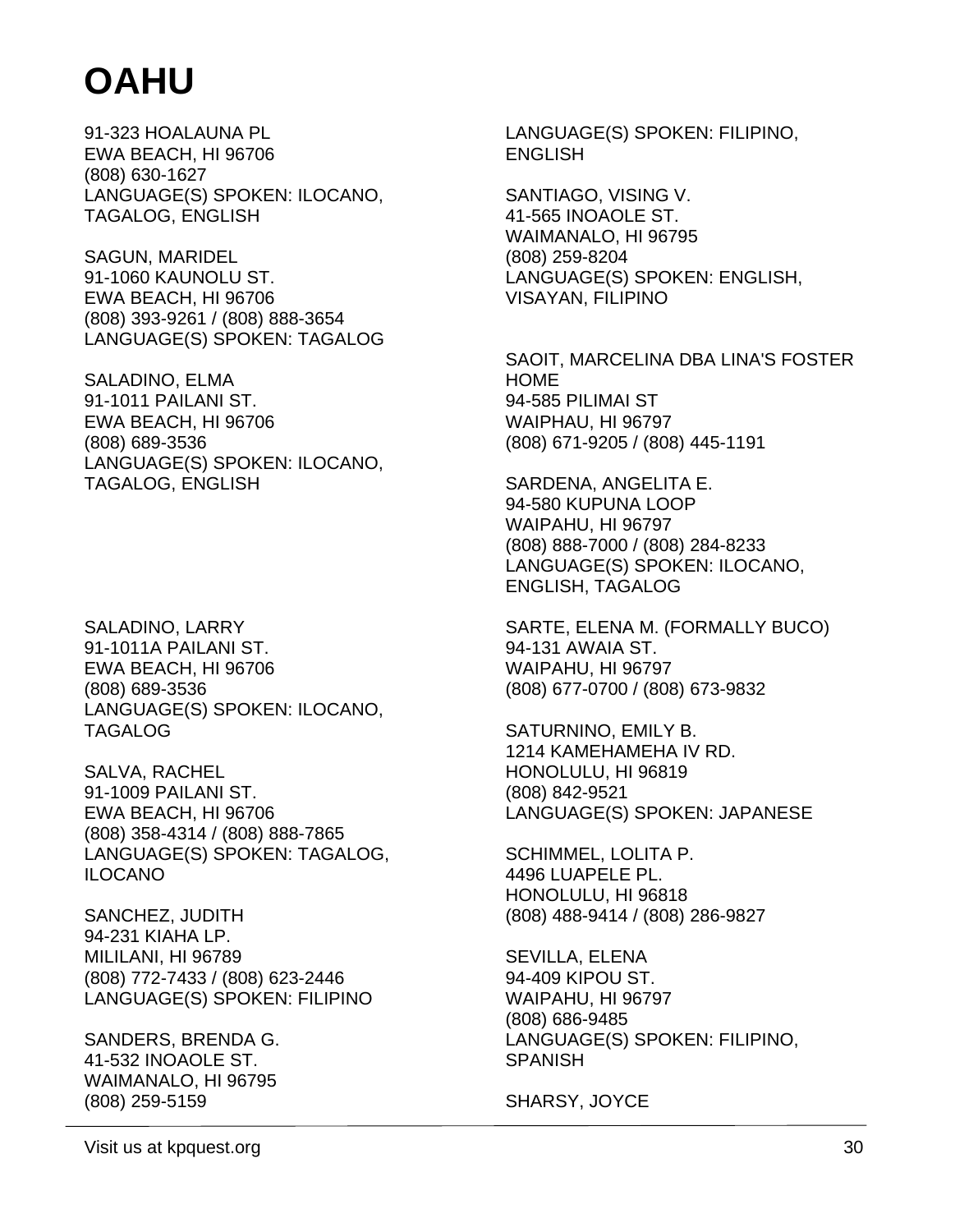87-556 MANUU ST. WAIANAE, HI 96792 (808) 368-9994 LANGUAGE(S) SPOKEN: ILOCANO, TAGALOG

SHUMAN, TERESITA C 94-1067 LUMIPOLU ST. WAIPAHU, HI 96797 (808) 676-8308 / (808) 381-8900 LANGUAGE(S) SPOKEN: SAIPAN, CHUUKESE, ENGLISH

SIBAYAN, ALMA 91-719 IHIPEHU ST. EWA BEACH, HI 96706 (808) 393-1511

SIBAYAN, LUCIA L. 91-1175 HANALOA ST. EWA BEACH, HI 96706 (808) 689-3135/ CELL (808) 741-1135 LANGUAGE(S) SPOKEN: TAGALOG, ILOCANO SILAO, JESSIE T. 91-1122 KUHINA ST EWA BEACH, HI 90706 (808) 888-3890 LANGUAGE(S) SPOKEN: ILOCANO, TAGALOG

SIMEON, MAY 94-687 LAHAOLE PL. WAIPAHU, HI 96797 (808) 284-4188 / (808) 888-2647 LANGUAGE(S) SPOKEN: ILOCANO, TAGALOG

SPEICHINGER, MARILYN 94-1176A KAHUAHALE ST. WAIPAHU, HI 96797 (808) 429-6096 LANGUAGE(S) SPOKEN: ILOCANO, TAGALOG, ENGLISH

SUNIGA, VIRGINIA 91-1052 KAHIUKA ST. EWA BEACH, HI 96706 (808) 685-3007 / (808) 371-3199

SUPNET, AMELY R. 91-1084 HOILIILI ST. EWA BEACH, HI 96706 (808) 486-7400 / (808) 381-1607 LANGUAGE(S) SPOKEN: TAGALOG, ILOCANO

TABAN, HAZELINE 94-917 KUHAULUA STREET WAIPAHU, HI 96797 (808) 391-3623 LANGUAGE(S) SPOKEN: TAGALOG

TABBAY, MYRNA P. 1853-A MAKUAHINE PL. HONOLULU, HI 96817 (808) 842-9658 / (808) 386-4101 LANGUAGE(S) SPOKEN: ENGLISH, ILOCANO

TABILISMA, ROSARIO T. 94-1061 LUMIAUAU ST. WAIPAHU, HI 96797 (808) 671-2285 / (808) 387-4664 LANGUAGE(S) SPOKEN: ILOCANO, TAGALOG

TABISOLA, DOMINICA S. 94-423 APOWALE ST. WAIPAHU, HI 96797 (808) 744-6951 / (808) 853-0485 LANGUAGE(S) SPOKEN: TAGALOG, ILOCANO, LITTLE CHINESE

TABUCOL, CESARIA 91-929 KALAPU ST. EWA BEACH, HI 96706 (808) 388-0013 LANGUAGE(S) SPOKEN: TAGALOG, ENGLISH

TAGACA, EPIFANIA P 94-553 LAENUI STREET WAIPAHU, HI 96797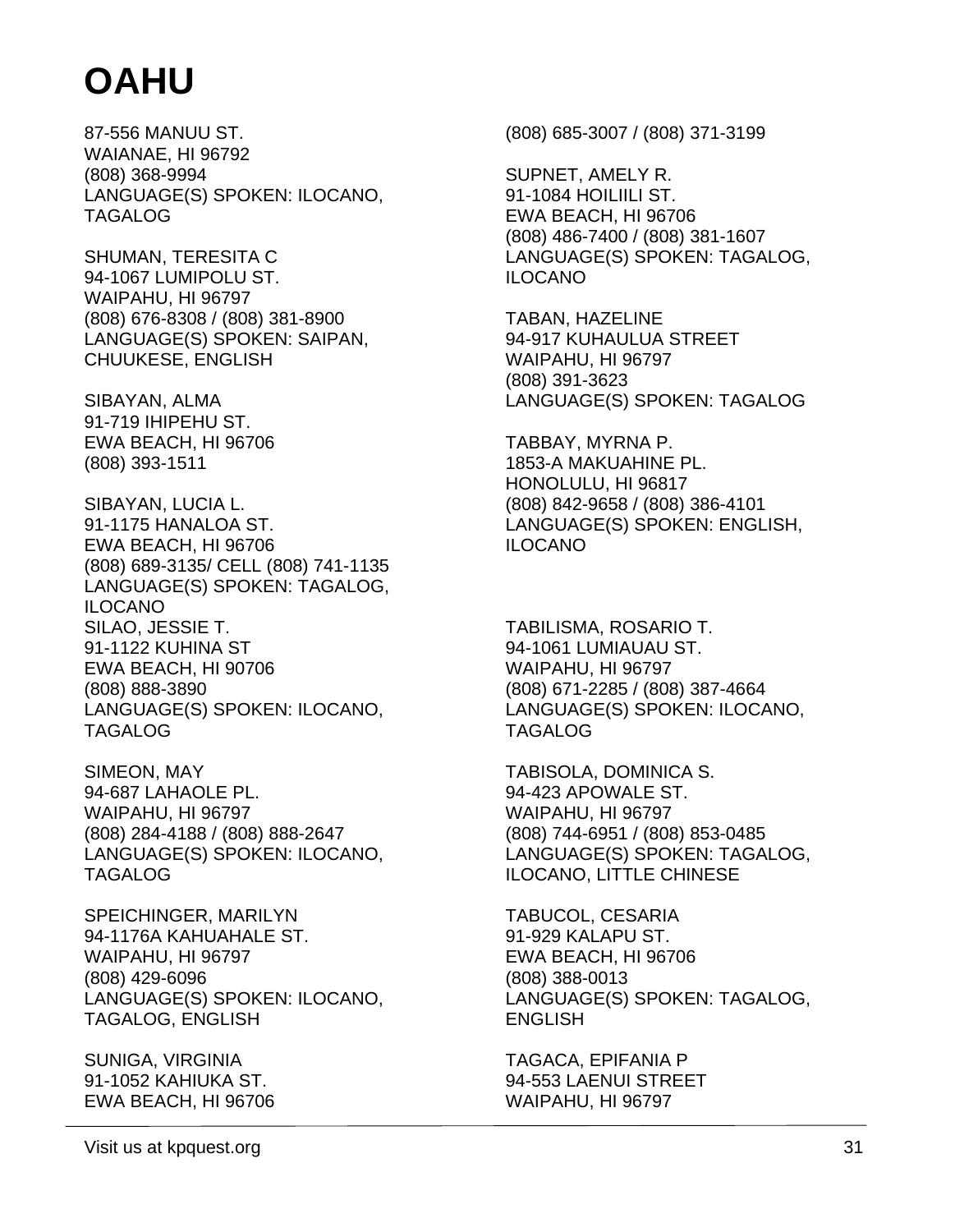(808) 387-5892 LANGUAGE(S) SPOKEN: ILOCANO, TAGALOG

TAGACA, ERMA 1825 ASHFORD STREET HONOLULU, HI 96819 (808) 772-7263

TAGARO, ABUNDIA R. 92-522 AWAWA ST. KAPOLEI, HI 96707 (808) 422-2444 / (808) 389-0554 LANGUAGE(S) SPOKEN: TAGALOG

TAN, BONIFACIO A. 4033 KEAKA DRIVE HONOLULU, HI 96818 (808) 422-2961 / (808) 772-8073

TAN, CORAZON O. 94-1169 HEAHEA ST. WAIPAHU, HI 96797 (808) 676-8079 / (808) 534-6527 LANGUAGE(S) SPOKEN: TAGALOG, ILOCANO

TAN, FANNY TEE 1956 KEALAKAI ST. HONOLULU, HI 96817 (808) 636-3514

TAN, MARIBEL B. 94-250 KIPOU ST. WAIPAHU, HI 96797 (808) 384-0494

TAN, NORMA A. 94-1076 HAALAU ST. WAIPAHU, HI 96797 (808) 677-7492 / (808) 385-4985 LANGUAGE(S) SPOKEN: TAGALOG, ILOCANO

TANGONAN, PAT 94-571 ANAAINA PLACE WAIPAHU, HI 96797 (808) 677-9992

TANO, CATALINA C 94-1312 HUAKAI ST. WAIPAHU, HI 96797 (808) 671-0643 / (808) 349-9309

TAUYAN, REYNALDO 91-1071 OANIANI ST. #7D KAPOLEI, HI 96707 (808) 674-0262 / (808) 291-8725 LANGUAGE(S) SPOKEN: ILOCANO, TAGALOG

TIERRA, ZENAIDA C. 1051-B KOPKE ST. HONOLULU, HI 96819 (808) 841-1854 / (808) 398-6911

TIRADOR, GRACE 98-1488 HOOMAHIE LOOP PEARL CITY, HI 96782 (808) 260-4185 LANGUAGE(S) SPOKEN: TAGALOG, ILOCANO

TITO, MARCELINA 91-851 KAPANA PLACE EWA BEACH, HI 96706 (808) 689-4018 / (808) 382-4018 LANGUAGE(S) SPOKEN: TAGALOG, ILOCANO

TOMAS, STEVEN 91-1659 PAEKII ST EWA BEACH, HI 96706 (808) 450-0969 LANGUAGE(S) SPOKEN: ILOCANO, TAGALOG

TRIAS, MELONI M. 96-137 WAIAWA RD. PEARL CITY, HI 96782 (808) 888-7513 / (808) 306-4356/ (808) 631- 8008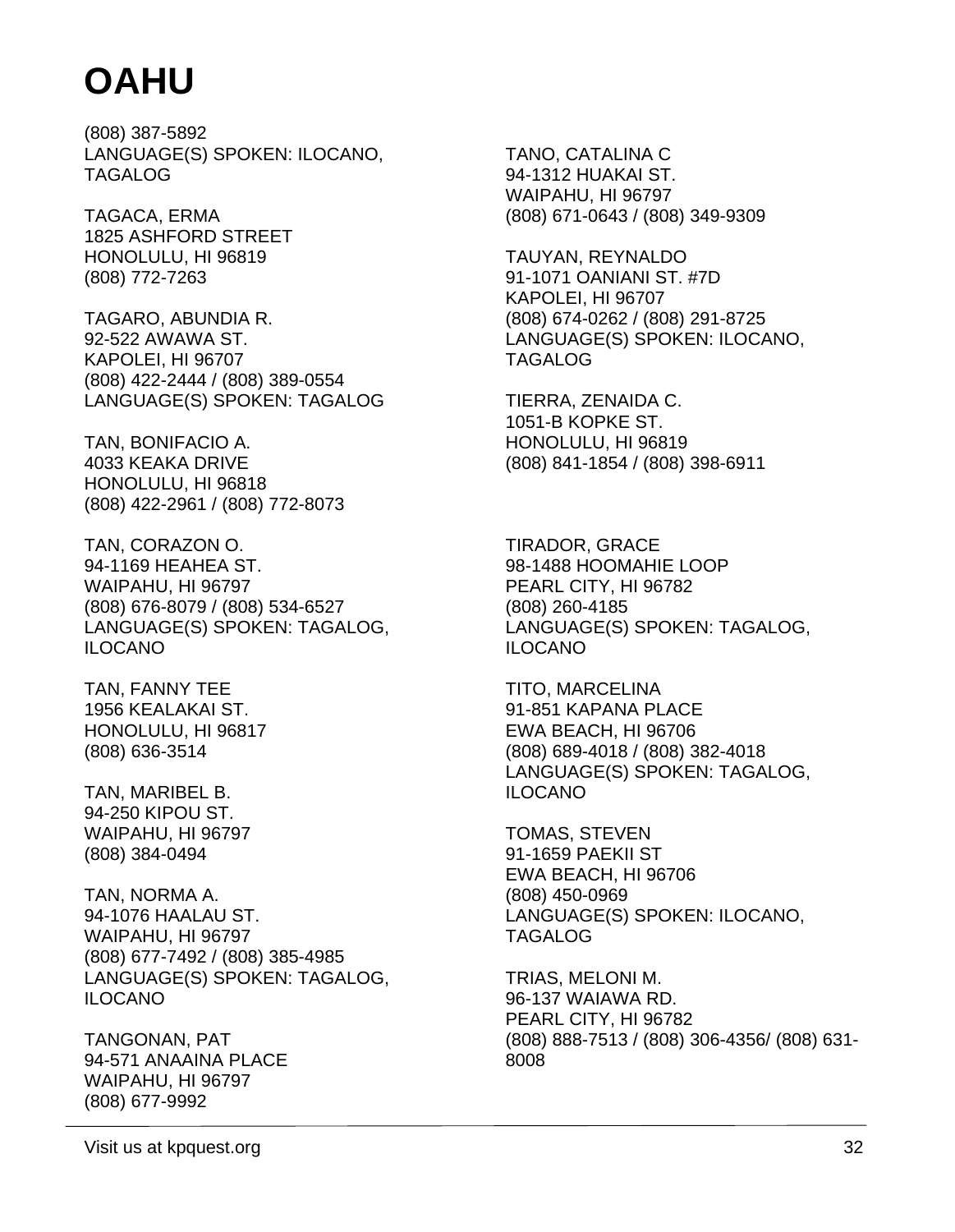TUAZON, EDGAR P. 94-1117 LUMIKUKE PL. WAIPAHU, HI 96797 (808) 772-4531 / (808) 589-7719 LANGUAGE(S) SPOKEN: ILOCANO, TAGALOG

TUGAS, ZEILANIE 94-248 PUPUKAHI STREET WAIPAHU, HI 96797 (808) 234-8153 LANGUAGE(S) SPOKEN: ILOCANO, TAGALOG, ENGLISH

TUMANENG, CHARESSE 91-806 APOKE PL. EWA BEACH, HI 96706 (808) 689-3293 / (808) 259-1466 LANGUAGE(S) SPOKEN: TAGALOG

TUMBAGA, MYRNA 4506 UKALI ST. HONOLULU, HI 96818 (808) 271-3015 / (808) 421-1470 LANGUAGE(S) SPOKEN: ILOCANO, TAGALOG

TUMBAGA, TRINIDAD 91-993 KEONEAE PLACE EWA BEACH, HI 96706 (808) 685-4488 / (808) 397-9070 LANGUAGE(S) SPOKEN: ILOCANO

TUNGPALAN, GRACE D. DBA TUNGPALAN'S ADULT FOSTER CARE HOME 122 UAKANIKOO PL. WAHIAWA, HI 96786 (808) 721-9851

UYTIEPO, MILDRED R. 1637 AHIHI ST. HONOLULU, HI 96819 (808) 841-1736 / (808) 348-0006 LANGUAGE(S) SPOKEN: FILIPINO, TAGALOG

VADISIRISAK, SAM 927 B LOLENA ST. HONOLULU, HI 96817 (808) 203-7054 LANGUAGE(S) SPOKEN: ILOCANO, TAGALOG

VALENCIA, LOVI 94-369 KAHUAPAA PL. WAIPAHU, HI 96797 (808) 284-2364

VALENCIA, SHELLA MARIE 91-1025 LELEOI ST EWA BEACH, HI 96706 (808) 222-5485 LANGUAGE(S) SPOKEN: YAOS, THAI

VALERA, MELANIE 91-445 POHAKUPUNA RD. EWA BEACH, HI 96706 (808) 200-5580 LANGUAGE(S) SPOKEN: ILOCANO

VEA, MILA Y. 94-1176 KAHUAHALE STREET WAIPAHU, HI 96797 (808) 671-2018 / (808) 382-0731

VELASCO, BERNADETTE 91-1030 KAIOHEE ST. EWA BEACH, HI 96706 (808) 393-1872 LANGUAGE(S) SPOKEN: ILOCANO

VERGARA, JULIEN A. DBA JULIEN VERGARA FOSTER HOME 45-1380 WILLIAM HENRY RD KANEOHE, HI 96744 (808) 383-9436 LANGUAGE(S) SPOKEN: TAGALOG

VIDA, ROSEMARIE A. 94-720 KAMALO ST. WAIPAHU, HI 96797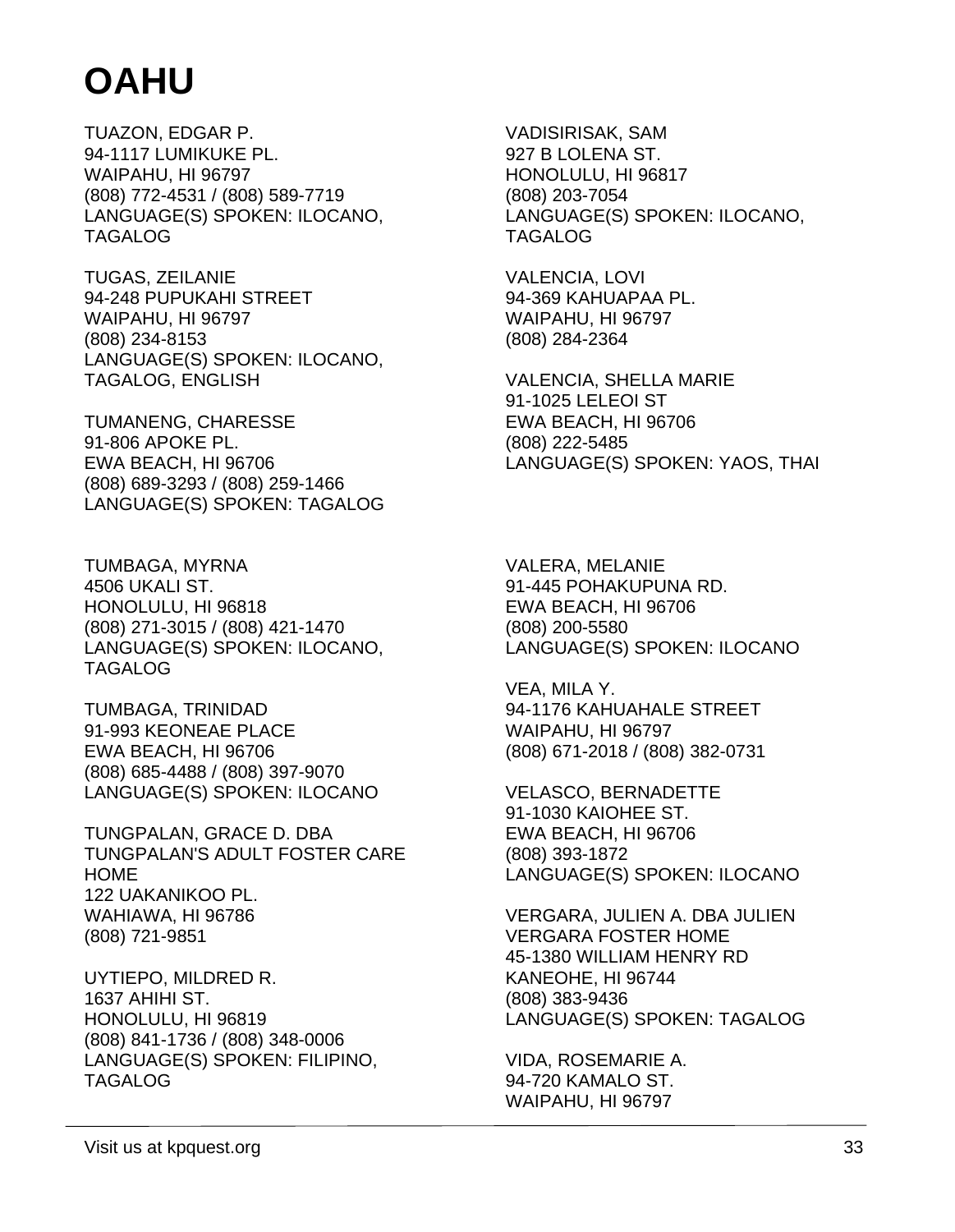(808) 389-7711 / (808) 678-6718 LANGUAGE(S) SPOKEN: ENGLISH, TAGALOG

VIERNES, IMELDA 94-583 APII PL. WAIPAHU, HI 96797 (808) 680-7475 LANGUAGE(S) SPOKEN: TAGALOG, ENGLISH, ILOCANO

VIERNES, MELANIE M. 94-1161 WAIPAHU ST. WAIPAHU, HI 96797 (808) 677-4611 (808) 230-0312 LANGUAGE(S) SPOKEN: TAGALOG, ILOCANO

91-763 KILIPOE ST. EWA BEACH, HI 96706 (808) 721-8643 / (808) 689-0319 LANGUAGE(S) SPOKEN: TAGALOG, ENGLISH, ILOCANO

WASSON, GENEVIEVE G. 56-245 HUEHU ST. KAHUKU, HI 96731 (808) 387-9393 LANGUAGE(S) SPOKEN: TAGALOG, PAMPANGO, ENGLISH

YAGO, MARJORIE 94-770 KUPUOHI ST. WAIPAHU, HI 96797 (808) 888-8495

VIERNES, SHERRY-ANNE 94-117 KAUPU PL. WAIPAHU, HI 96797 (808) 389-2730 LANGUAGE(S) SPOKEN: TAGALOG, ILOCANO

VIGILLA, THERESE 94-431 KAHUALENA ST. WAIPAHU, HI 96797 (808) 464-1942

VILLAR, ARLENE S. 94-1094 PULOKU ST. WAIPAHU, HI 96797 (808) 680-0711 / (808) 330-2898 LANGUAGE(S) SPOKEN: ILOCANO, TAGALOG, ENGLISH

VISAYA, MARIVIC 91-1017 PAILANI ST. EWA BEACH, HI 96706 (808) 391-2780 / (808) 744-5283 LANGUAGE(S) SPOKEN: TAGALOG, ILOCANO

VITUG, ELENITA D.

YOUNG, ROWENA 87-162 MANUOIOI PLACE WAIANAE, HI 96744 (808) 744-0845 / (808) 457-7501 LANGUAGE(S) SPOKEN: ILOCANO, TAGALOG

WOLFE, ESTRELLA B. 95-306 AUHAELE PLACE MILILANI,96789 (808) 349-3825 (808) 625-6816 LANGUAGE(S) SPOKEN: TAGALOG,ILOCANO

ZALUAGA, IMIE ROSE 3846 NOEAU ST. HONOLULU, HI 96816 (808) 453-0618; (808) 737-5102; (808) 888- 0735

ZIMMERMAN, DANETTE D. 103 LEILEHUA RD. WAHIAWA, HI 96786 (808) 852-0944 / (808) 425-5917 LANGUAGE(S) SPOKEN: ENGLISH, FILIPINO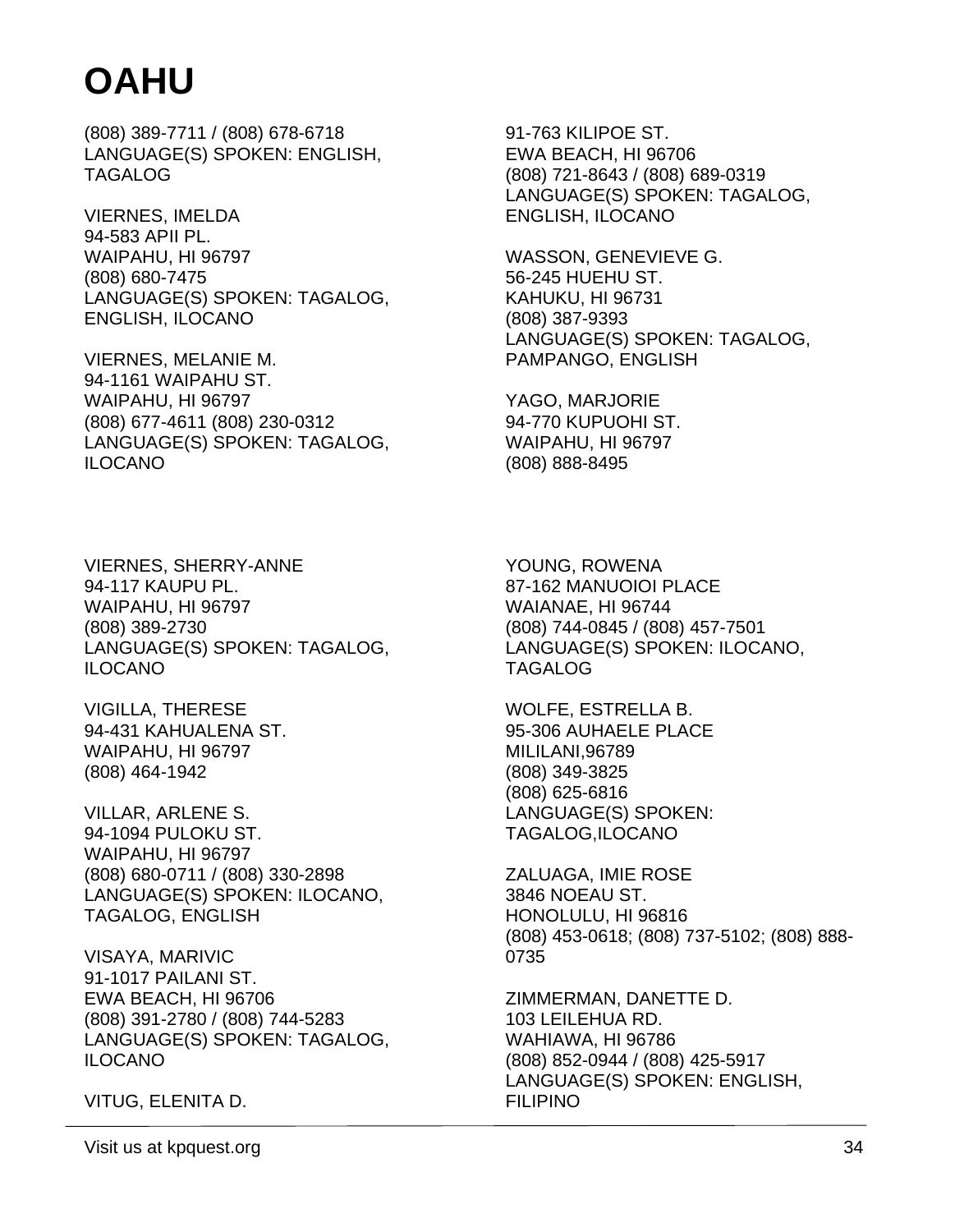### **COMMUNITY CARE MANAGEMENT AGENCY (CCMA)**

ABOVE AND BEYOND CASE MANAGEMENT, LLC 821 HOOMALIMALI ST. PEARL CITY, HI 96782 (808) 312-1277 / (808) 778-0491 LANGUAGE(S) SPOKEN: ILOCANO

ABSOLUTE CARE MANAGEMENT **SERVICES** 803 KAM HIGHWAY, STE 305 PEARL CITY, HI 96782 (808) 455-1900 / (808) 351-7897 (JEAN) 808-381-8363

ALL ISLAND CASE MANAGEMENT CORP. 1188 BISHOP ST., SUITE 1508 HONOLULU, HI 96813 (808) 536-7100

AZIL CASE MANAGEMENT 94-141 MAKOA ST WAIPAHU, HI 96797 (808) 677-6882

BLUE WATERS RESOURCES, LLC 94-408 AKOKI ST., #202 WAIPAHU, HI 96797 (808) 678-3661

CASE MANAGEMENT PROFESSIONALS, INC. 94-235 HANAWAI CIRCLE, SUITE 1B WAIPAHU, HI 96797 (808) 689-1937

CASE MANAGEMENT SOLUTIONS, LLC 94-216 FARRINGTON HWY, BOX #337 SUITE B2-302 WAIPAHU, HI 96797 (808) 377-6100 / (808) 728-0350 LANGUAGE(S) SPOKEN: TAGALOG,

PANGALATOK, ILOCANO

HAVEN CASE MANAGEMENT, LLC 3418 LIKINI ST. HONOLULU, HI 96818 (808) 351-8396 LANGUAGE(S) SPOKEN: TAGALOG, ILOCANO

KINA'OLE CASE MANAGEMENT AGENCY, LLC 91-1163 OLOWA ST. EWA BEACH, HI 96706 (808) 722-1860 / (808) 387-9834 LANGUAGE(S) SPOKEN: ILOCANO, TAGALOG, THAI

LOKAHI CASE MANAGEMENT AGENCY,  $\overline{L}$ 92-7151 ELELE ST. #1405 KAPOLEI, HI 96707 (808) 724-0278

NIGHTINGALE CASE MANAGEMENT INC 98-029 HEKAHA ST UNIT 30 AIEA, HI 96701 (808) 484-2205 LANGUAGE(S) SPOKEN: ILOCANO, TAGALOG

OHANA CASE MANAGEMENT, LLC 92-7055 ELELE ST. KAPOLEI, HI 96707 (808) 678-8200

QUALITY CASE MANAGEMENT, INC. 94-366 PUPUPANI ST., SUITE 208 A WAIPAHU, HI 96797 (808) 842-7634

RESIDENTIAL CHOICES, INC. 94-450 MOKUOLA ST., SUITE 302 WAIPAHU, HI 96797 (808) 676-3948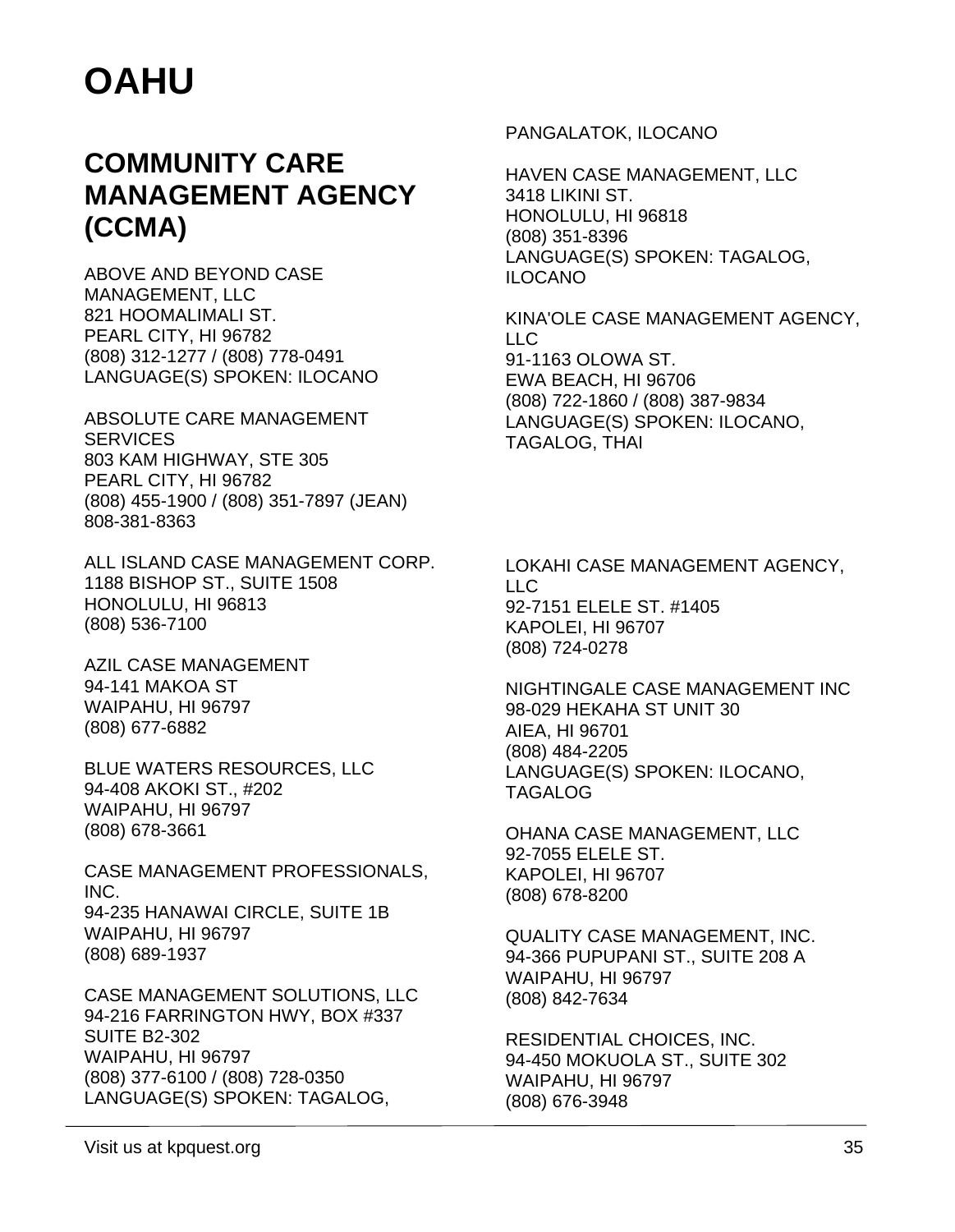LANGUAGE(S) SPOKEN: ILOCANO, TAGALOG

### **COMMUNITY INTEGRATION SERVICES (CIS)**

COMMUNITY EMPOWERMENT RESOURCES (CER) 1110 UNIVERSITY AVE SUITE #411 HONOLULU, HI 96826

COMMUNITY EMPOWERMENT RESOURCES (CER) 1110 UNIVERSITY AVE. STE 411 HONOLULU, HI 96826 808 942 7884

GREGORY HOUSE PROGRAMS 200 N VINEYARD BLVD. HONOLULU, HI 96817

IMI PONO FOUNDATION P.O. BOX 6306 KANEOHE, HI 96744

KEALAHOU WEST OAHU 87-132 FARRINGTON HWY. WAIANAE, HI 96792 808 696 5667

THE INSTITUTE FOR HUMAN SERVICES, INC. (I.H.S.) 546 KAAAHI ST. HONOLULU, HI 96817 808 447 2824

### **EXPANDED ADULT RESIDENTIAL CARE HOMES (E-ARCH)**

BALICO, LETICIA 91-1204 KAUIKI ST. EWA BEACH, HI 96706 (808) 689-7494

DOMINGO, TERESITA 94-905 HIAPO ST. WAIPAHU, HI 96797 (808) 676-1126 / (808) 218-1053 LANGUAGE(S) SPOKEN: FILIPINO

FAJARDO, JUANITA 1902 PALAMOI ST. PEARL CITY, HI 96782 (808) 455-1175 / (808) 343-9720 LANGUAGE(S) SPOKEN: ILOCANO, TAGALOG, ENGLISH

GALACGAC, EDITHA L. 94-1095 LUMIAINA ST. WAIPAHU, HI 96797 (808) 677-7160 / (808) 286-6015

GALAN, JUANITA T. 94-324 KIPOU ST. WAIPAHU, HI 96797 (808) 671-8337 / (808) 224-3052 LANGUAGE(S) SPOKEN: FILIPINO

GUILLERMO, VIRGINIA DBA HOLY FAMILY CARE HOME, LLC 47-410 AHUIMANU RD. KANEOHE, HI 96744 (808) 479-0770 / (808) 239-7993

LAGUIT, NOEMI 94-919 KUMUAO ST. WAIPAHU, HI 96797 (808) 677-7875 LANGUAGE(S) SPOKEN: TAGALOG, ILOCANO

OLIVAS, ROSALINDA 3410 ALIAMANU ST HONOLULU, HI 96818 (808) 423-1002

RAFAEL, EVELYN 94-105 HAAA ST. WAIPAHU, HI 96797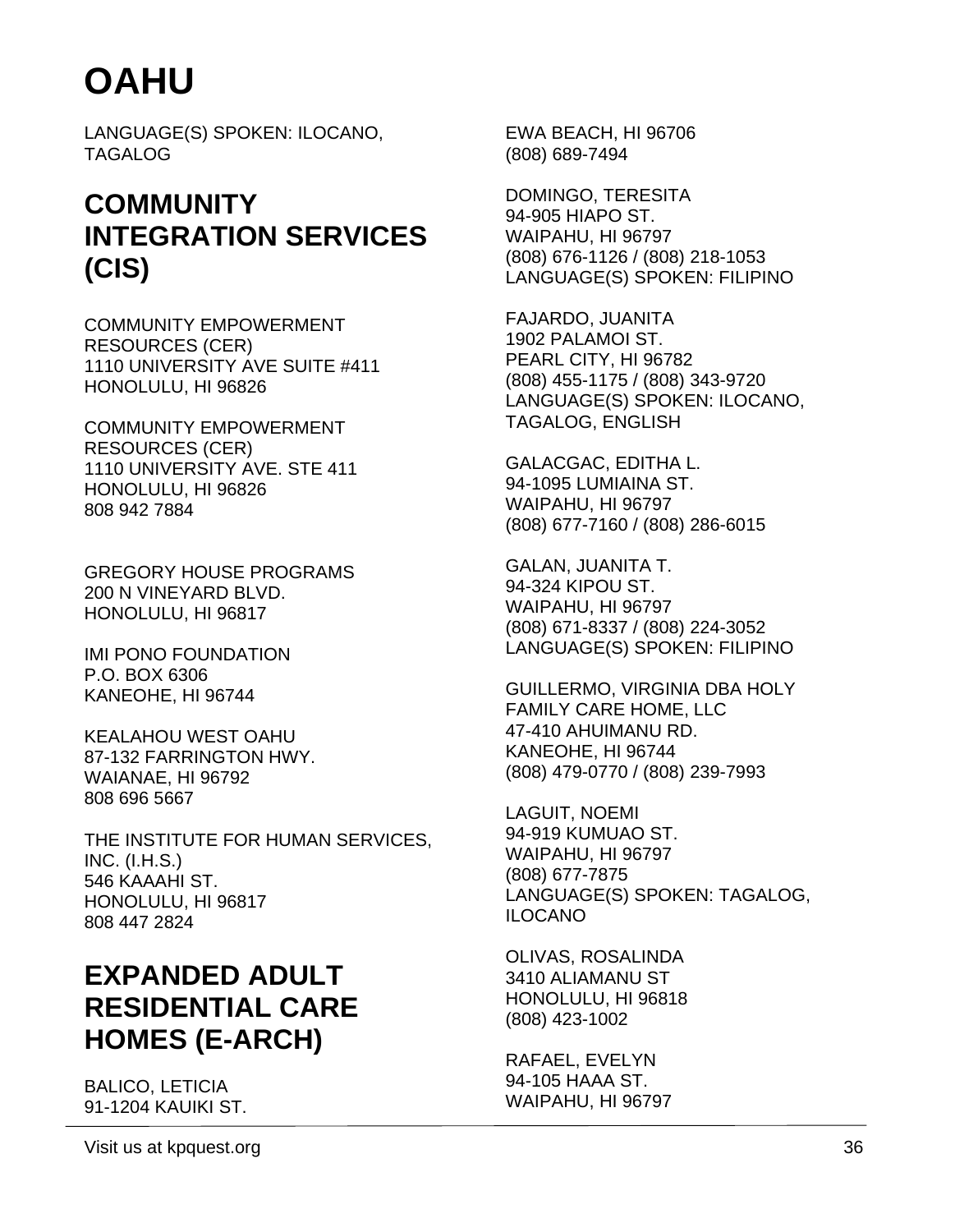(808) 671-9717 / (808) 256-1058 LANGUAGE(S) SPOKEN: TAGALOG, VISAYAN

RAMOS, ROSALINDA 94-1112 KAHUAILANI ST. WAIPAHU, HI 96797 (808) 397-6188 / (808) 676-9336 LANGUAGE(S) SPOKEN: TAGALOG, ILOCANO

VILORIA, ELAINE B. 94-480 NIULII ST. WAIPAHU, HI 96797 (808) 678-1275 LANGUAGE(S) SPOKEN: TAGALOG, ILOCANO

YAMADA, KELSEY DBA FABIA ARCH EC 94-301 HILIHUA WAY WAIPAHU,96797 (808) 342-1876 (808) 671-6983

YUN, VILMA 1805 AUPUNI ST. HONOLULU, HI 0 (808) 841-2202 / (808) 233-8225 LANGUAGE(S) SPOKEN: ENGLISH, TAGALOG, ILOCANO

### **HOME CARE**

ALL ISLANDS HOMECARE, INC. DBA MOCHI MALAMA 1003 BISHOP ST., SUITE 2700, RM 44 HONOLULU, HI 96813 (808) 389-4990 (MEMBER APPT LINE) LANGUAGE(S) SPOKEN: TAGALOG, ITALIAN, FRENCH, ARABIC

AMERICARE HAWAII, INC 296 ALAMAHA ST. RM# A/B KAHULUI, HI 96733 (808) 893-2152 LANGUAGE(S) SPOKEN: ENGLISH, TAGALOG

CARERESOURCE HAWAII 680 IWILEI RD. SUITE 660 HONOLULU, HI 96817 (808) 599-4999

DLMC, INC. DBA KAMA'AINA HEALTH **SERVICES** 944 MAKAMUA PL. PEARL CITY, HI 96701 (808) 422-2802 (OFFICE)

MALOHA GROUP, CORP. DBA ISLAND PACIFIC CARE 94-210 PUPUKAHI ST., SUITE #204 WAIPAHU, HI 96789 (808) 762-7507 LANGUAGE(S) SPOKEN: JAPANESE

MASTERCARE, INC. (OAHU ONLY) 1314 S KING ST #410 HONOLULU, HI 96814 (808) 597-1564 LANGUAGE(S) SPOKEN: TAGALOG, ILOCANO

TRIPLE ACE VENTURE CAPITAL, CORP. DBA ULTIMACARE 94-239 WAIPAHU DEPOT ST., SUITE 101 WAIPAHU, HI 96720 (808) 933-9933 (808) 747-3661 (APPT.)

### **HOME DELIVERED MEALS**

HAWAII MEALS ON WHEELS 2728 HUAPALA RM 209 HONOLULU, HI 96822 (808) 988-6747

LANAKILA PACIFIC 1809 BACHELOT ST STE 13 HONOLULU, HI 96817 (808) 531-0555 LANGUAGE(S) SPOKEN: Tagalog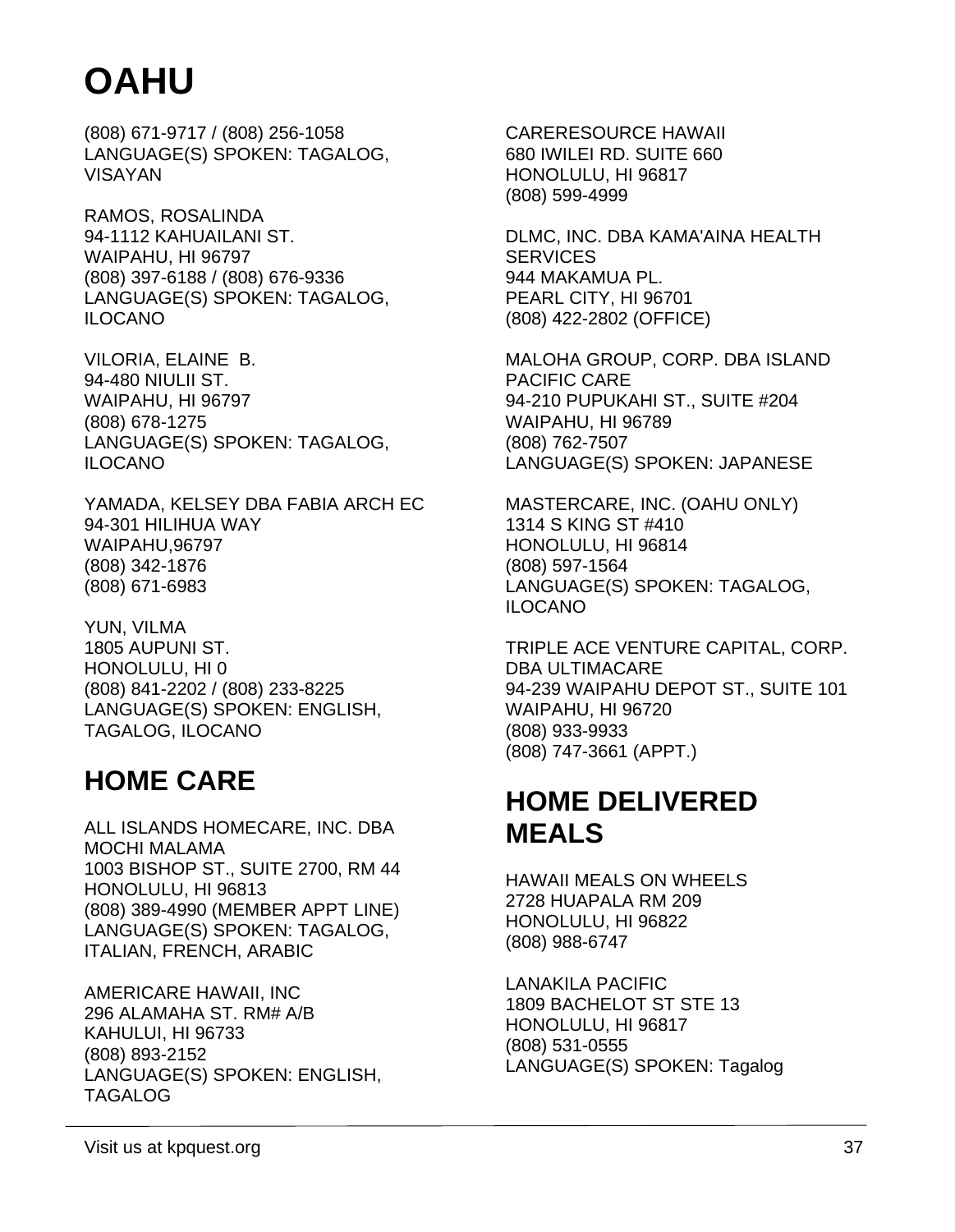### **INCONTINENCE SUPPLIES**

ALOHA MEDICAL SUPPLY OF THE PACIFIC, INC. 333 KEAHOLE ST., SUITE 2B9 HONOLULU, HI 96825 (808) 394-6960 / (808) 394-6961

### **INTERMEDIATE CARE FACILITY (LONG TERM CARE SERVICES)**

THE FAMILY HEALTH II, INC. DBA LILIHA HEALTHCARE CENTER 1814 LILIHA ST. HONOLULU, HI 96817 (808) 537-9557 LANGUAGE(S) SPOKEN: ILOCANO, TAGALOG, ENGLISH

THE FAMILY HEALTH, INC. DBA NUUANU HALE 2900 PALI HWY HONOLULU, HI 96817 (808) 595-6311

### **JANITORIAL SERVICES**

KLEENCO CORP 3015 KOAPAKA ST. HONOLULU, HI 96819 808-831-7600

### **HOMEMAKER OR CHORE SERVICE**

ALL ISLANDS HOMECARE, INC. DBA MOCHI MALAMA

1003 BISHOP ST., SUITE 2700, RM 44 HONOLULU, HI 96813 (808) 270-5087 / (808) 389-4990 (MEMBER APPT LINE) LANGUAGE(S) SPOKEN: TAGALOG, ITALIAN, FRENCH, ARABIC

AMERICARE HAWAII, INC -OAHU 99-149 MOANALUA ROAD AIEA,96701 (808) 773-7934 (808) 773-7935 LANGUAGE SPOKEN: TAGALOG ANAMCARA CARE HAWAII INC 94-730 FARRINGTON HWY, SUITE 207 WAIPAHU,96797 (808) 762-090/(808) 757-8813 (808) 762-0207

B-HOMECARE, LLC 615 PIIKOI ST. SUITE 501 HONOLULU, HI 96814 (808) 949-4663 LANGUAGE(S) SPOKEN: KOREAN, CHINESE, SPANISH, JAPANESE

CARERESOUCE HAWAII 680 IWILEI RD. SUITE 660 HONOLULU, HI 96817 (808) 599-4999

DLMC, INC. DBA KAMA'AINA HEALTH **SERVICES** 944 MAKAMUA PL. PEARL CITY, HI 96701 (808) 989-7882 (APPT) (808) 422-2802 (OFFICE) (808) 383-2247 (LOURDES)

HO'OKELE CARE AT HOME, LLC 1345 S. BERETANIA ST. #304 HONOLULU, HI 96814 (808) 457-1655

MALOHA GROUP, CORP. DBA ISLAND PACIFIC CARE 94-210 PUPUKAHI ST., SUITE #204 WAIPAHU, HI 96789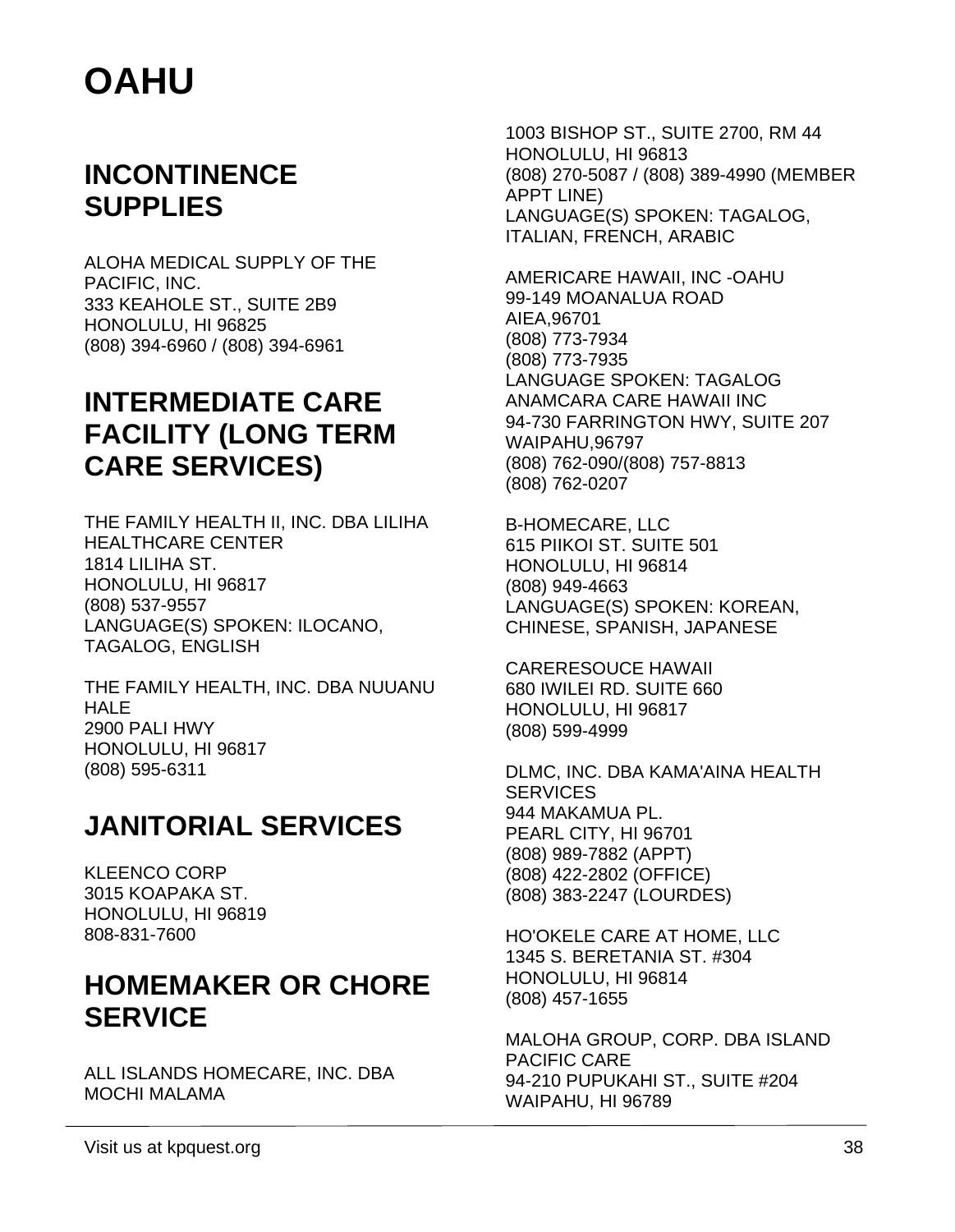(808) 762-7507 LANGUAGE(S) SPOKEN: JAPANESE

PK CARE, LLC 1047 7TH AVE HONOLULU, HI 96816 (808) 781-5200

SAFE HARBOR HOMECARE, INC. 99-080 KAUHALE ST., STE C-16 AIEA, HI 96701 (808) 488-8826 LANGUAGE(S) SPOKEN: TAGALOG TRIPLE ACE VENTURE CAPITAL, CORP. DBA ULTIMACARE 94-239 WAIPAHU DEPOT ST., SUITE 101 WAIPAHU, HI 96720 (808) 933-9933 (808) 747-3661 (APPT.)

### **NON-MEDICAL TRANSPORT**

EARL TRANSPORT, LLC 142 CIRCLE DR. WAHIAWA, HI 96786 (808) 628-8232 LANGUAGE(S) SPOKEN: ILOCANO, TAGALOG

RERK TRANSPORT, LLC 94-1385 HIAAI PL. WAIPAHU, HI 96797 (808) 671-7242 / (808) 352-0148

RMB HANDI-TRANS SERVICES, LLC 94-1001 AWAIKI ST. WAIPAHU, HI 96797 (808) 392-2023 (OFFICE)

TAN'S TRANSPORT SERVICES, LLC 94-250 KIPOU ST. WAIPAHU, HI 96797 (808) 384-2249 (OFFICE) (808) 291-1452 (APPT) LANGUAGE(S) SPOKEN: TAGALOG, ILOCANO, ENGLISH

### **NURSING FACILITY (NF)**

ARCADIA RETIREMENT RESIDENCE 1434 PUNAHOU STREET HONOLULU, HI 96822 (808) 941-0941

ALOHA NURSING & REHAB CENTRE 45-545 KAMEHAMEHA HWY. KANEOHE, HI 96744 (808) 441-9516 LANGUAGE(S) SPOKEN: JAPANESE, KOREAN, FILIPINO

ANN PEARL NURSING FACILITY 45-181 WAIKALUA ROAD KANEOHE, HI 96744 (808) 247-8558

AVALON CARE CENTER-HALE NANI LLC 1677 PENSACOLA STREET HONOLULU, HI 96822 (808) 537-3371

AVALON CARE CENTER HONOLULU LLC 1930 KAM IV ROAD HONOLULU, HI 96819 (808) 847-4834

CARE CENTER OF HONOLULU FKA CONVALESCENT CENTER OF HONOLULU 1900 BACHELOT STREET HONOLULU, HI 96817 (808) 531-5302

CRAIGSIDE RETIREMENT RESIDENCE 15 CRAIGSIDE PLACE HONOLULU, HI 96817 (808) 533-5446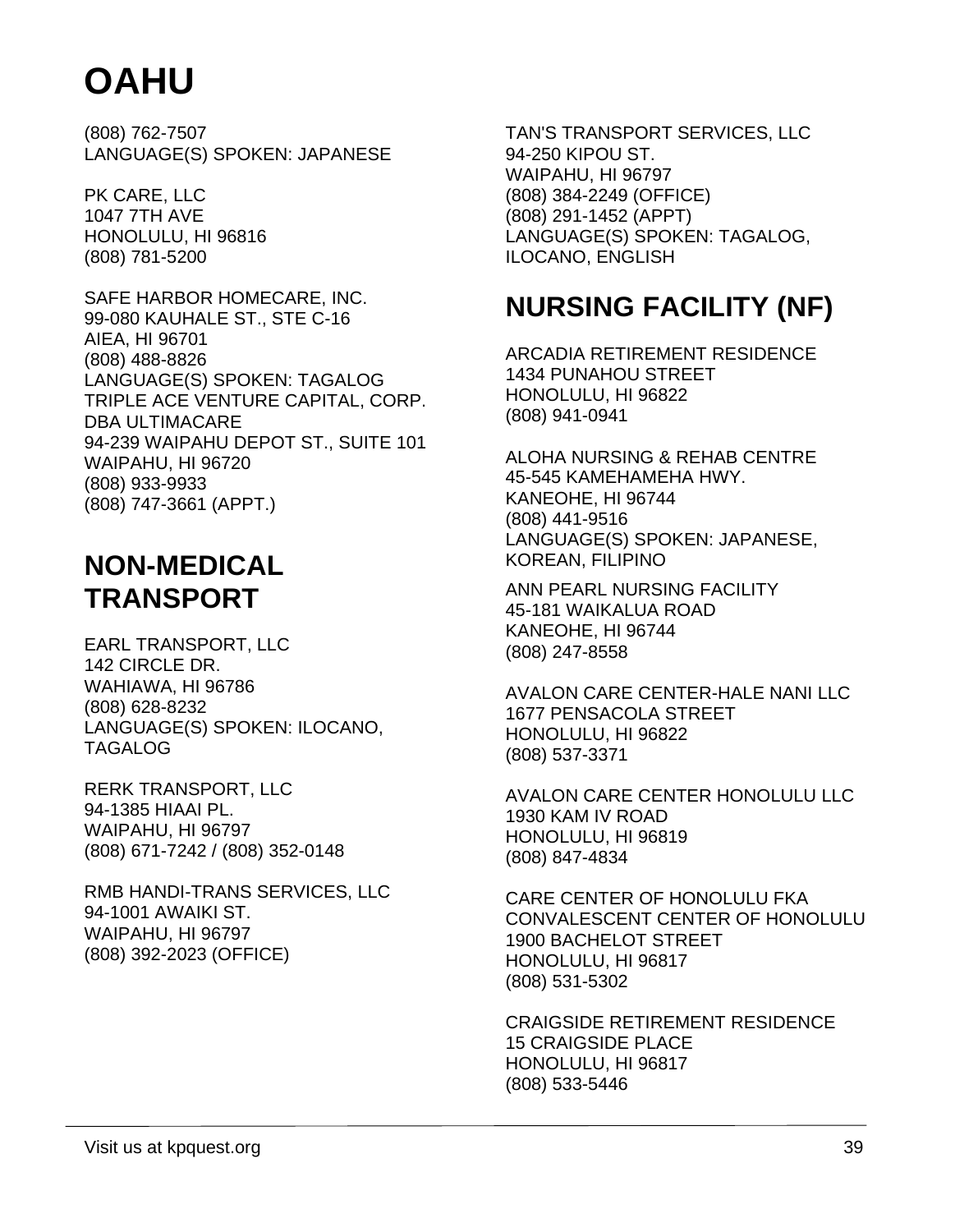HALE MALAMALAMA 6163 SUMMER STREET HONOLULU, HI 96821 (808) 396-0537

HALE OLA KINO 1314 KALAKAUA AVENUE, 2ND FLOOR HONOLULU, HI 96826 (808) 983-4444

ISLAND NURSING HOME 1205 ALEXANDER STREET HONOLULU, HI 96826 (808) 946-5027 JAPANESE, TAGALOG, KOREAN

KA PUNAWAI OLA 91-575 FARRINGTON HIGHWAY KAPOLEI, HI 96707 (808) 674-9262

MAUNALANI NURSING AND REHABILITATION CENTER 5113 MAUNALANI CIRCLE HONOLULU, HI 96816 (808) 732-0771

OAHU CARE FACILITY 1808 S. BERETANIA STREET HONOLULU, HI 96826 (808) 973-1900 LANGUAGE(S) SPOKEN: ILOCANO, TAGALOG, KOREAN, SPANISH

PALOLO CHINESE HOME 2459 10TH AVENUE HONOLULU, HI 96816 (808) 737-2555

PEARL CITY NURSING HOME 919 LEHUA AVENUE PEARL CITY, HI (808) 453-1919 LANGUAGE(S) SPOKEN: ILOCANO, TAGALOG, JAPANESE, CANTONESE POHAI NANI CARE CENTER 45-090 NAMOKU STREET KANEOHE, HI 96744-5305 (808) 247-6211

PU'UWAI'O MAKAHA (LEEWARD INTEGRATED HEALTH SERVICES) 84-390 JADE STREET WAIANAE, HI 96792 (808) 695-9508

### **PERSONAL CARE ASSISTANCE**

DIVERSIFIED ISLAND INVESTMENT, LTD DBA MAXICARE LINK 311 KINOOLE ST. HILO, HI 96720 (808) 934-7733 LANGUAGE(S) SPOKEN: TAGALOG, ILOCANO

EVERGREEN ADULT DAY CARE HAWAII, INC. 1500 KAPIOLANI BLVD., SUITE 101E HONOLULU,96814 (808) 946-7505 (808) 946-7571 LANGUAGE SPOKEN: KOREAN

HAWAII HOME CARE, INC. DBA HIHOMECARE 745 FORT ST., SUITE 116 HONOLULU, HI 96813 (808) 356-4357 / (808) 529-1341

HEAVEN'S HELPERS INC. 765 AMANA ST. STE 500 HONOLULU, HI 96814 (808) 952-6898

ISLA MEDICAL SERVICES, INC DBA HAWAII NURSING SOLUTIONS 1188 BISHOP ST., SUITE 2004 HONOLULU, HI 96813 (808) 531-8010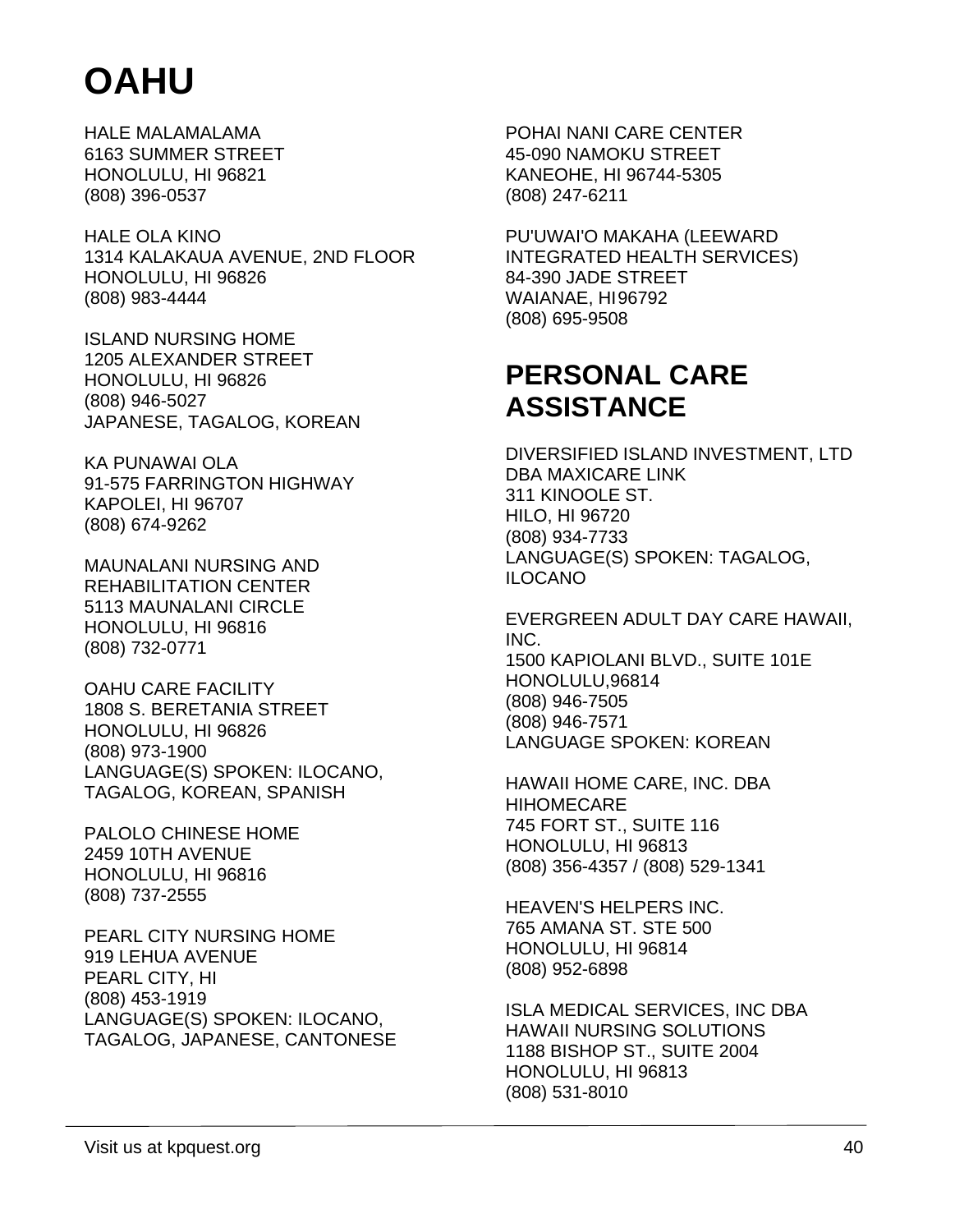KUPUNA CARE HAWAII, LLC 1144 ELM ST. HONOLULU, HI 96814 (808) 202-2010 LANGUAGE(S) SPOKEN: ILOCANO, CHUUK, TAGALOG

MACROPHIL, INC. DBA INFINITE CARE - PLUS 94-239 WAIPAHU DEPOT ST. SUITE 201-A WAIPAHU, HI 96789 (808) 678-9688

METROPACIFIC GROUP, CORP. DBA METROCARE HAWAII - PLUS 94-210 PUPUKAHI ST., SUITE #202 WAIPAHU, HI 96789 (808) 678-8500 / 796-1827 (OAHU)

### **PERSONAL EMERGENCY RESPONSE SYSTEMS (PERS)**

AMERICAN MEDICAL ALERT CORP. DBA CONNECT AMERICA 98-030 HEKAHA ST., UNIT 4 HONOLULU, HI 96701 (808) 721-1201 USE CERTIFIED LANGUAGE SERVICE

### **SKILLED OR PRIVATE DUTY NURSING**

PEDIATRIC RESPITE NURSING CRADLES N' CRAYONS, LLC 91-1123 KEAUNUI SR. #227 EWA BEACH, HI 96706 (808) 927-5092, (808) 542-2901

OUTSOURCE OPTIONS, INC. DBA CARE OPTIONS, INC. 1585 KAPIOLANI BLVD. SUITE 1550 HONOLULU, HI 96814 (808) 593-2273 (OAHU)

### **SPECIALIZED MEDICAL EQUIPMENT AND SUPPLIES (SMES)**

ACE MEDICAL, INC 94-910 MOLOALO ST. WAIPAHU, HI 96797 (808) 678-3600 LANGUAGE(S) SPOKEN: TAGALOG, ILOCANO, VISAYAN

ALOHA MEDICAL SUPPLY OF THE PACIFIC, INC. 333 KEAHOLE ST., SUITE 2B9 HONOLULU, HI 96825 (808) 394-6960; (808) 394-6961

AMERICAN HOME CARE SYSTEM INC. 98-029 HEKAHA ST., #41 AIEA, HI 96701 (808) 486-4954 LANGUAGE(S) SPOKEN: TAGALOG, ILOCANO

EC HOME AID SUPPLY, LLC 94-216 FARRINGTON HWY STE B2-201B WAIPAHU, HI 96797 (808) 677-5230 / (808) 389-9883 LANGUAGE(S) SPOKEN: ILOCANO, TAGALOG

ISLAND CHOICE MEDICAL SUPPLY, LLC 2017 KAUMUALII ST. HONOLULU, HI 96819 (808) 498-8791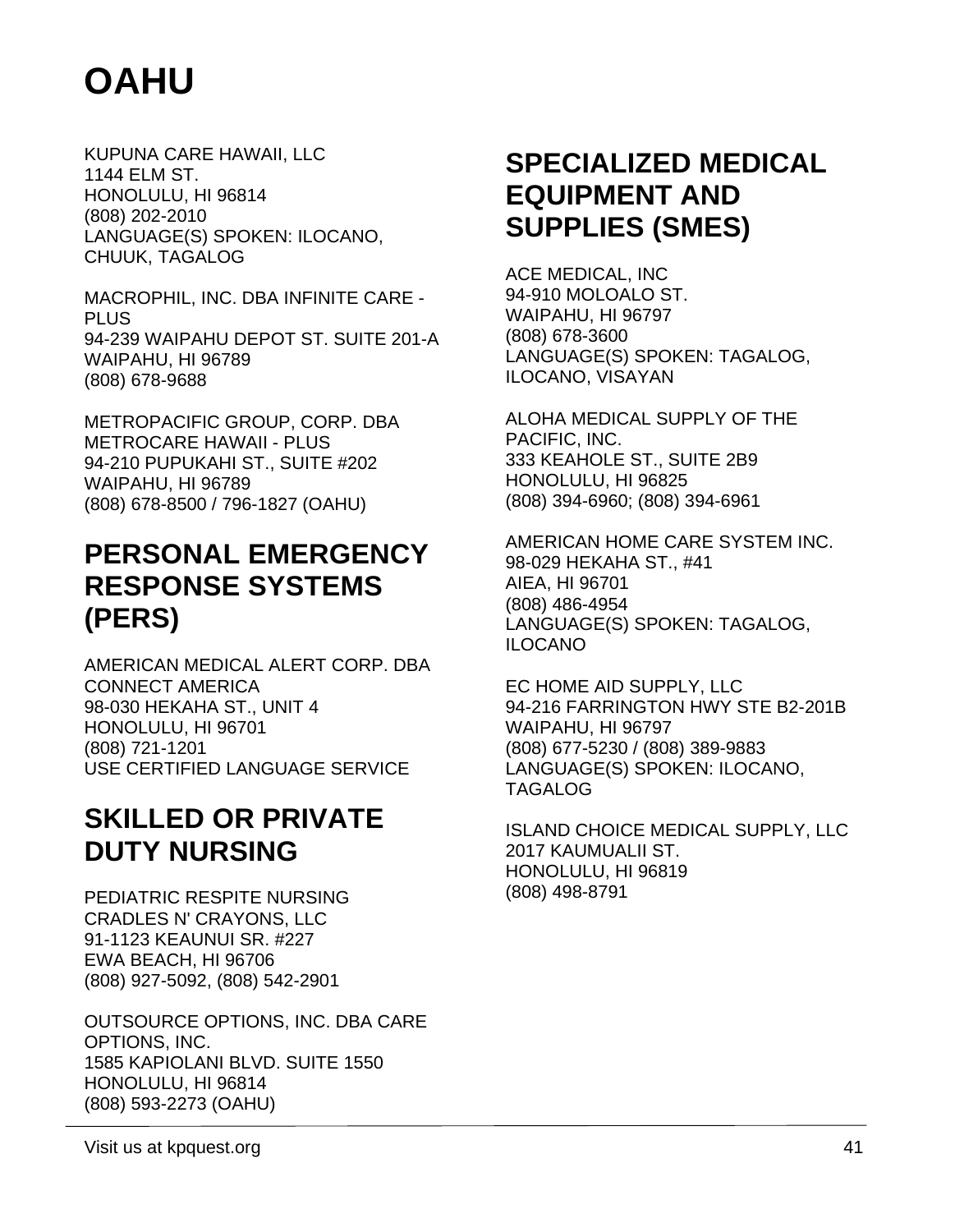### **ADULT DAY CARE (ADC)**

MAUI ADULT DAY CARE CENTERS 11 MAHAOLU ST #B KAHULUI,96732 (808) 871-5804 (808) 877-4082

### **COMMUNITY CARE FOSTER FAMILY HOMES (CCFFH)**

ALBANO, IMELDA OLIVA DBA KAHIKI FOSTER FAMILY HOME 386 KAHIKI ST. KAHULUI, HI 96732 (808) 276-7205 LANGUAGE(S) SPOKEN: TAGALOG, ENGLISH, ILOCANO

ALONZO, LUZ 508 SOUTH KAMEHAMEHA AVE. KAHULUI, HI 96732 (808) 877-9012 LANGUAGE(S) SPOKEN: TAGALOG, ILOCANO

BORJE, FAINA 120 KEALOHILANI ST. KAHULUI, HI 96732 (808) 463-8838 / (808) 214-6783 LANGUAGE(S) SPOKEN: ILOCANO, TAGALOG, ENGLISH

BROWN, MACRENE 564 IMI DRIVE WAILUKU, HI 96793 (808) 419-8285 / (808) 249-2584 LANGUAGE(S) SPOKEN: ILOCANO, TAGALOG, ENGLISH

BUMATAY, SAMUEL L. DBA SAM & MARGIE BUMATAY, CCFFH, LLC 448 N. WAKEA AVE KAHULUI, HI 96732 (808) 344-3111 LANGUAGE(S) SPOKEN: ILOCANO, TAGALOG

DE LOS TRINO, JUDITH 760 OLENA ST. WAILUKU, HI 96793 (808) 280-8998 LANGUAGE(S) SPOKEN: ILOCANO, TAGALOG, ENGLISH,

DOMINGO, EDITA 141 PUUKANI STREET KAHULUI, HI 96732 (808) 877-3719 / (808) 205-3103 LANGUAGE(S) SPOKEN: TAGALOG, ILOCANO,

GAOIRAN, ESTRELITA B. 440 KEA ST. KAHULUI, HI 96732 (808) 877-7404 / (808) 385-3354 (808) 877-7404

GAOIRAN, LOUIE 440 KEA ST. KAHULUI, HI 96732 (808) 214-5606 / (808) 280-6857 LANGUAGE(S) SPOKEN: ILOCANO

GUIRA, MARY JEAN 383 WEST PAPA AVENUE KAHULUI, HI 96732 (808) 877-0351 LANGUAGE(S) SPOKEN: ILOCANO, CHUUK, TAGALOG

Visit us at kpquest.org 42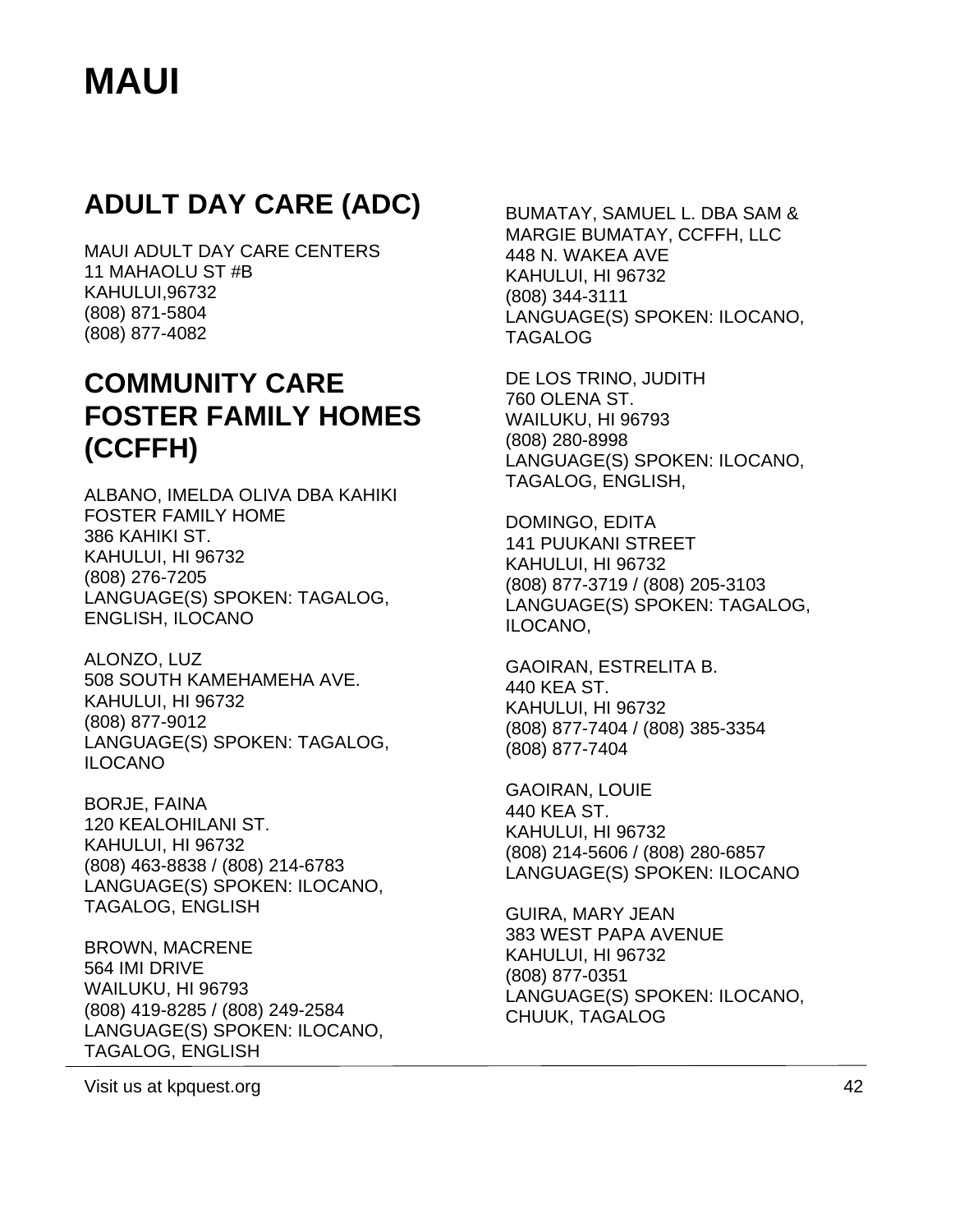MADARIAGA, CHITA 801 MAKAAKA DR. WAILUKU, HI 96793 (808) 249-2565, (808) 633-4912

MELCHOR, MILBA 932 WAILUPE DRIVE WAILUKU, HI 96793 (808) 214-3763 LANGUAGE(S) SPOKEN: TAGALOG, ILOCANO

MENDEZ, ENCARNACION 322 SOUTH LEHUA STREET KAHULUI, HI 96732 (808) 276-9177 LANGUAGE(S) SPOKEN: TAGALOG, ILOCANO

MORRISON, NORITA T. DBA NORITA T. MORRISON/ADULT FOSTER CARE **SERVICES** 20 KEONELOA STREET WAILUKU,96793 (808) 308-1887 (808) 244-8314 LANGUAGE(S) SPOKEN: ENGLISH, FILIPINO

PASCUA, KATHLEEN 74 PUUKANI ST. KAHULUI, HI 96732 (808) 205-9789 LANGUAGE(S) SPOKEN: ENGLISH, ILOCANO, TAGALOG

QUEDDING, MARITES C 286 S. PUUNENE AVE. KAHULUI, HI 96732 (808) 893-0183 / (808) 269-9451

QUEJA, ROMAN S. 58 E. KAUAI ST. KAHULUI, HI 96732 (808) 214-7274 LANGUAGE(S) SPOKEN: ILOCANO, TAGALOG

QUEMADO, CARMELITA 430 PUOLO PLACE KAHULUI, HI 96732 (808) 873-8918 / (808) 382-4975 LANGUAGE(S) SPOKEN: TAGALOG, ILOCANO RABANES, CLARIZA E. 185 ANI ST. KAHULUI, HI 96732 (808) 727-2413 LANGUAGE(S) SPOKEN: ENGLISH, FILIPINO

RABE, JOVIE JANE ULIBAS 380 KUUALOHA ST KAHULUI, HI 96732 (808) 495-1588

RAGASA, NORMA T. 156 KEALOHILANI ST. KAHULUI, HI 96732 (808) 877-4770 / (808) 281-5110 LANGUAGE(S) SPOKEN: ILOCANO, TAGALOG

ROJAS, PRECIOSA 547 KAULANA ST KAHULUI, HI 96732 (808) 419-0414

ROMERO, NORMA 48 AOLOA LOOP KAHULUI, HI 96732 (808) 871-2072 / (808) 442-2240 LANGUAGE(S) SPOKEN: ILOCANO, TAGALOG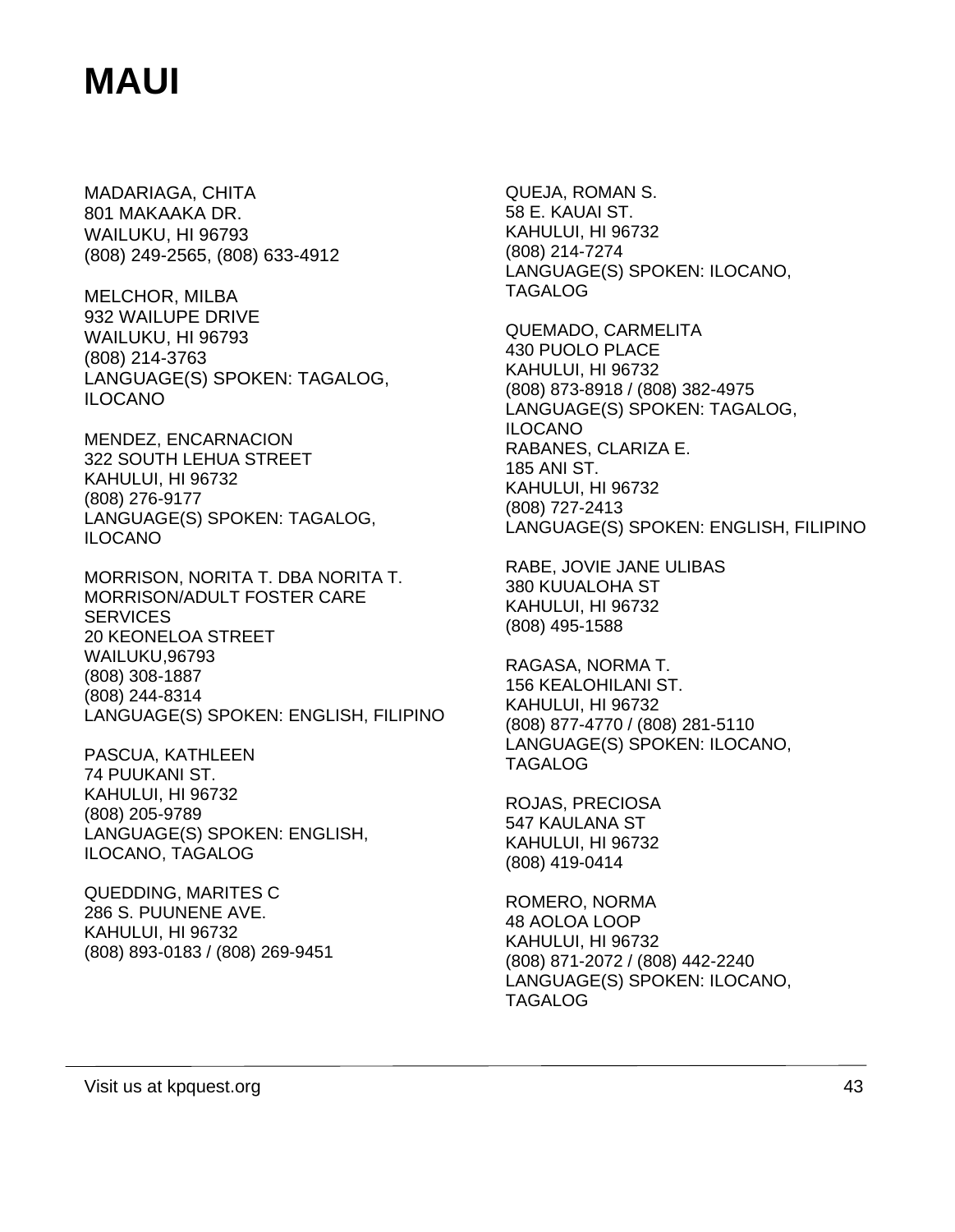SPELLICY, PASIANA M. 421 WAIEHU BEACH RD. WAILUKU, HI 96733 (808) 214-6065 / (808) 960-0882

SUZUKI, ADELA V. 607 S. KAMEHAMEHA AVENUE KAHULUI, HI 96732 (808) 871-8542 / (808) 264-9243

SUZUKI, MICHAEL 607-A S. KAMEHAMEHA AVENUE KAHULUI, HI 96732 (808) 269-1207 / (808) 868-2735 LANGUAGE(S) SPOKEN: TAGALOG, ILOCANO

ULEP, ROSEMINIC & CHRISTOPHER 975 LEKEONA LOOP WAILUKU, HI 96732 (808) 269-3098 / (808) 873-9311 LANGUAGE(S) SPOKEN: ILOCANO, TAGALOG

ULEP, VIOLETA DBA KAULANA HOMECARE LLC 557 KAULANA STREET KAHULUI,96732 (808) 280-7963 (808) 204-4869 LANGUAGE(S) SPOKEN: TAGALOG, ILOCANO

### **COMMUNITY CARE MANAGEMENT AGENCY (CCMA)**

ABSOLUTE CARE MANAGEMENT **SERVICES** 803 KAM HIGHWAY, STE 305 PEARL CITY, HI 96782 (808) 455-1900 / (808) 351-7897 (JEAN) 808-381-8363

ALL ISLAND CASE MANAGEMENT CORP. 1188 BISHOP ST., SUITE 1508 HONOLULU, HI 96813 (808) 536-7100

### **COMMUNITY INTEGRATION SERVICES (CIS)**

ALOHA HOUSE (AH) P.O. BOX 791749 PAIA, HI 96779 (808) 579-8414 EXT. 8101

### **EXPANDED ADULT RESIDENTIAL CARE HOMES (E-ARCH)**

JC E-ARCH (Catalina Garcia) 203 Awa Pl. Kihei, HI 96753 (808) 879-4827 / 808-269-8566 LANGUAGE(S) SPOKEN: Tagalog, Ilocano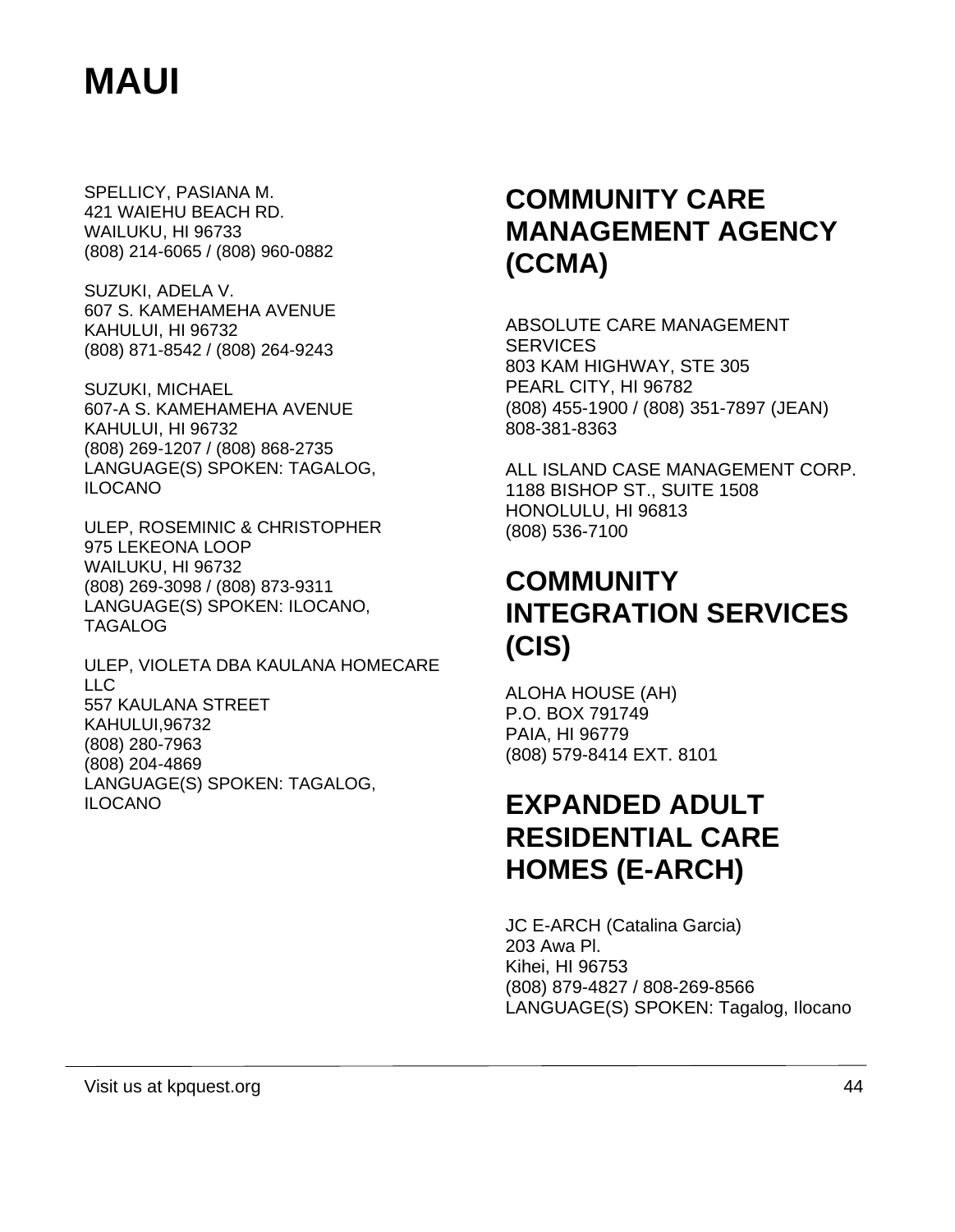### **HOME DELIVERED MEALS**

HALE KAU KAU 25 W LIPOA ST KIHEI, HI 96753 (808) 875-8754 LANGUAGE(S) SPOKEN: TAGALOG, ILOCANO

### **HOME CARE AGENCY**

UNICARE HAWAII, INC 296 ALAMAHA ST. SUITE B KAHULUI, HI 96732 (808) 871-5556 LANGUAGE(S) SPOKEN: FILIPINO, TAGALOG

### **HOME DELIVERED MEALS**

HALE KAU KAU 25 WEST LIPOA ST KIHEI, HI 96753 (808) 875-8754 LANGUAGE(S) SPOKEN: TAGALOG, ILOCANO

HALE MAHAOLU 200 HINA AVENUE KAHULUI, HI 96732 (808) 872-4100 / (808) 873-0521

### **HOMEMAKER OR CHORE SERVICE**

ANAMCARA CARE HAWAII INC 207 E WAKEA AVENUE KAHULUI,96732 (808) 762-090/(808) 757-8812 (808) 762-0206

### **NON-MEDICAL TRANSPORTATION**

ALL ISLAND HANDIVAN TRANSPORT, LLC 322 S. LEHUA ST. KAHULUI, HI 96732 (808) 276-9177 LANGUAGE(S) SPOKEN: ILOCANO, TAGALOG, ENGLISH

ALOHA HANDI-VANS TRANS, LLC 679 MAIKA PLACE WAILUKU, HI 96793 (808) 281-1105 / (808) 276-3387 LANGUAGE(S) SPOKEN: TAGALOG, ILOCANO

MAHALO HANDIVAN TRANSPORTATION, LLC 508 S. KAMEHAMEHA AVE. KAHULUI, HI 96732 (808) 250-0446

MAUI HANDI TRANSPORT, LLC 128 KAIKAI ST. WAILUKU, HI 96793 (808) 359-3339 / (808) 359-3768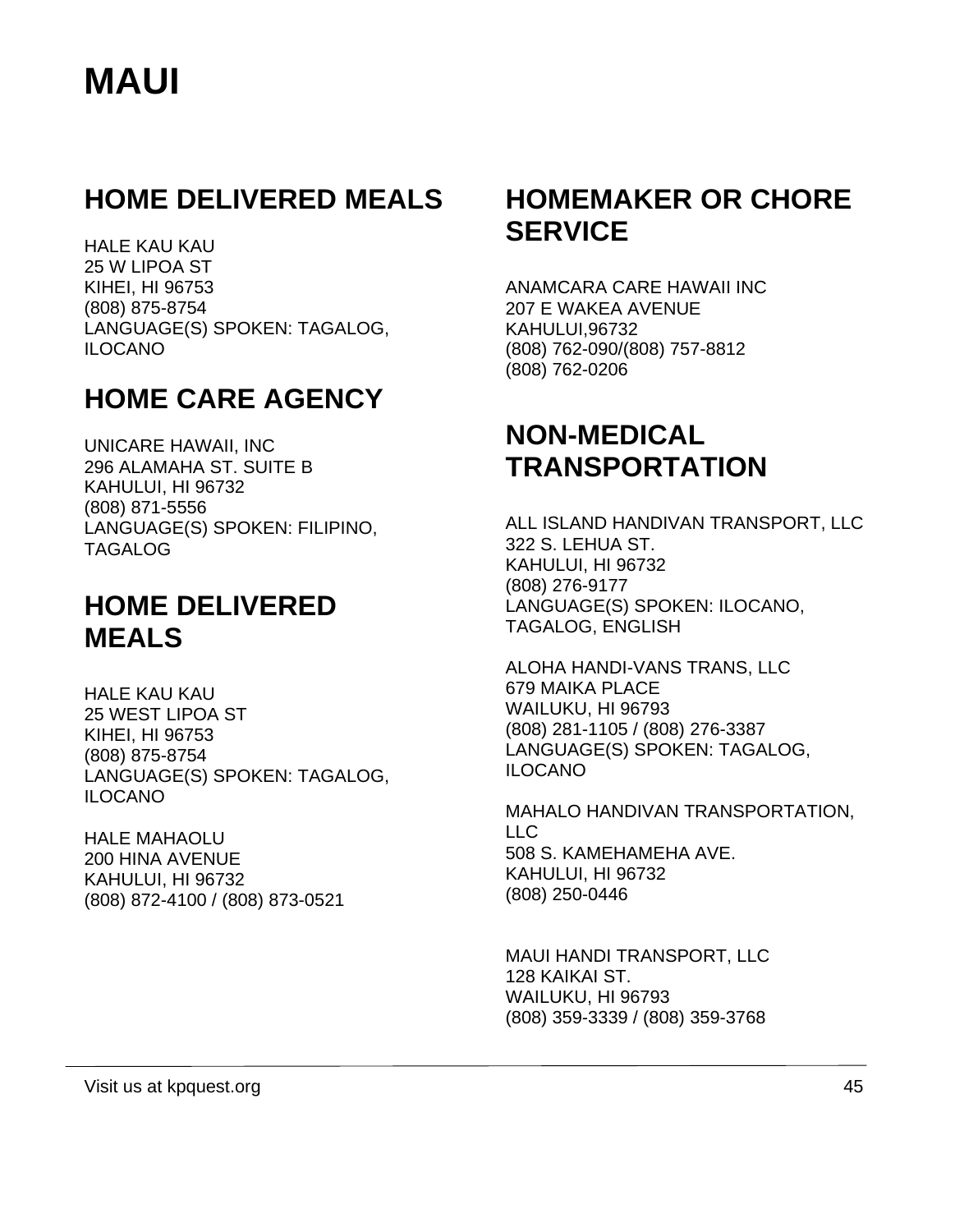RIDE ASSIST OF MAUI, LLC 360 HILU PL. KAHULUI, HI 96732 (808) 205-0890

ROYAL KOALA CORP. DBA ROYAL TAXI; ROYAL SEDAN & SVCS 155 WAILEA IKE PLACE 47 KIHEI, HI 96753 (808) 214-2979/(808) 874-6900 DISPATCH LANGUAGE(S) SPOKEN: TAGALOG, ILOCANO

### **NURSING FACILITY (NF)**

HALE MAKUA HEALTH SERVICES 472 KAULANA STREET KAHULUI, HI 96732 (808) 877-2761

### **PERSONAL CARE ASSISTANCE, PRIVATE DUTY NURSING**

HALE MAHAOLU 200 HINA AVENUE KAHULUI, HI 96732 (808) 872-4100 / (808) 873-0521 HO'OKELE CAREGIVERS MAUI, LLC 1345 S. BERETANIA ST. #304 HONOLULU, HI 96814 (808) 457-1655

METROPACIFIC GROUP, CORP. DBA METROCARE HAWAII - PLUS 737 LOWER MAIN ST., UNIT C-2 WAILUKU, HI 96720 (808) 249-8888 / 856-1466 / 796-1827 (MAUI)

### **SKILLED OR PRIVATE DUTY NURSING**

OUTSOURCE OPTIONS, INC. DBA CARE OPTIONS, INC. 1585 KAPIOLANI BLVD. SUITE 1550 HONOLULU, HI 96814 (808) 270-2310 (MAUI)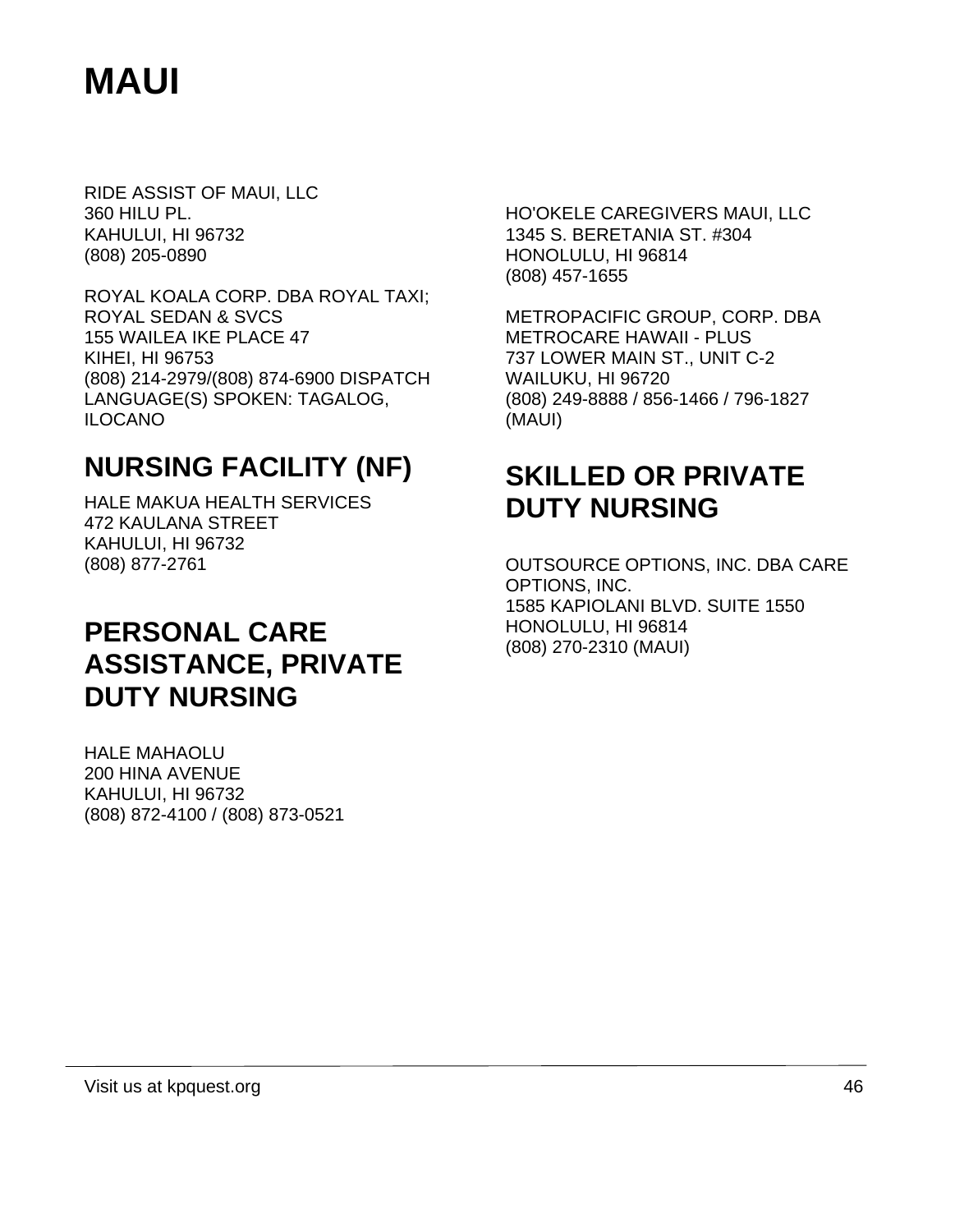#### **Acute Waitlisted SNF/ICF**

Acute waitlisted SNF or ICF level of care services provided in an acute care hospital in an acute care hospital bed.

#### **Adult Day Care Center (ADC)**

Supportive care for four or more disabled adults. Services include observation/ supervision, coordination, and implementation of behavioral, medical, and social care plans, and therapeutic, social, educational, recreational, and other activities.

#### **Adult Day Health Center (ADH)**

Organized day program with nursing oversight for adults with physical and/or mental conditions. The purpose is to help members to stay in the community as much as possible.

#### **Assisted Living Facility (ALF)**

For members living in ALF, services include personal care, supportive care (homemaker, chore and meal preparation), nursing, and medication oversight.

#### **Community Care Foster Family Home (CCFFH)**

For members living in Community Care Foster Family Homes (certified private home with care provider living in the home), services include personal and supportive care, homemaker, chore, companion, nursing, and medication oversight.

#### **Community Care Management Agency (CCMA)**

For members living in Community Care Foster Family Homes and other community settings, services by a CCMA include nurse delegation to the caregiver; assessments for needed services, supplies, and equipment; face-to-face monitoring and implementation of the care plan; and assisting the caregiver with adverse effects and/or changes in condition of members.

#### **Community Integration Services (CIS)**

Pre-tenancy supports and tenancy sustaining services that support individuals to be prepared and successful tenants in housing that is owned, rented, or leased to the individual. Pre-tenancy supports help to identify the individual's needs and preferences, assist in the housing search process, and help to arrange details of the move. Tenancy sustaining services help with independent living sustainability that includes tenant/landlord education, and tenant coaching and assistance with community integration and inclusion to help develop natural support networks.

#### **Companion Services**

Non-medical care, supervision, and socialization prior authorized by a service coordinator and documented in the service plan.

#### **Counseling and Training**

Counseling and training is a service provided to members, families/caregivers, and professional and paraprofessional caregivers on behalf of the member. Counseling and training services may be provided individually or in groups. This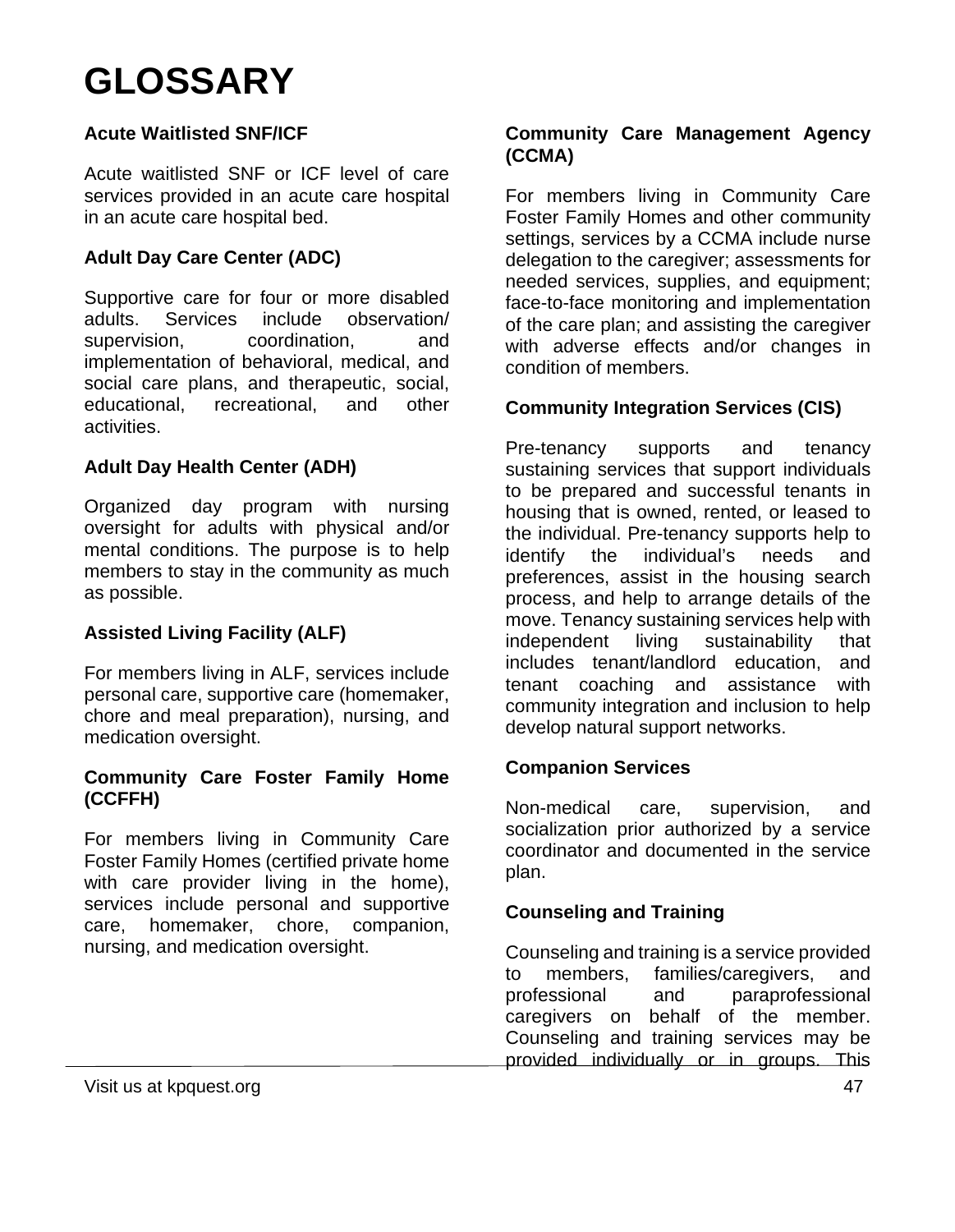service may be provided at the member's residence or an alternative site. Activities include the following: member care training for members, family, and caregivers regarding the nature of the disease and the disease process; methods of transmission and infection control measures; biological, psychological care and special treatment needs/regimens; employer training for consumer directed services; instruction about the treatment regimens; use of equipment specified in the service plan; employer skills updates as necessary to safely maintain the individual at home; crisis intervention; supportive counseling; family therapy; suicide risk assessments and intervention; death and dying counseling; anticipatory grief counseling; substance abuse counseling; and/ or nutritional assessment and counseling on coping skills to deal with the stress caused by member's deteriorating functional, medical, or mental status.

#### **Environmental Accessibility Adaptations (EAA)**

Physical adaptations to the home needed to ensure the health, welfare, and safety of the member, allowing member to stay at home as much as possible.

#### **Home Delivered Meals**

For members who cannot prepare meals without help and need meal services to stay independent and at home, nutritious meals are delivered to member's home (excluding residential or institutional settings).

#### **Home Health Services**

Visit us at kpquest.org 48 Part-time care for members who do not require hospital care. Service is provided under the direction of a physician in order to

prevent re-hospitalization or institutionalization. Services may include skilled nursing, home health aid, medical supplies and durable medical equipment, therapeutic services, and audiology and speech pathology.

#### **Home Maintenance**

To maintain a safe and clean environment, services may include heavy-duty cleaning, minor repairs to essential appliances, and fumigation or extermination services.

#### **Homemaker or Chore Services**

Activities provided when the regularly responsible person is temporarily absent or unable to provide the service. Services are prior authorized by a service coordinator.

#### **Moving Assistance**

Moving assistance can be provided in rare cases that members need to move to a new home (e.g., unsafe deteriorating home, member is evicted from current home, member is not able to afford home due to a rent increase, or a wheelchair-bound member living on the first floor of a multistory building without elevator).

#### **Non-Medical Transportation**

In addition to medical transportation, nonmedical transportation is a service offered so that individuals can have access to community services, activities, and resources specified by the service plan. This service is to be used only when transportation is not included in the HCBS service being accessed.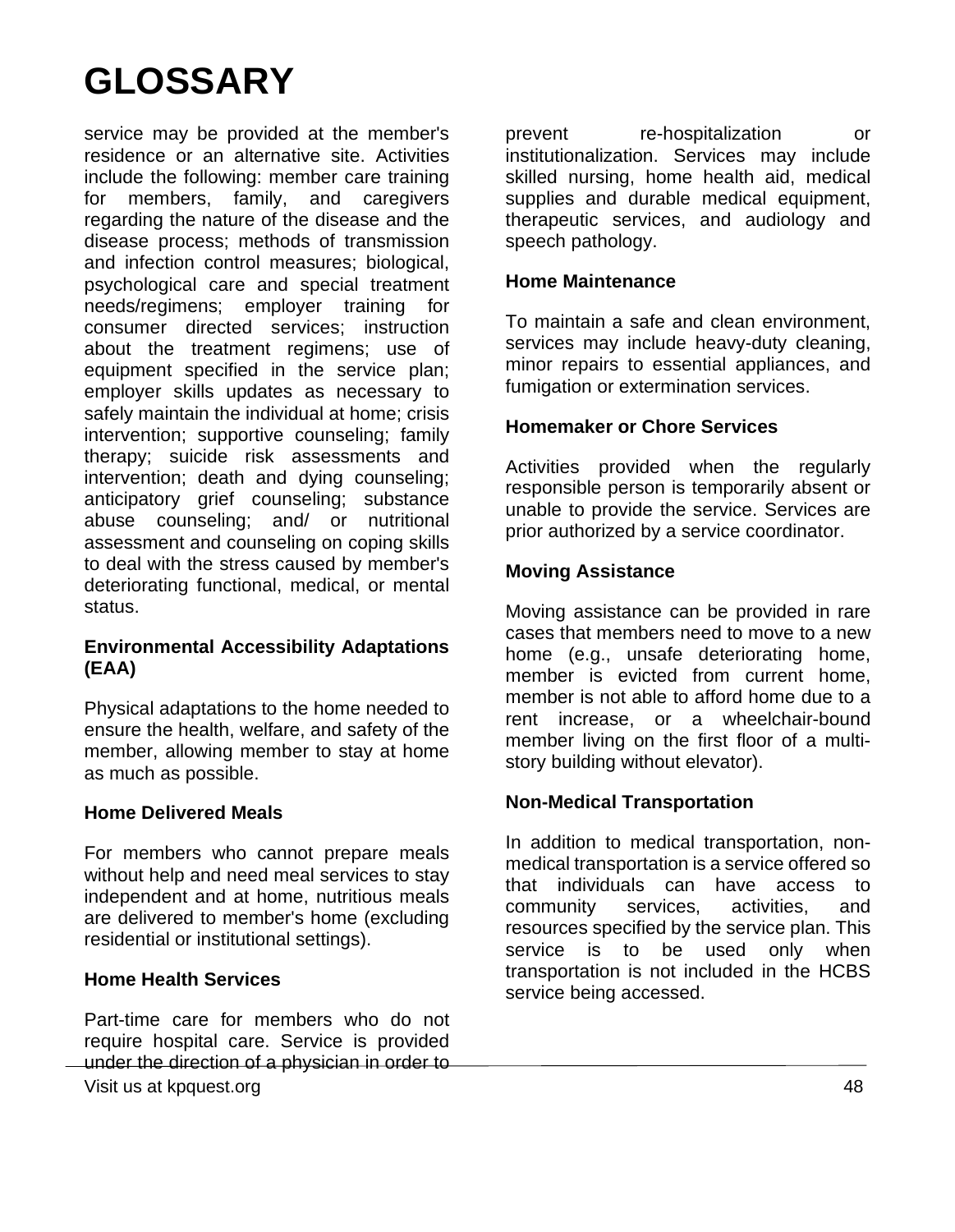#### **Nursing Facility (NF), Skilled Nursing Facility (SNF), or Intermediate Care Facility (ICF)**

Nursing facility services provided in a nursing facility licensed and certified to provide skilled nursing and rehabilitative services on a regular basis. Nursing facility members require 24-hour-a-day assistance with Activities of Daily Living (ADLs) and Instrumental Activities of Daily Living (IADLs).

#### **Personal Care Assistance I and II**

Level I services are provided to members who are not living with their family and may need help with their daily activities. Level I services include: companion services such as meal prep, laundry, and errands; and homemaker/ chore services such as routine housecleaning, care of clothing and linen, shopping, and yard work.

Level II services are provided to members needing moderate to total assistance with activities of daily living and health maintenance activities. Services are provided by Home Health Aide, Personal Care Aide, Certified Nurse Aide or Nurse Aide with applicable skills competency.

#### **Personal Emergency Response Systems (PERS)**

Electronic device coupled with a 24-hour emergency assistance service that helps members get immediate assistance in the event of an emotional, physical, or environmental emergency.

#### **Residential Care Services or Type I or Type II Expanded Adult Residential Care Home (E-ARCH)**

Residential care services are personal care services, nursing, homemaker, chore, companion services, and medication oversight provided in a licensed private home by a care provider living in the home.

#### **Respite Care**

Provided to members unable to care for themselves and are furnished short-term because caregivers are absent or need relief. Three levels can be provided: hourly, daily, or overnight.

#### **Skilled (or Private Duty) Nursing**

Provided to members requiring ongoing nursing care, provided by licensed nurses.

#### **Specialized Medical Equipment and Supplies (SMES)**

Purchase, rental, lease, warranty costs, installation, repairs, and removal of devices, controls, or appliances, specified in the care plan, that enable members to increase and/or maintain their abilities to perform activities of daily living and participate in the environment where they live.

#### **Subacute Facility Services**

Services provided in either a licensed nursing facility or licensed and certified hospital. Provides the member with services that meet a level of care that is needed by the member not requiring acute care, but who needs more intensive skilled nursing care than most skilled nursing facilities provide.